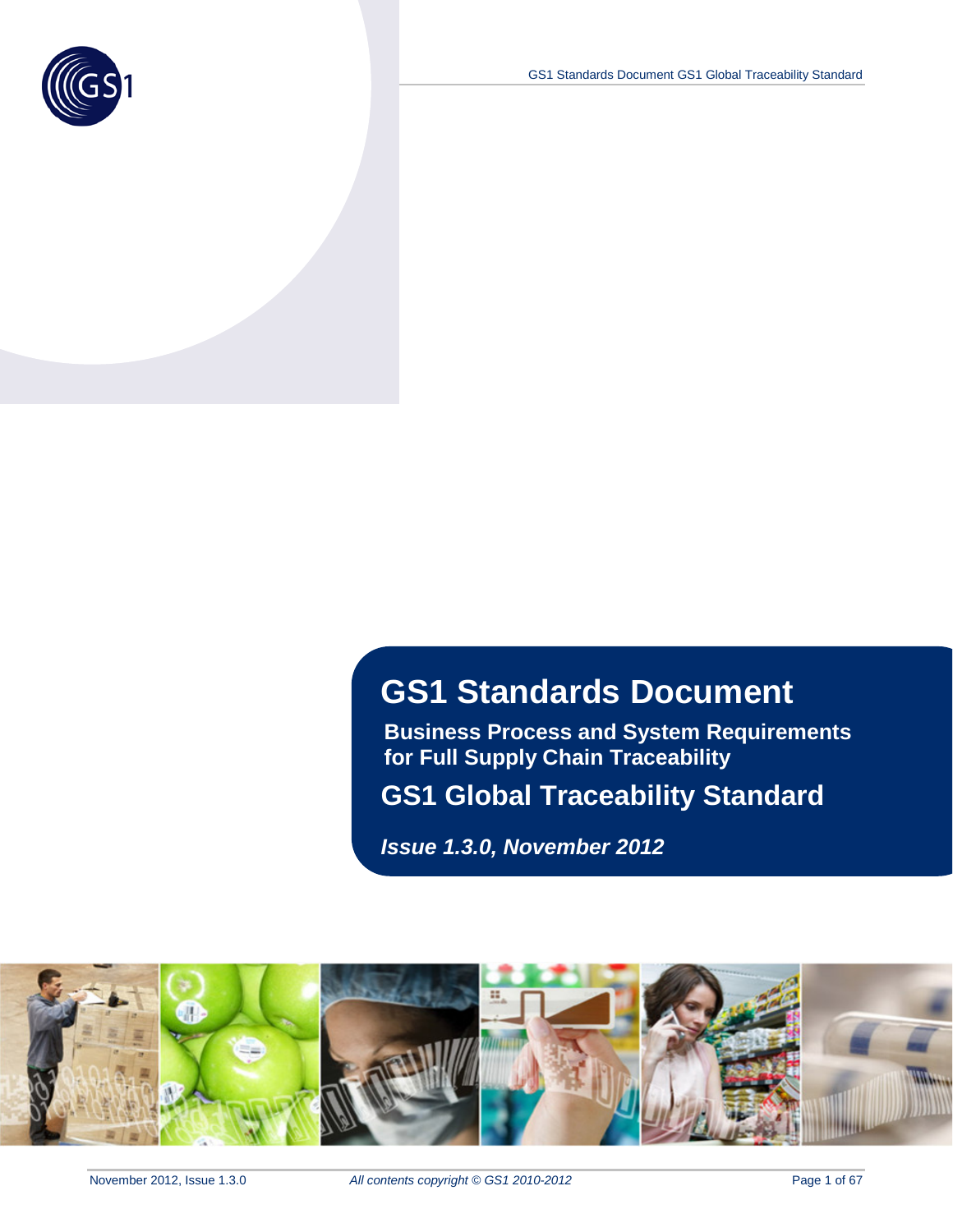

### **Document Summary**

| <b>Document Item</b>                                                      | <b>Current Value</b>                                                                                                                                                                                                                                                                                                                                 |
|---------------------------------------------------------------------------|------------------------------------------------------------------------------------------------------------------------------------------------------------------------------------------------------------------------------------------------------------------------------------------------------------------------------------------------------|
| Document Title<br>GS1 Standards Document GS1 Global Traceability Standard |                                                                                                                                                                                                                                                                                                                                                      |
| Date Last Modified                                                        | November 2012                                                                                                                                                                                                                                                                                                                                        |
| <b>Current Document Issue</b>                                             | $Is sue$ $1.3.0$                                                                                                                                                                                                                                                                                                                                     |
| <b>Status</b>                                                             | Ratified                                                                                                                                                                                                                                                                                                                                             |
| <b>Related CR</b>                                                         | 05-000309<br>08-000130<br>09-000143<br>11-000281                                                                                                                                                                                                                                                                                                     |
| Document Description                                                      | This document is the GS1 Global Traceability Standard. It describes the<br>traceability process independent from the choice of enabling<br>technologies. It also defines minimum requirements for all organisations,<br>industry sectors, countries, and corresponding GS1 Standards to be<br>used in combination with information management tools. |

### **Log of Changes in Issue 1.3.0**

| <b>Issue No.</b> | <b>Date of Change</b> | <b>Changed By</b>          | <b>Summary of Change</b>                                                               |
|------------------|-----------------------|----------------------------|----------------------------------------------------------------------------------------|
| 1.0              | Sep-2007              | John Ryu<br>Diane Taillard | Initial Version                                                                        |
| 1.1              | Jan-2009              | Janice Kite                | Changes to reflect application to Healthcare sector.<br>Posted for eBallot.            |
| 1.1.0            | Feb-2009              | John Ryu                   | Errata Update based on eBallot Approval and<br>Comment<br>Reference Summary of Changes |
| 1.1.0            | Feb-2009              | Mike Mowad                 | Convert document to final issue, no content changes.                                   |
| 1.2.0            | Oct 2009              | John Ryu                   | Process Change Request 9-143                                                           |
| 1.2.1            | Jan 2010              | John Ryu                   | Incorporate Public Review Comments                                                     |
| 1.2.2            | Mar-2010              | John Ryu                   | eBallot Approved                                                                       |
| 1.3.0            | <b>July 2012</b>      | John Ryu                   | Process Change Request 11-281                                                          |
| 1.3.0            | November 2012         | John Ryu                   | eBallot approved WR 11-281 and update for<br>publication                               |

### **Disclaimer**

Whilst every effort has been made to ensure that the guidelines to use the GS1 standards contained in the document are correct, GS1 and any other party involved in the creation of the document HEREBY STATE that the document is provided without warranty, either expressed or implied, of accuracy or fitness for purpose, AND HEREBY DISCLAIM any liability, direct or indirect, for damages or loss relating to the use of the document. The document may be modified, subject to developments in technology, changes to the standards, or new legal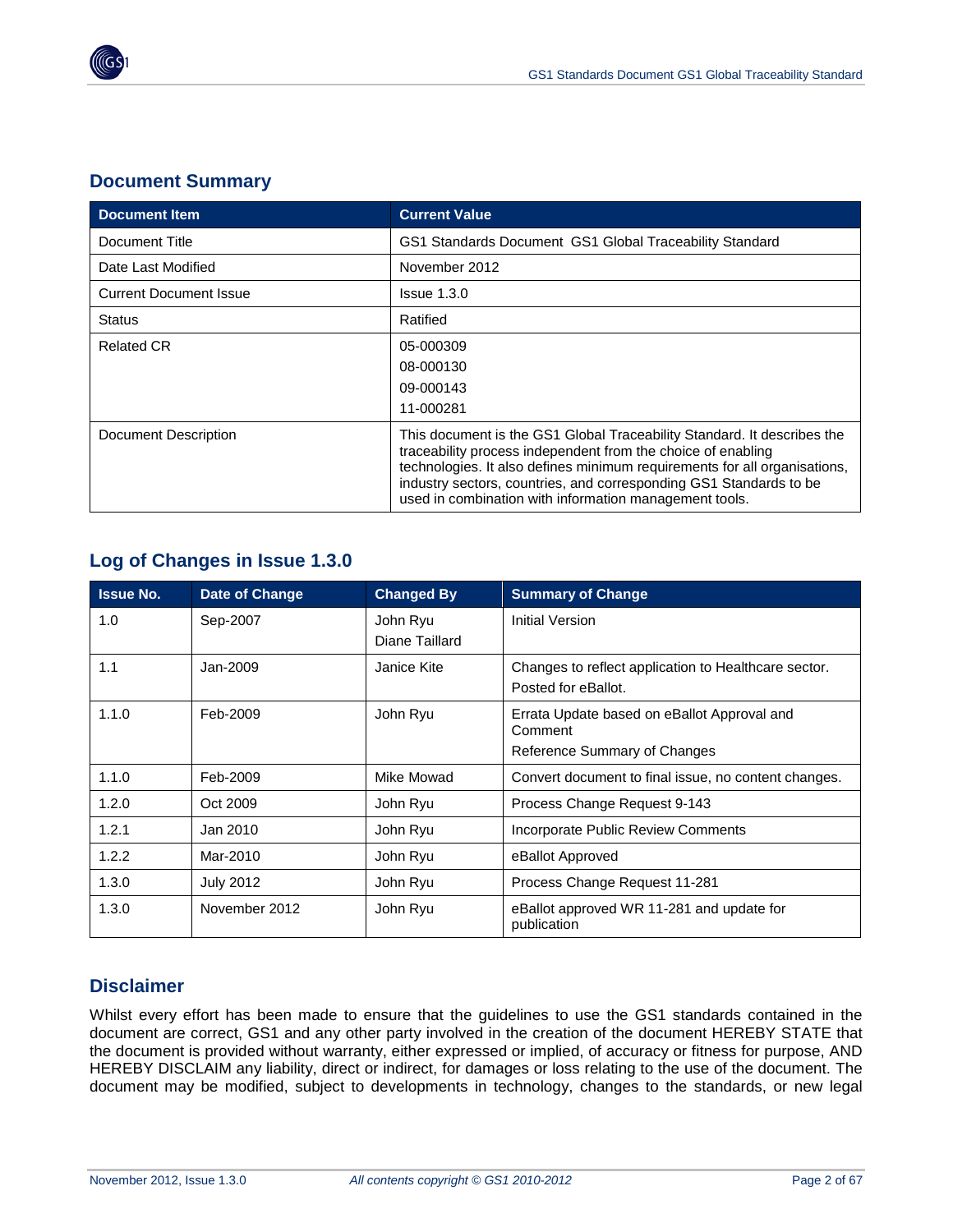

requirements. Several products and organisation names mentioned herein may be trademarks and/or registered trademarks of their respective organisations.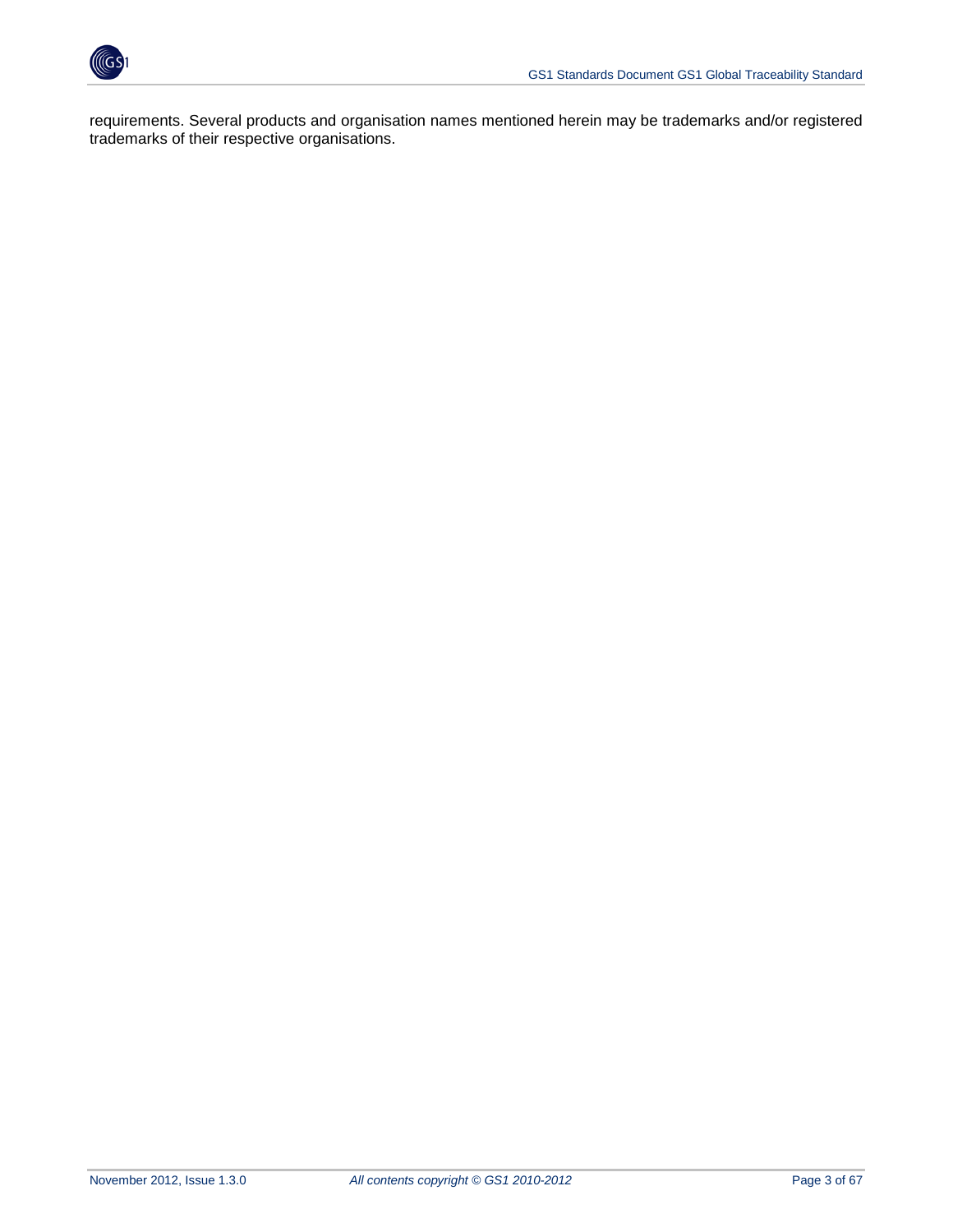

# **Table of Contents**

| 1 <sub>r</sub> |        |  |
|----------------|--------|--|
|                | 1.1.   |  |
|                | 1.2.   |  |
|                | 1.3.   |  |
|                | 1.4.   |  |
| 2.             |        |  |
|                | 2.1.   |  |
| 3.             |        |  |
| 4.             |        |  |
|                | 4.1.   |  |
|                | 4.2.   |  |
|                | 4 2 1  |  |
|                | 4.2.2. |  |
|                | 4.3.   |  |
| 5 <sub>1</sub> |        |  |
|                | 5.1.   |  |
|                | 5.2.   |  |
|                | 5.3.   |  |
| 6.             |        |  |
|                | 6.1.   |  |
|                | 6.1.1. |  |
|                | 6.1.2. |  |
|                | 6.1.3. |  |
| 7.             |        |  |
|                | 7.1.   |  |
|                | 7.2.   |  |
|                | 7.3.   |  |
| 8.             |        |  |
|                | 8.1.   |  |
|                | 8.1.1. |  |
|                | 8.1.2. |  |
|                | 8.1.3. |  |
|                | 8.1.4. |  |
|                | 8.1.5. |  |
|                | 8.1.6. |  |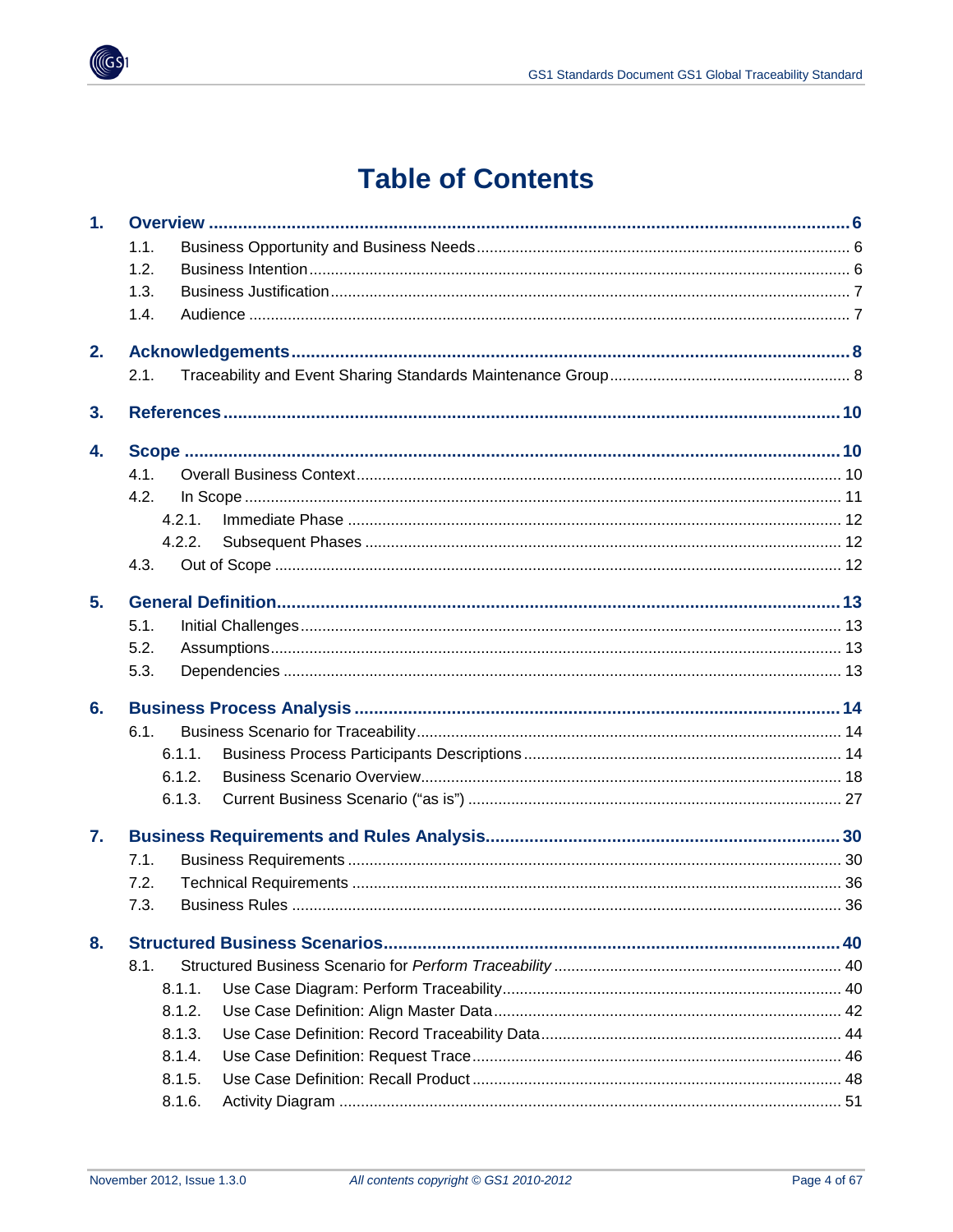

|     | 8.1.7.                                                                                            |  |
|-----|---------------------------------------------------------------------------------------------------|--|
| 9.  |                                                                                                   |  |
|     | 9.1.                                                                                              |  |
|     | 9.1.1.                                                                                            |  |
|     | 9.1.2.                                                                                            |  |
| 10. |                                                                                                   |  |
| 11. |                                                                                                   |  |
|     | 11.1.                                                                                             |  |
|     | 11.2.                                                                                             |  |
|     | 11.3.                                                                                             |  |
|     | 11.4.                                                                                             |  |
|     | 11.5.                                                                                             |  |
|     | 11.6.                                                                                             |  |
|     | 11.6.1.                                                                                           |  |
|     | Decide on the traceability information needed for each type of Traceability Partner 56<br>11.6.2. |  |
|     |                                                                                                   |  |
|     |                                                                                                   |  |
|     | 11.7.                                                                                             |  |
|     | 11.8.                                                                                             |  |
|     | 11.9.                                                                                             |  |
| 12. |                                                                                                   |  |
| 13. |                                                                                                   |  |
| 14. |                                                                                                   |  |
| 15. |                                                                                                   |  |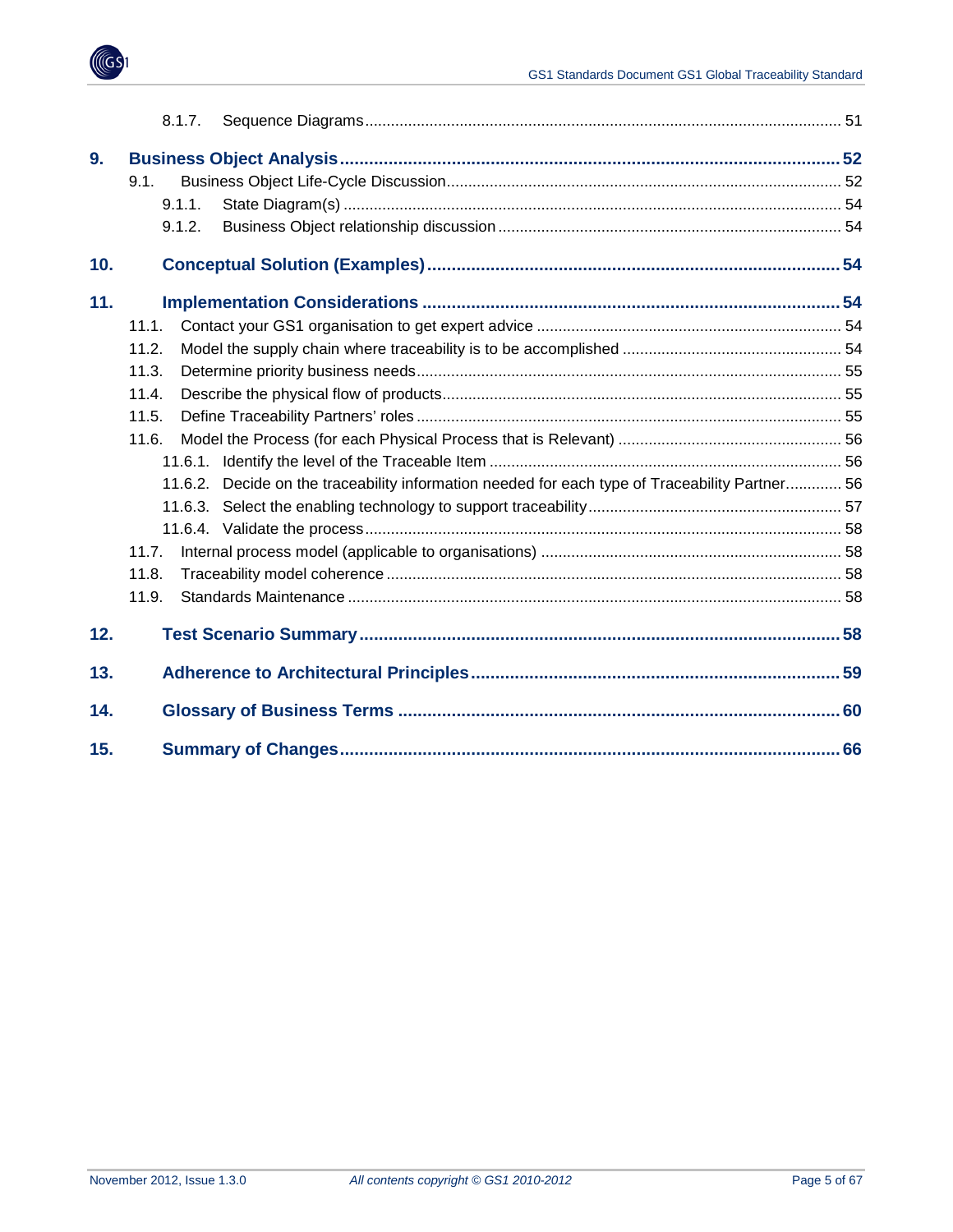

## <span id="page-5-0"></span>**1. Overview**

### <span id="page-5-1"></span>**1.1. Business Opportunity and Business Needs**

Businesses, end users and authorities in various markets around the world have an interest in establishing systems to track and trace products at various points of the supply chain. And, although this shared interest is currently high profile in the food, beverage and healthcare sectors, the key principles can be applied to any industry sector served by GS1 that has a need to track and trace product across the full supply chain.

This document defines what the traceability process standard encompasses and it shows the corresponding GS1 numbering, automatic identification data capture (AIDC) or data communication standards that must be in place for best practice applications. .

Partners in a supply chain could use various levels of product traceability to enable business needs such as:

- To comply with regulatory requirements and guidance on recalls
- To reduce business risks above and beyond legal compliance
- Product recall and withdrawal (notably to achieve a greater degree of precision, to demonstrate control, increase efficiency and reduce the cost of product recall or withdrawal)
- To comply with a trading partner's specifications
- **Efficient logistics management**
- Effective quality management
- To support product and/or patient safety
- To provide information to end users and trading partners
- To verify the presence or absence of product attributes (e.g., organic, dolphin safe, contains latex)
- **Brand protection**
- Product authentication
- Anti-counterfeit policies
- Visibility in supply and demand chain

### <span id="page-5-2"></span>**1.2. Business Intention**

The goal of this document is to communicate the GS1 Global Traceability Standard. This is a PROCESS standard describing the traceability process independent from the choice of enabling technologies (see sections 6, 7.3 and 8). It defines minimum requirements for all stakeholders, organisations, industry sectors and countries and corresponding GS1 Standards to be used in combination with information management tools (see section 7.1).

This is a building block for developing:

- Traceability systems
- Traceability assessments and auditing tools
- Industry or country specific traceability Implementation Guidelines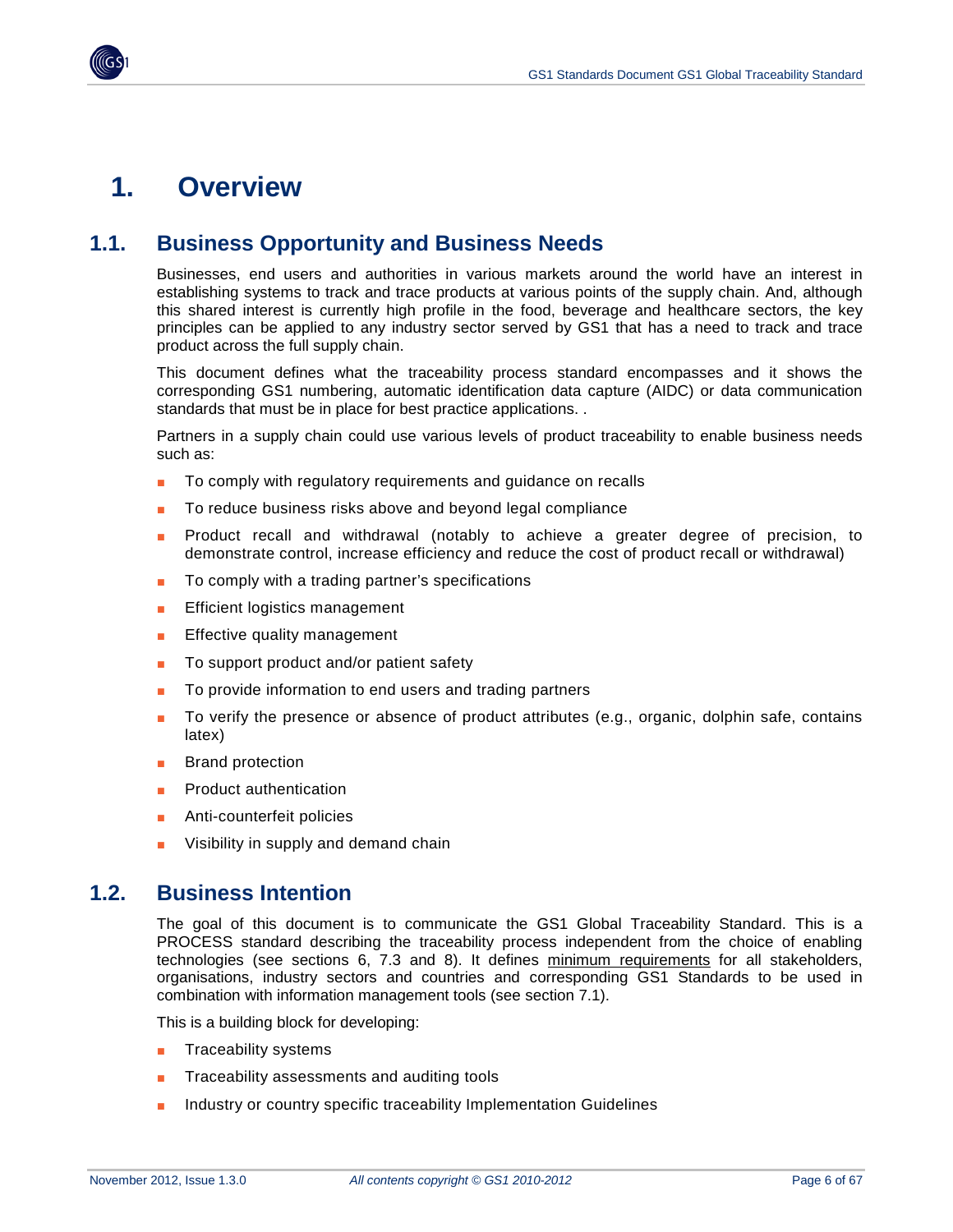

- Extensions of traceability requirements for specific industries, countries or business needs
- New GS1 standards that may be required (or leverage of existing standards)

**Note:** Refer to section 11.

The intention is therefore to create a generic framework that is expected to be used by any business, any industry sector, any organisation, large or small, and by any country in order to develop specific implementation guidelines or additional requirements. These implementation guidelines will take into consideration, for example, scope and traceable item hierarchy specific to the business needs (see sections 4, 7, 9, 11).

This GS1 Global Traceability Standard will maximise usage of the well-established, globally acceptable and voluntary GS1 supply chain standards that uniquely identify a "traceable item", describe the establishment of appropriate and effective records of events, and provides for accurate communication about the traceable item between trading partners.

This meets the core need to be able to track forward and trace back (one step up, one step down as a minimum) at any point along the full supply chain no matter how many trading or traceability partners and business process steps are involved.

This may be used for benchmarking or certification of traceability systems.

### <span id="page-6-0"></span>**1.3. Business Justification**

Organisations require consistent traceability solutions spanning the full supply chain regardless of country or industry sector.

By defining a shared minimum requirement and showing what action is required from organisations, industry sectors, countries, or a group of trading or traceability partners, the GS1 Global Traceability Standard will enable interoperability between traceability systems across the whole supply chain whilst accommodating specific business, industry sector, or regulatory requirements.

Each partner in the supply chain will have their own objectives in terms of the use of the traceability system, the lowest level of traceable item and the data required to manage their particular business environment and strategy. Yet partners need to work collaboratively in order to achieve the required level of traceability across the whole supply chain. Furthermore, having a standards-based traceability process can demonstrate that an organisation has met requirements of corporate responsibility.

The GS1 Global Traceability Standard will serve as a foundational standard for all industry sectors and countries to use as a starting point for identifying their specific business requirements. This framework will ensure a common approach and understanding of key principles by users around the world.

### <span id="page-6-1"></span>**1.4. Audience**

The audience is all GS1 member organisations, the service provider community that serves them, business associations and government organisations. This includes all parts of the supply chain, for example: raw material (sometimes called "primary") producers, processors, manufacturers, retailers, wholesalers, healthcare providers, importers/brokers and exporters, third party logistic providers, foodservices, logistic providers, transporters or carriers and solution providers.

The audience includes all senior managers with executive responsibility, managers and employees working in production, quality and safety, logistics, information technology, product development, marketing, customer management roles, patient management roles and end users/patients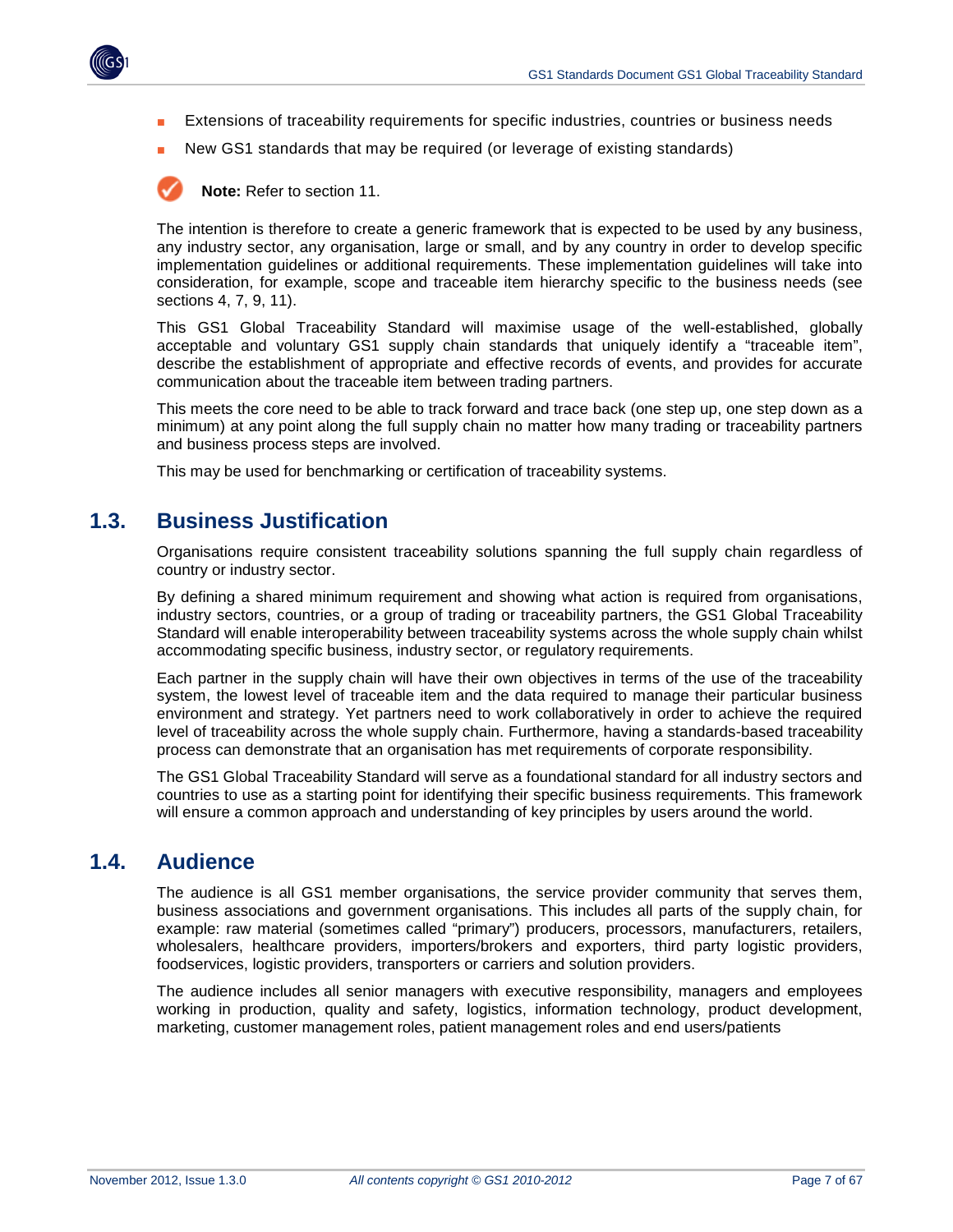



# <span id="page-7-0"></span>**2. Acknowledgements**

## <span id="page-7-1"></span>**2.1. Traceability and Event Sharing Standards Maintenance Group**

| <b>First Name</b> | <b>Last Name</b> | <b>Company / Organisation</b>           |
|-------------------|------------------|-----------------------------------------|
| Lloyd             | Mager            | Abbott Laboratories Inc.                |
| Cyndi             | Poetker          | Abbott Laboratories Inc.                |
| Paul              | Schmidt          | <b>Accenture Supply Chain Services</b>  |
| Ali               | Rezafard         | <b>Afilias</b>                          |
|                   |                  | Association for Healthcare Resource and |
| Robert            | Perry            | <b>Materials Management</b>             |
| Binu              | Jacob            | Axway                                   |
| Dale              | Moberg           | Axway                                   |
| Cristian          | <b>Barcan</b>    | <b>BASF SE</b>                          |
| Dirk              | Rodgers          | <b>Cardinal Health</b>                  |
| Olivier           | Mouton           | Carrefour                               |
| Peter             | Hoberg           | Consafe Logistics AB                    |
| Chris             | Karlsson         | Costco Wholesale                        |
| Toni              | Roberts          | <b>Costco Wholesale</b>                 |
| Carrie            | Wilkie           | Dawn Food Products                      |
| Doerthe           | Eckhardt         | Dole Europe SAS                         |
| Francis           | Berthomieu       | France Telecom                          |
| Dominique         | Le Hello         | France Telecom                          |
| Vasudev           | Krishnamurthy    | <b>FXA Company Limited</b>              |
| Carol             | Edison           | General Mills, Inc.                     |
| Cate              | Zottola          | General Mills, Inc.                     |
| Ardetha           | <b>Bradley</b>   | Georgia Pacific                         |
| Lyes              | Hachemi          | GS1 Algeria                             |
| Halim             | Recham           | GS1 Algeria                             |
| Troy              | Denyer           | GS1 Australia                           |
| Sue               | Schmid           | <b>GS1 Australia</b>                    |
| Alexander         | Meissl           | GS1 Austria                             |
| Ana Paula         | Maniero          | <b>GS1 Brazil</b>                       |
| John              | Keogh            | GS1 Canada                              |
| Rita              | Laur             | GS1 Canada                              |
| Michael           | Sadiwnyk         | GS1 Canada                              |
| Rodrigo           | Espinoza         | GS1 Chile                               |
| Pablo             | Melo             | GS1 Chile                               |
| Hugo              | Sabogal          | GS1 Colombia                            |
| Felipe            | Serrano Sanchez  | GS1 Colombia                            |
| Slobodan          | Romac            | GS1 Croatia                             |
| Pertti            | Hakala           | GS1 Finland                             |
| Stephane          | Cren             | GS1 France                              |
| Sabine            | Klaeser          | <b>GS1 Germany</b>                      |
| Janice            | Kite             | GS1 Global Office                       |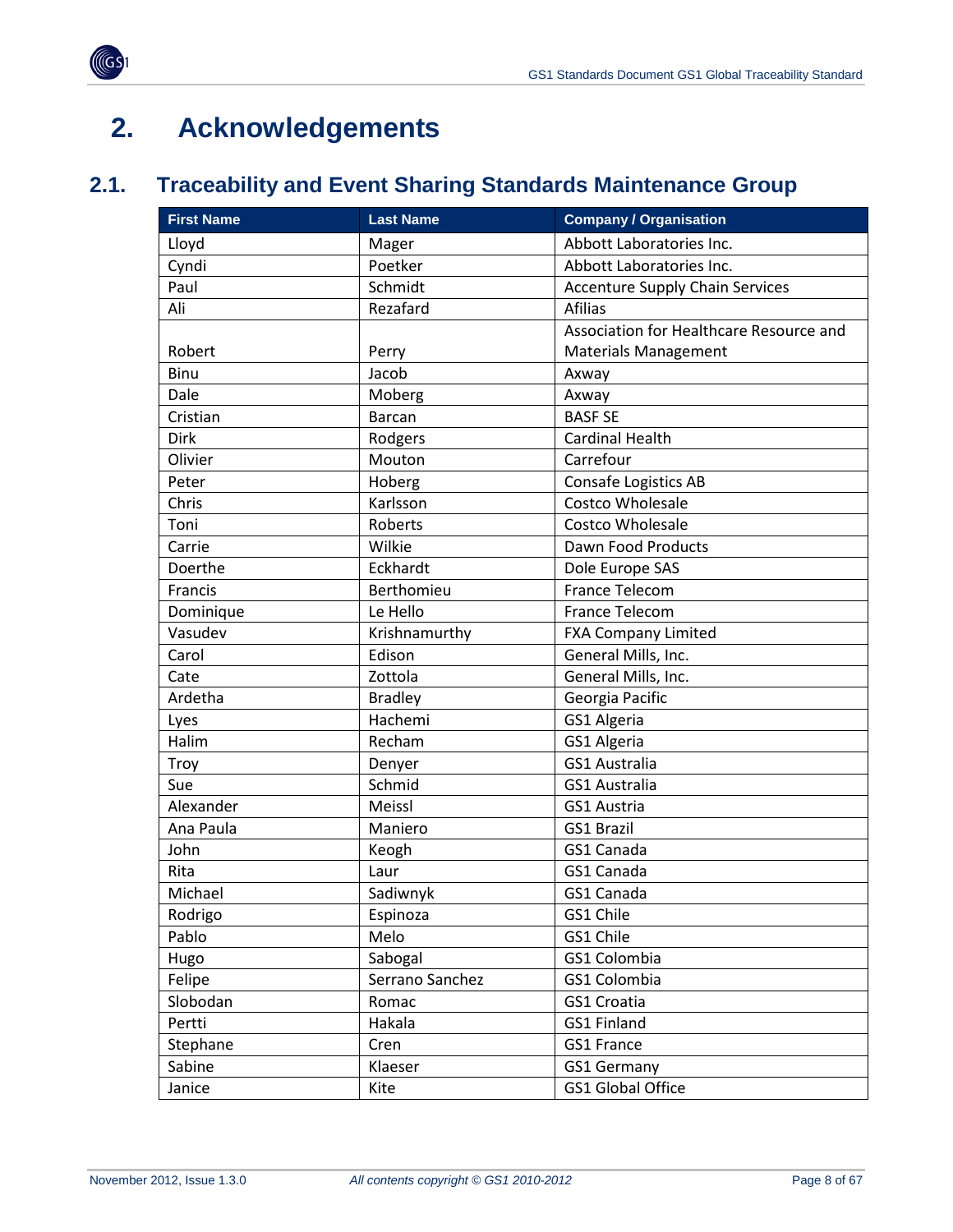| <b>First Name</b> | <b>Last Name</b> | <b>Company / Organisation</b>          |
|-------------------|------------------|----------------------------------------|
| Carolyn           | Lee              | <b>GS1 Global Office</b>               |
| Greg              | Rowe             | <b>GS1 Global Office</b>               |
| John              | Ryu              | <b>GS1 Global Office</b>               |
| Michael           | Sarachman        | <b>GS1 Global Office</b>               |
| Diane             | <b>Taillard</b>  | <b>GS1 Global Office</b>               |
| Juan Pablo        | Vial             | <b>GS1 Global Office</b>               |
| Raymond           | <b>NG</b>        | GS1 Hong Kong                          |
| Cassandra         | Tang             | GS1 Hong Kong                          |
| Stefan            | Gathmann         | GS1 Ireland                            |
| Keunho            | Kim              | GS1 Korea                              |
| Milton            | Tan              | GS1 Malaysia                           |
| Osiris            | Lopez            | GS1 Mexico                             |
| Stef              | Spaan            | <b>GS1 Netherlands</b>                 |
| Owen              | Dance            | GS1 New Zealand                        |
| Silverio Oliveira | Paixao           | GS1 Portugal                           |
| Glenda            | Connoll          | <b>GS1 South Africa</b>                |
| Fiona             | Van Der Linde    | GS1 South Africa                       |
| Karolin           | Harsanji         | GS1 Sweden                             |
| Michel            | Ottiker          | GS1 Switzerland                        |
| James             | Perng            | GS1 Taiwan                             |
| Sherry            | Tang             | GS1 Taiwan                             |
| Shan              | Welch            | GS1 UK                                 |
| <b>Steve</b>      | Arens            | GS1 US                                 |
| Ray               | Delnicki         | GS1 US                                 |
| Anoop             | Kaistha          | GS1 US                                 |
| Rich              | Richardson       | GS1 US                                 |
| Mary              | Wilson           | GS1 US                                 |
| Lijia             | Xu               | IBM (US)                               |
| Susan             | Wilkinson        | <b>IBM Canada</b>                      |
| Jack              | Sparn            | <b>iGPS Company LLC</b>                |
| Hirokazu          | Nagai            | Japan Pallet Rental Corporation        |
| Akikazu           | Sato             | Kao Corporation                        |
| <b>Betty</b>      | Tyson            | Knouse Foods                           |
| <b>Bozica</b>     | Horvat-Vlasic    | Koestlin d.d.                          |
| <b>Barbara</b>    | Munro            | Kraft Foods, Inc.                      |
| <b>Bret</b>       | Popper           | Kraft Foods, Inc.                      |
| Antonio           | Salto            | Kraft Foods, Inc.                      |
| Natasha           | Smith            | Kraft Foods, Inc.                      |
| Peter             | Zaepfel          | Kraft Foods, Inc.                      |
| <b>Bastian</b>    | Konings          | <b>METRO Group</b>                     |
|                   |                  | National Council for Prescription Drug |
| Sue               | Thompson         | Prgoram                                |
| Don               | Mowery           | <b>Nestle Purina PetCare</b>           |
| Robin             | Kidd             | <b>Nestle</b>                          |
| Tim               | Marsh            | Pfizer                                 |
|                   |                  |                                        |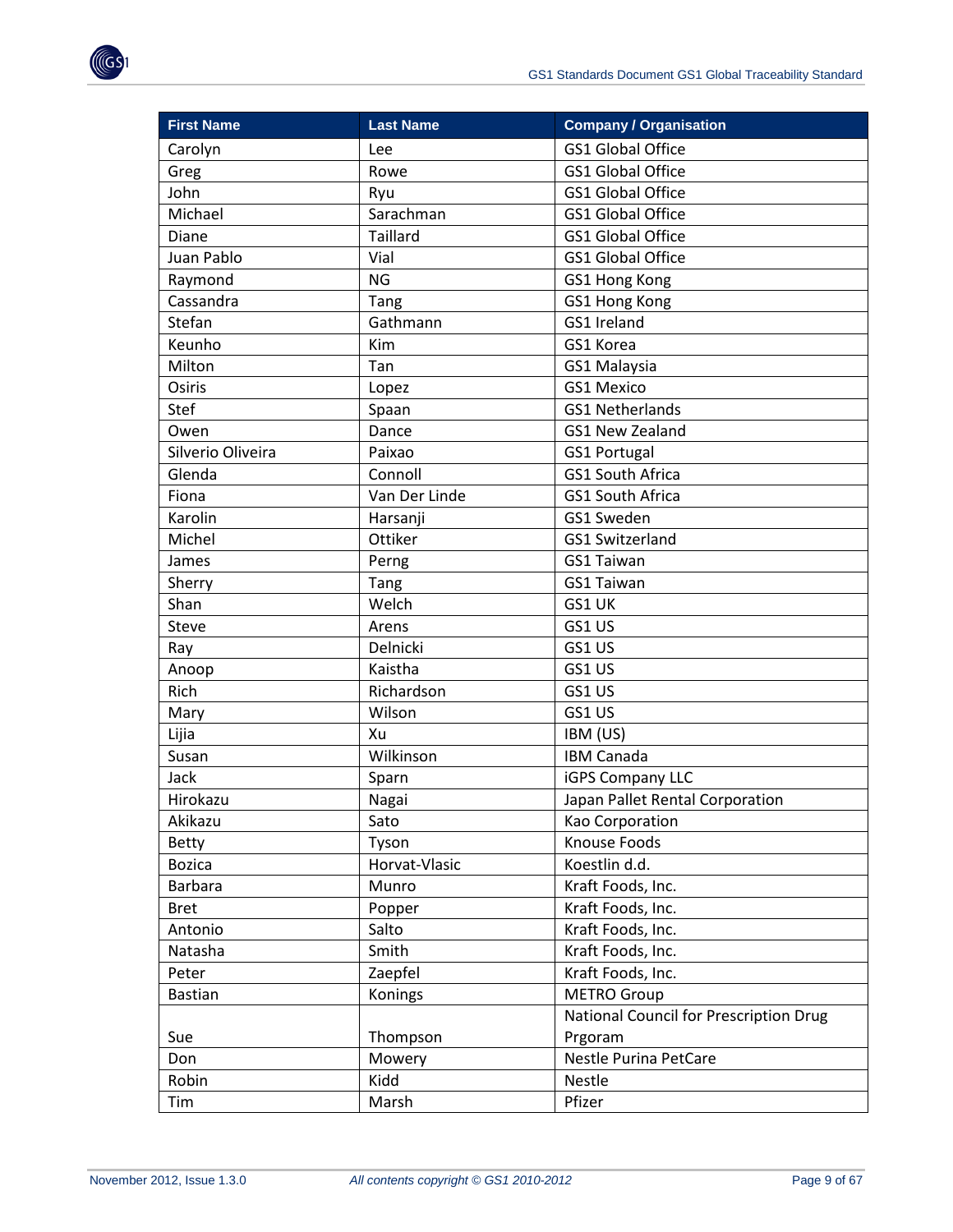

| <b>First Name</b> | <b>Last Name</b> | <b>Company / Organisation</b>            |
|-------------------|------------------|------------------------------------------|
| Thomas            | Pizzuto          | rfXcel Corporation                       |
| Lucy              | Deus             | SupplyScape                              |
| Hans              | Kraft            | Syngengta                                |
| Joe               | Spreitzer        | <b>Target Corporation</b>                |
| Rakesh            | Vazirani         | <b>TUV Rheinland Japan</b>               |
| Lela              | Tripp            | Tyson                                    |
| Werner            | Kolb             | Unilever N.V.                            |
|                   |                  | United States Department of Agriculture, |
| Douglas           | <b>Bailey</b>    | <b>Agricultural Marketing Service</b>    |
| Hirokazu          | Nagai            | VeriSign Japan K.K.                      |
| Jeff              | <b>Norris</b>    | Videojet Technologies                    |
| Ron               | Moser            | Wal-Mart Stores, Inc.                    |
| Jennifer          | Sommers          | Wal-Mart Stores Inc.                     |

## <span id="page-9-0"></span>**3. References**

| <b>Reference Name</b>                                                                        | <b>Description</b>                                       |
|----------------------------------------------------------------------------------------------|----------------------------------------------------------|
| [Ref 1] GS1 General Specifications                                                           | GS1, Version 10                                          |
| [Ref 2] ECR - Using Traceability in the Supply Chain<br>to meet Consumer Safety Expectations | ECR Europe, March 2004                                   |
| [Ref 3] EPCIS                                                                                | Electronic Product Code (EPC) Information System<br>(IS) |
| [Ref 4] GS1 Business Message Standards                                                       | GS <sub>1</sub>                                          |

**Note:** This section provides the primary document sourced for information and references. This is not an exhaustive list, and the specific references can be found in the implementation guides.

# <span id="page-9-1"></span>**4. Scope**

## <span id="page-9-2"></span>**4.1. Overall Business Context**

| <b>Context Category</b>     | Value(s)                                                   |
|-----------------------------|------------------------------------------------------------|
| Industry                    | All industries served by GS1                               |
| Geopolitical                | All                                                        |
| Product                     | All (raw material, packaging material, and finished goods) |
| <b>Process</b>              | Traceability                                               |
| <b>System Capabilities</b>  | GS1 System                                                 |
| <b>Official Constraints</b> | None                                                       |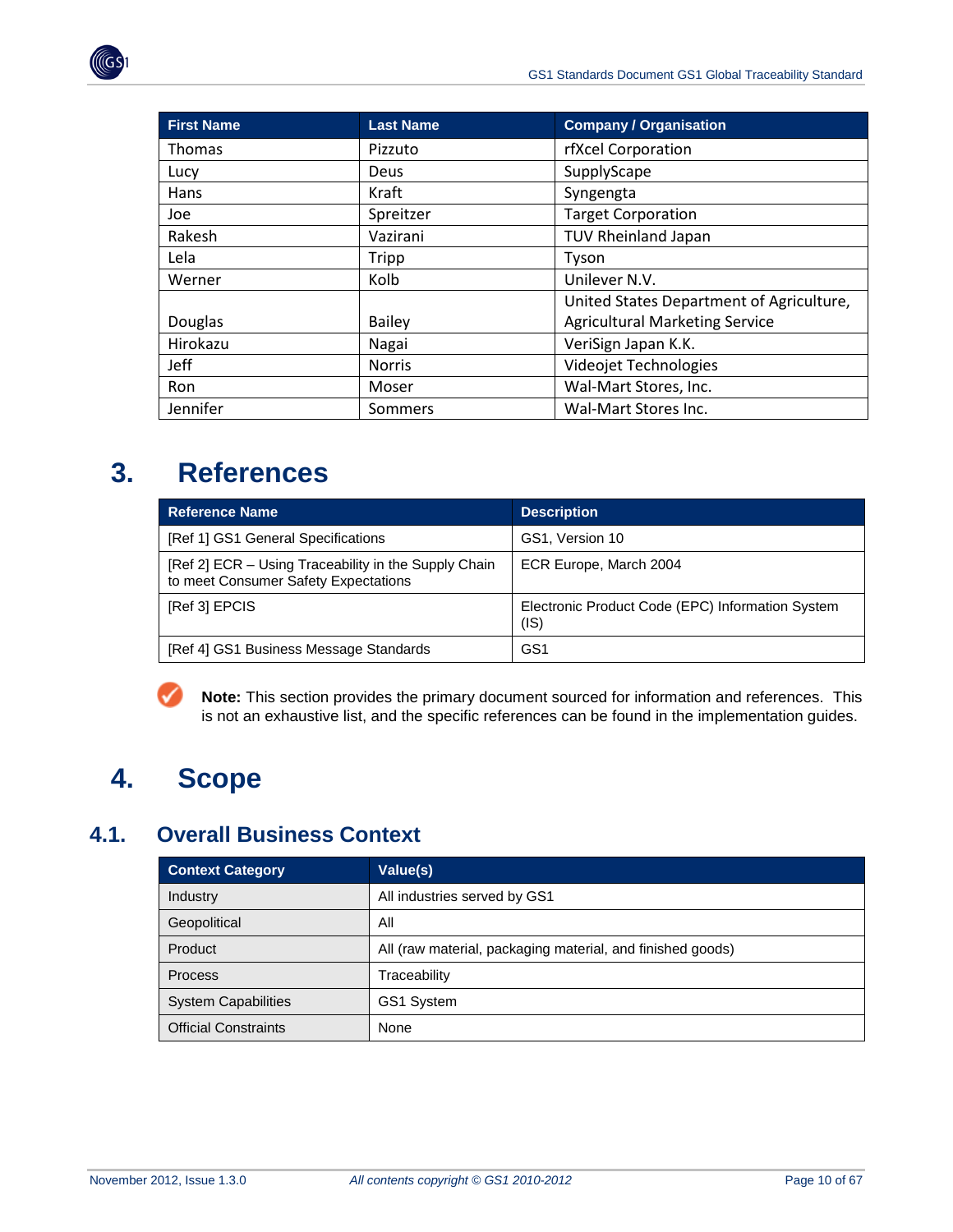

### <span id="page-10-0"></span>**4.2. In Scope**

The GS1 Global Traceability Standard includes:

- Identification of parties, items and events
- Labelling and/or marking and/or tagging of products
- The nature and type of data to be captured and collected
- Record keeping including archiving / data storage
- Communication and sharing of information (Information can be shown at the physical level of packaging labels and printed bar-codes or captured and recorded at a data management level and communicated using e-business messaging including, e.g. EDI.)
- Links identification and management
- Retrieval / search of information (The ability to track and trace a traceable item from creation to the point of sale, use or destruction depending on the industry, e.g. using a standards based EPCIS)

**Note:** Sector specific examples of traceability systems and information flow are available in the GTS Sector Specific Implementation Guidelines.

All types of products are in scope, for example:

- Units (e.g., an individual product, batches / lots)
- Trade items (e.g., a carton containing consumer units)
- Logistic units (e.g., a pallet)
- Packed and bulk products
- Branded Goods, private labels, generic unbranded products

**Note:** By-products, recycled products, surplus stock, returns and recalls follow the same traceability process.



**Figure 4-1** Product Flow in Supply Chain

Traceability can involve trading and non-trading partners (traceability partners), a physical flow of traceable items and information flows of traceability data. Traceability partners can be any actor in the supply chain. The physical flow can include, depending on the industry, any product from initial inputs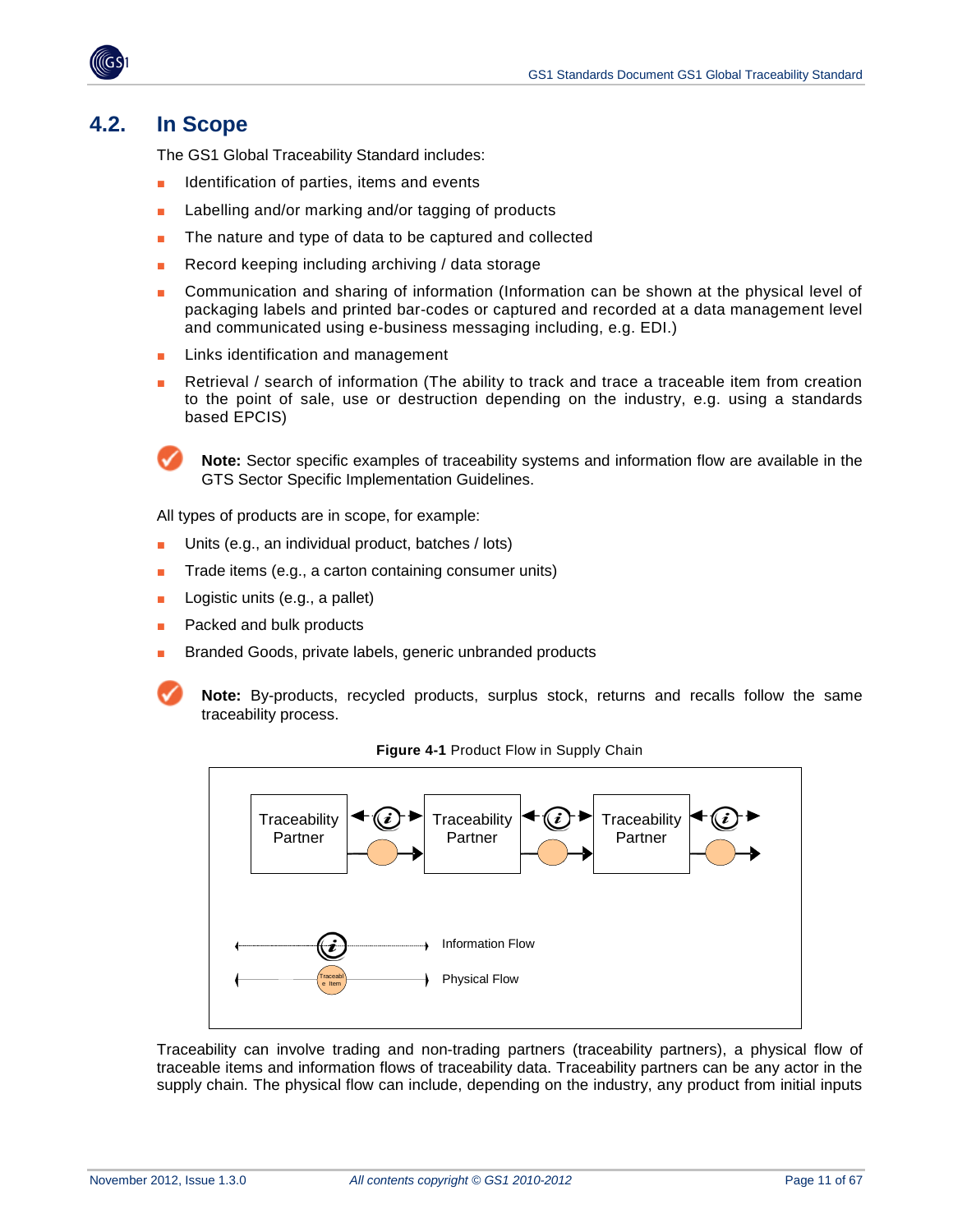

up to sale or use by the final end user. Traceability during the physical flow can also include the use of a traceable item and the destruction of any traceable item.

For example, the following products may be within the scope of a traceability system:

- Any input to animal or plant agriculture, e.g., feed, pesticide
- Any individual product destined for human consumption, e.g., an egg, a pharmaceutical tablet
- Any ingredient used in a multi-ingredient food, e.g., the flour, eggs, spices, additives, etc., in a cake
- Any item of packaging used in contact with a product. Examples of packaging include a glass bottle, a sealed foil pack, a sealed blister pack, a tin, plastic film or a carton
- Any finished manufactured product, e.g., a batch / lot of cakes, shampoo
- Any trade item and logistic unit, e.g., a tank of milk

#### <span id="page-11-0"></span>**4.2.1. Immediate Phase**

The outputs of the immediate phase are:

- To define the traceability process
- To define minimum traceability requirements for all traceability partners
- To identify existing GS1 standards and new requirements to be leveraged or developed as a priority

The principles of traceability can apply to any industry sector served by GS1 even in meeting regulatory requirements and establishing the basis for efficient product recalls and withdrawals as a priority.

#### <span id="page-11-1"></span>**4.2.2. Subsequent Phases**

The following topics may be addressed in subsequent phases:

- Development of new GS1 Standards required for traceability
- Industry or application specific extensions
- Use of traceability information (e.g., notification of a product withdrawal or recall)
- **Exceptions**
- Traceability up to the final end user
- Waste
- Samples (e.g. laboratory samples or promotional items)
- Returnable assets (e.g., roll cages, tanker trucks, reusable pallets, hospital gas cylinders...)

### <span id="page-11-2"></span>**4.3. Out of Scope**

The process of collaborative product development and defining product specifications is not part of the traceability process. However, data deriving from this process may need to be taken into account as part of the traceability data for a product recall.

Industry or application specific Implementation Guidelines will need to be developed to facilitate the implementation of the GS1 Global Traceability Standard. The implementation process required to incorporate all participants in a supply chain traceability process standard is out of scope of the standard in itself including, e.g., training and implementation support.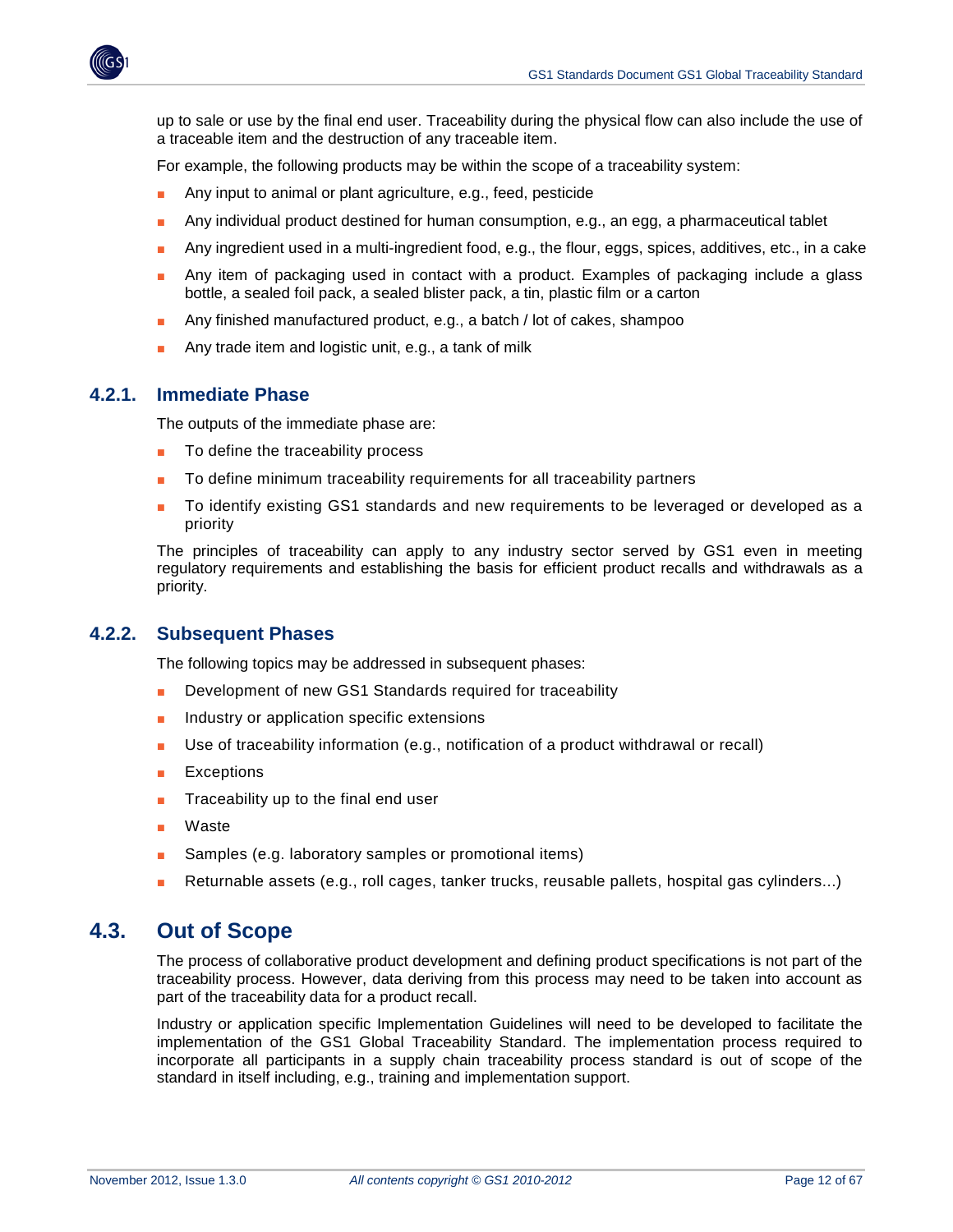

## <span id="page-12-0"></span>**5. General Definition**

### <span id="page-12-1"></span>**5.1. Initial Challenges**

Organisations have different objectives and ways of implementing traceability. These differences are intrinsic to their various roles in the supply chain (e.g., manufacturer, distributor, transporter), from the diversity of products and industry sectors, to their regulatory and business environment, and to their different strategies in terms of costs and benefits.

In many countries, some actors have limited understanding of traceability requirements and no capital to invest in traceability tools, yet products are supplied to sophisticated markets where traceability is required. This can be addressed using generic requirements for traceability using simple business processes.

Legislation generally does not specify the traceability system to be used. Most products cross geographic borders at least once in their life cycle, subjecting them to multiple, sometimes inconsistent regulations. Supply chains have different business requirements and different expectations in terms of enabling technologies. Some do not recommend any specific automatic data capture, some recommend best practices with bar-codes and EDI, some are beginning to use RFID, and others are implementing a traceability network to be able to electronically retrieve information about products from each point along the chain, e.g. using EPCIS (Electronic Product Code (EPC) Information System (IS)).

The challenge for this Process Standard is to agree on generic requirements and on a common way to describe the traceability process irrespective of these differences.

The GS1 Global Traceability Standard remains a high level description of the process enabling and promoting supply chain collaboration but allowing each organisation to design its traceability system in terms of breadth, depth and precision to support its own business objective(s). This process standard is applicable to all types and sizes of organisations in any part of the supply chain.

### <span id="page-12-2"></span>**5.2. Assumptions**

The GS1 Global Traceability Standard is based on the use of global, voluntary GS1 business standards. The following definition is considered as the reference definition of traceability in this document:

*Traceability is the ability to track forward the movement through specified stage(s) of the extended*  supply chain and trace backward the history, application or location of that which is under *consideration*

*The ISO 9001:2000 definition of Traceability has been used as basis and leveraged in order to suit the context of the supply chain.*

*For practical reasons, "trace" or "track and trace" may be used as equivalent terms to designate the action of ensuring the traceability*

For specific industry sectors, there may be other definitions. For clarity and to assist shared understanding and wider implementation of this GS1 Global Traceability Standard, a Glossary of Business Terms has been identified (section 14). It is recommended that the reader studies this glossary before reading sections 6 to12 of this document.

### <span id="page-12-3"></span>**5.3. Dependencies**

The following GS1 standards enable implementation of the GS1 Global Traceability Standard:

GS1 XML and EANCOM e-business messages (Align and Deliver)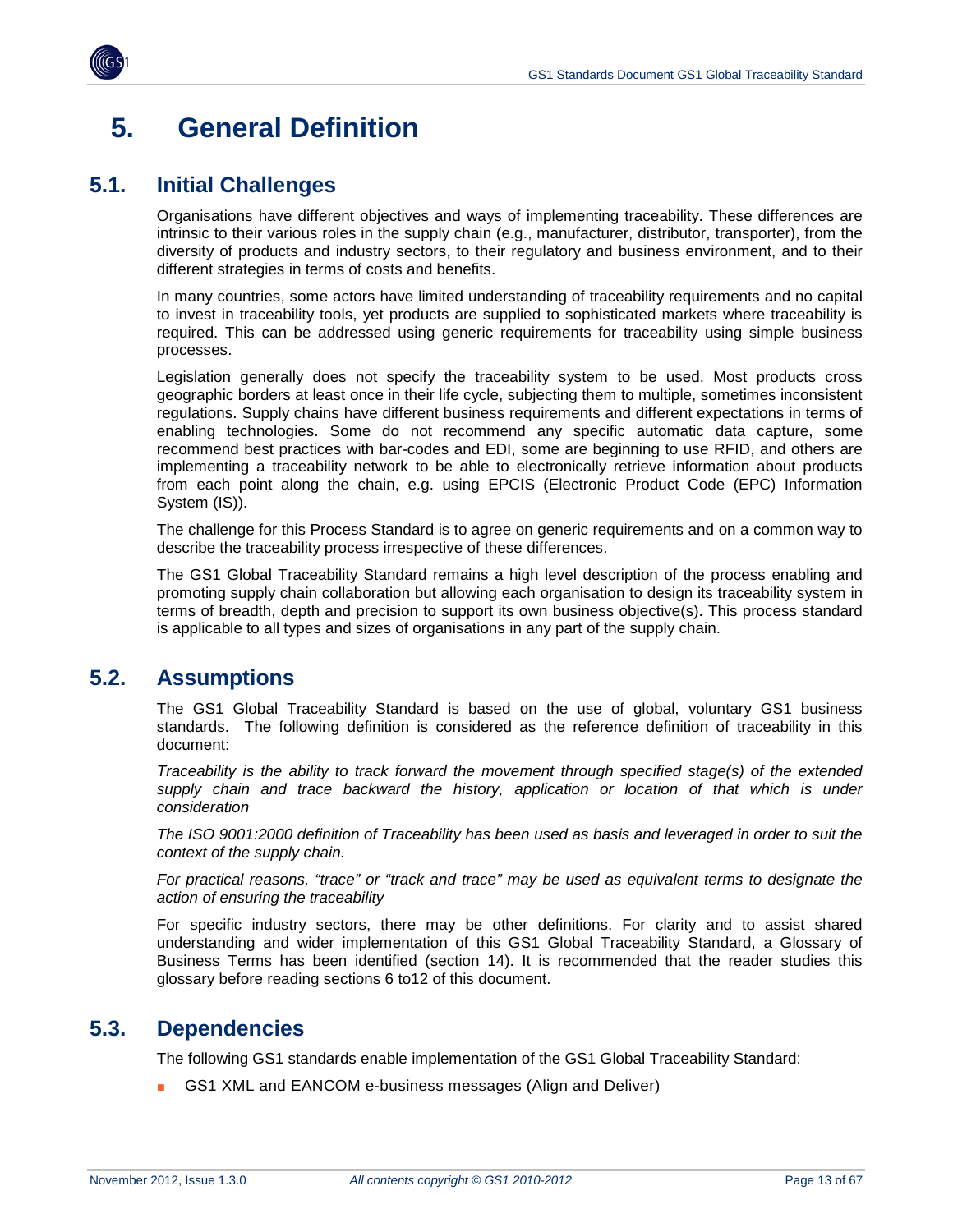

- GS1 General Specifications (e.g. GS1 Data Carriers, GS1 Identification Standard,)
- EPC
- Global Data Dictionary (GDD)

GS1 user groups have already established a number of Implementation Guidelines proposing the use of GS1 Standards as part of the traceability process

## <span id="page-13-0"></span>**6. Business Process Analysis**

This analysis breaks down the traceability process. The resultant sub-processes and concepts are defined using terminology that must be understood before reading through this section; the reader should also refer to the Glossary in Section [14.](#page-59-0)

Included here in this section is:

- an explanation of internal and external traceability
- the concept of roles such as Traceable Item Creator and Traceability Data Source
- a Traceable Item Matrix to facilitate the understanding that the traceable item can exist at different levels
- a breakdown of the different responsibilities that can result due to the traceable item involving both a data flow and a physical flow which may involve different parties (Traceable Item Source and Traceable Item Recipient, Traceability Data Source and Traceability Data Recipient).

The specific Business Requirements (BR) and Business Rules (BRU) in parenthesis (e.g., BRU 14) are detailed in Section [7.](#page-29-0)

### <span id="page-13-1"></span>**6.1. Business Scenario for Traceability**

#### <span id="page-13-2"></span>**6.1.1. Business Process Participants Descriptions**

The GS1 System distinguishes between parties and roles.

- A party is a generalisation of a legal or physical entity, for example a retailer or a manufacturer.
- A role is a specific function of a party in a specific process at a specific time for example, a buyer.

A party can have more than one role. For example, the Manufacturer can act as a seller of items and also as a buyer of raw materials.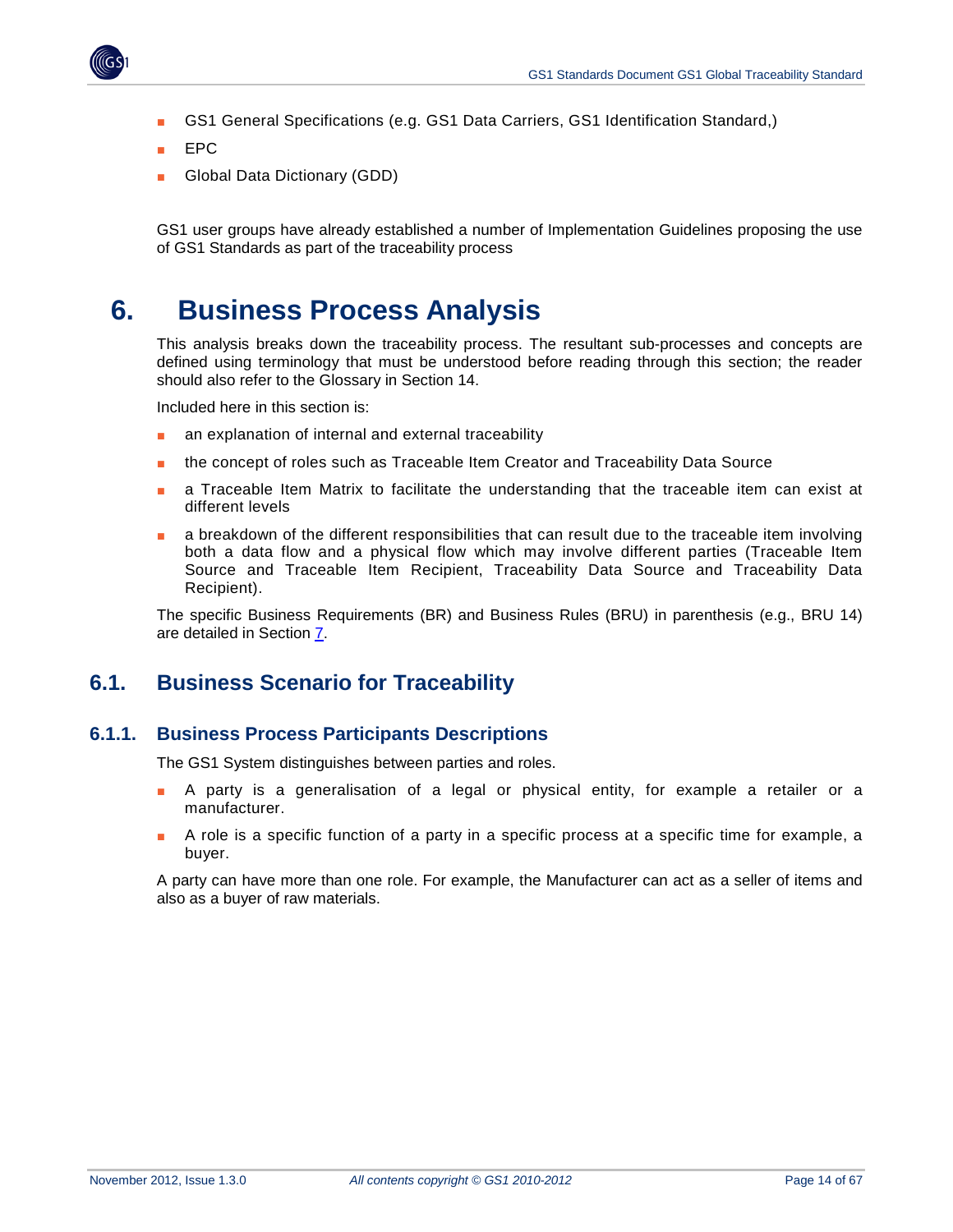<span id="page-14-0"></span>

#### **Figure 6-1** Party Relationship



[Figure 6-1](#page-14-0) shows two parties, each of them plays a different role in the process.

| <b>Party</b>                                                      | <b>Description</b>                                                                                                                                                                                                                                                                                                                                                                  |
|-------------------------------------------------------------------|-------------------------------------------------------------------------------------------------------------------------------------------------------------------------------------------------------------------------------------------------------------------------------------------------------------------------------------------------------------------------------------|
| Carrier / Third Party<br>Logistics Provider<br>(3PL)              | The party responsible for the shipping or delivery of the traceable item.                                                                                                                                                                                                                                                                                                           |
| Processor /<br>Manufacturer /<br>Primary Producer /<br>Compounder | Typically receives inputs and transforms those inputs. Examples include the farmer,<br>an abattoir or a packer that consolidates product from a number of growers, and a<br>food manufacturer that processes food ingredients into a finished product. A supply<br>chain may be comprised of more than one processor/manufacturer/primary<br>producer/compounder (Pharmaceuticals). |
| Retailer / Point of<br>Sale or Service<br>Operator / Provider     | Has the final relationship with the end user. For example, a retailer, healthcare<br>provider, institution, or hospitality service such as a hotel or restaurant.                                                                                                                                                                                                                   |
| Warehouse /<br><b>Distribution Centre</b>                         | Responsible for the handling (may transform the traceable item) and storage of the<br>traceable item.                                                                                                                                                                                                                                                                               |
| Authorities                                                       | The party legally mandated to protect the public interest.                                                                                                                                                                                                                                                                                                                          |

#### **List of Parties:**

The same legal entity can be more than one party. For example a Third Party Logistics Provider may also act as a Warehouse or Distribution Centre.

#### **List of Roles:**

| <b>Role</b>                         | <b>Description</b>                                                                                                                                                        |
|-------------------------------------|---------------------------------------------------------------------------------------------------------------------------------------------------------------------------|
| <b>Brand Owner</b>                  | The party that is responsible for allocating GS1 System numbering and bar code<br>symbols or EPC tag on a given trade item. The administrator of a GS1 Company<br>Prefix. |
|                                     | And / or the party that is the ultimate authority for the trade item.                                                                                                     |
|                                     | And / or the owner of the product specifications.                                                                                                                         |
|                                     | And / or the party responsible for placing a trade item into commerce.                                                                                                    |
| <b>Traceability Data</b><br>Creator | The Traceability Partner that generates traceability data.                                                                                                                |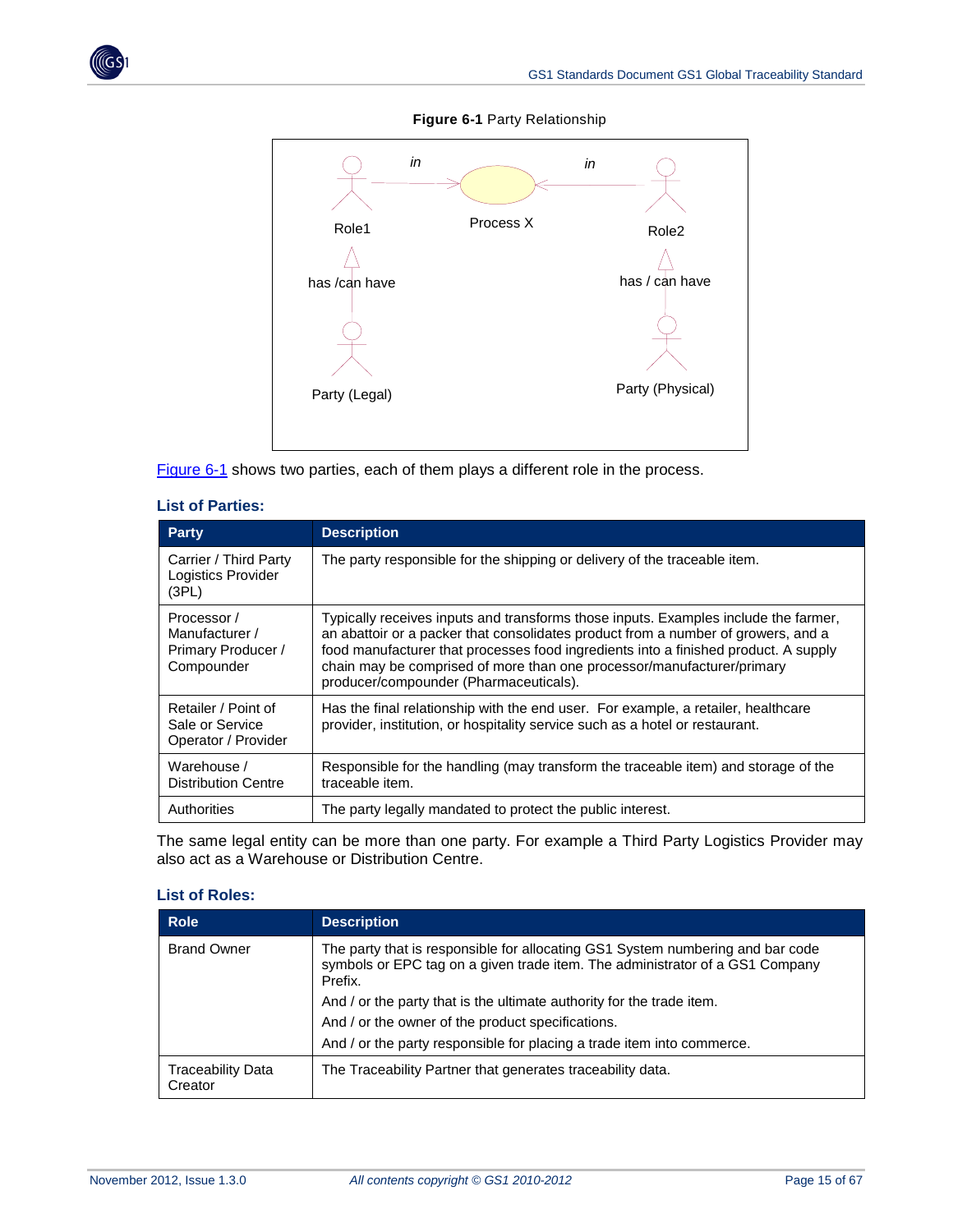| <b>Role</b>                           | <b>Description</b>                                                                                                                                                                                                                                                   |
|---------------------------------------|----------------------------------------------------------------------------------------------------------------------------------------------------------------------------------------------------------------------------------------------------------------------|
| <b>Traceability Data</b><br>Recipient | The Traceability Partner authorized to view, use, and download traceability data.                                                                                                                                                                                    |
| Traceability Data<br>Source           | The Traceability Partner that provides the traceability data.                                                                                                                                                                                                        |
| Traceable Item<br>Creator             | The Traceability Partner that generates a traceable item, or makes a distinct traceable<br>item by transformation of one or more traceable items.                                                                                                                    |
| Traceable Item<br>Recipient           | The Traceability Partner that receives the traceable item.                                                                                                                                                                                                           |
| Traceable Item<br>Source              | The Traceability Partner that despatches or provides a traceable item.                                                                                                                                                                                               |
| Trace Request<br>Initiator            | The person who starts the trace request.                                                                                                                                                                                                                             |
| Transporter                           | The Traceability Partner that receives, carries, and delivers one or more traceable<br>items from one point to another without transforming the traceable item(s). Typically<br>only has possession, custody, or control of a traceable item and may have ownership. |

<span id="page-15-0"></span>



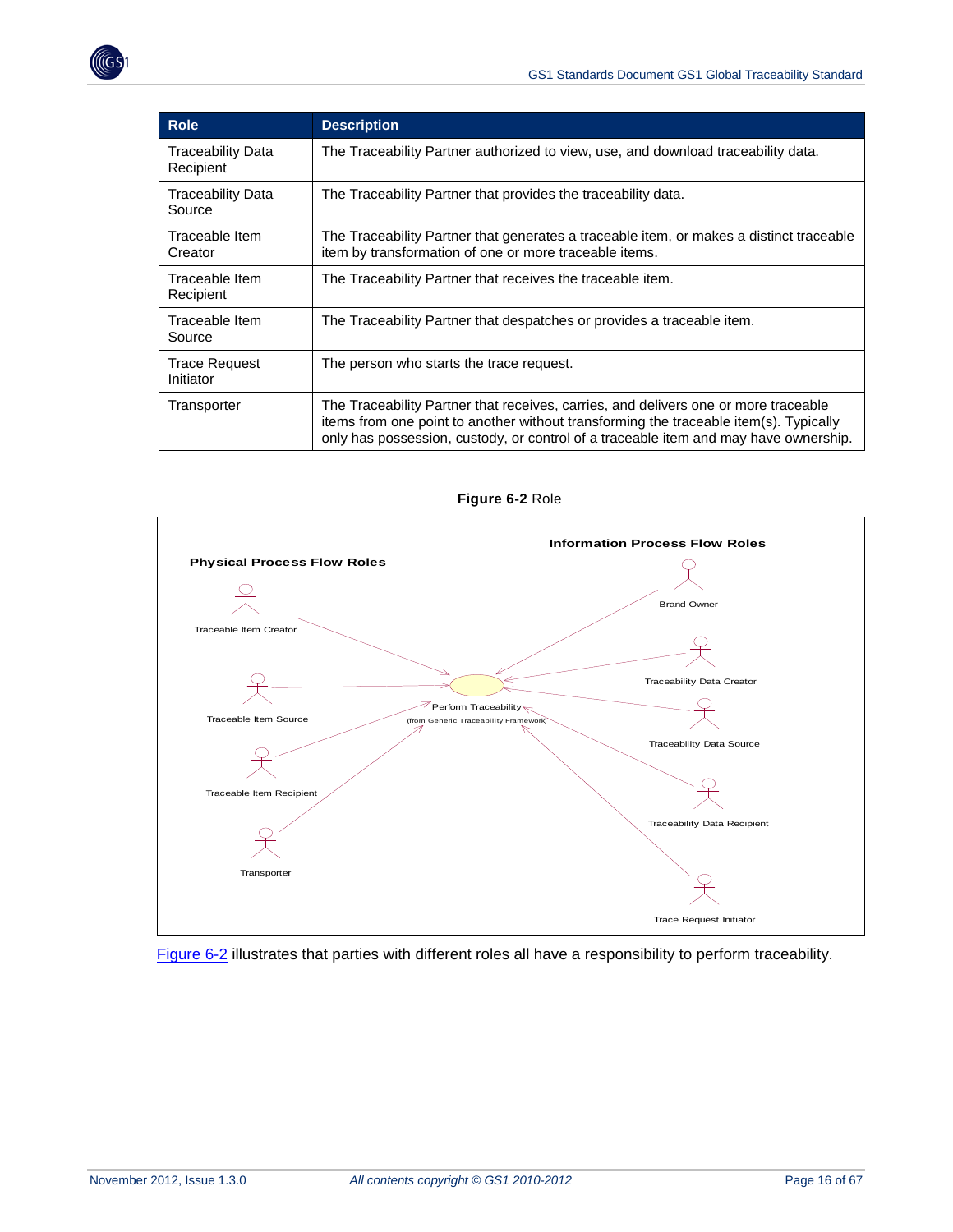<span id="page-16-0"></span>

**Figure 6-3** Example Manufacturer Party Relationship

Parties in the Supply Chain often play multiple roles in the traceability process; [Figure 6-3](#page-16-0) illustrates the Manufacturer playing multiple roles.

Supply chains are complex, there is not one simple schema describing who is involved in the Supply Chain from upstream to downstream for all industry sectors. Yet there are typical roles in all supply chains. Reference is made in this document to the five primary parties, though there may also be intermediary parties such as secondary processors.

By the time a traceable item is purchased, consumed or used, it may have gone through a number of events and transformations. Each event or transformation may have involved a number of different parties. Every party has a responsibility to manage traceability and can use the generic traceability framework to achieve this goal.

While maintaining traceability is generally the responsibility of the Traceable Item Source and Traceable Item Recipient (party with "possession, custody, or control" of the traceable item), in some instances other parties may also have responsibility. For example, an importer may never take ownership or possession of a shipment but may have a responsibility to regulatory authorities as the "person responsible" for the traceable item. Some parties that act as an agent for another party, and never take physical possession of the traceable item (such as an importer) may also be viewed by their Traceability Partners as having responsibility for traceability.

With regard to parties, we have on the one hand all Traceability Partners involved in the physical flow and / or information flow (e.g. processor, carrier, retailers), and on the other hand other parties that are not directly involved in the supply chain process (such as certification bodies, authorities). The function or internal process often determines the level of responsibility.

In the case of product recall, two levels of responsibility can be distinguished:

■ **Primary responsibility:** Typically importers, producers, processors, manufacturers, or distributors, retailers and providers who are responsible for the specification and content of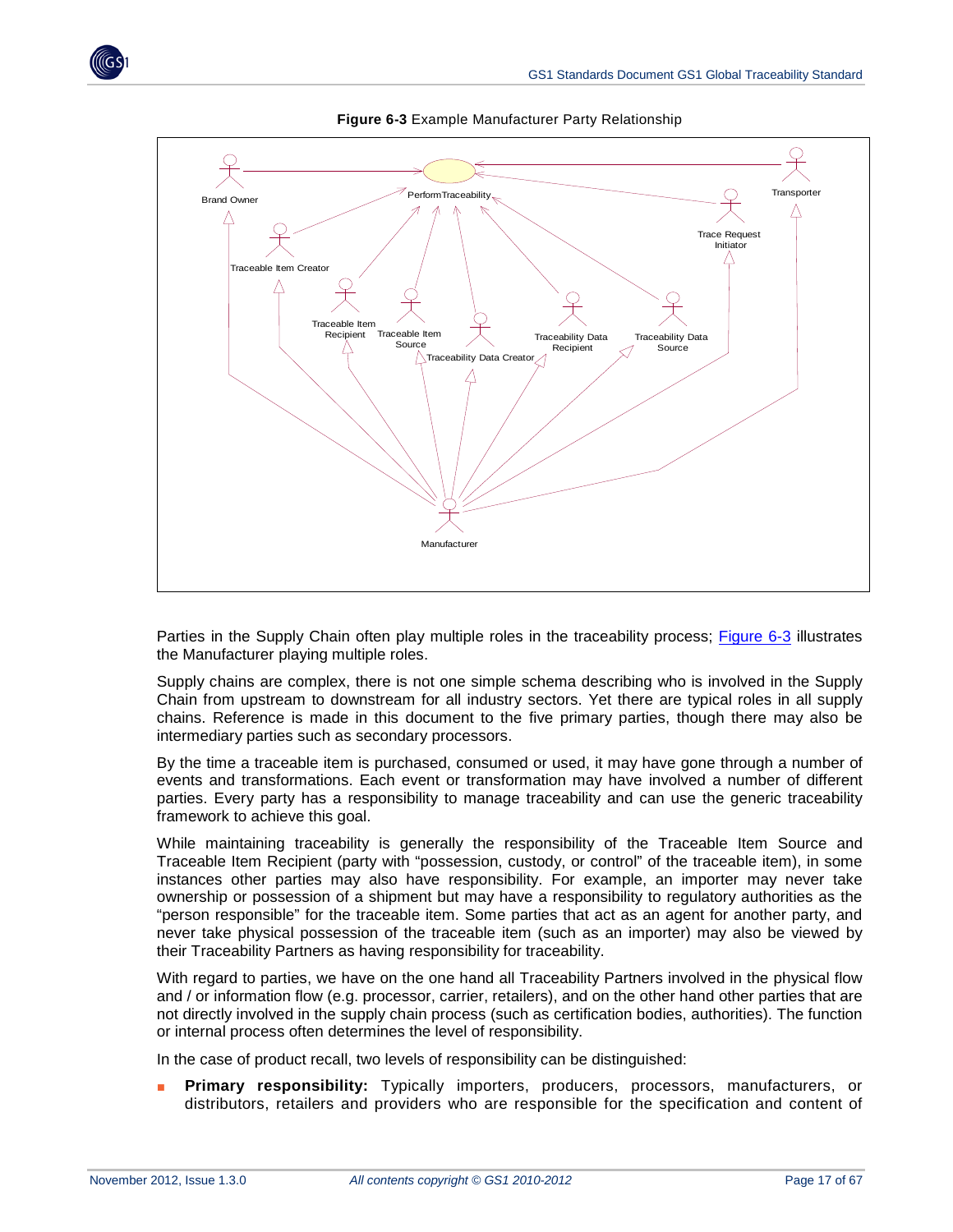

products, withdrawal and / or recall and notification. They are each responsible within the limits of the activities under their control.

**Secondary responsibility:** Typically transporters, carriers, ship owners, storage companies, and logistics providers who work on behalf of the organisations with primary responsibility. However, those with secondary responsibility must create, capture, record and share data about their traceability activities.

### <span id="page-17-0"></span>**6.1.2. Business Scenario Overview**

Traceability management involves the association of a flow of information with the physical flow of traceable items. Each actor must perform different roles within the supply chain, but all actors must follow the basic agreed-to steps of the traceability process.



**Figure 6-4** Traceability across supply chain

In order to achieve traceability across the supply chain, all Traceability Partners must achieve internal and external traceability (BRU 10).

#### **6.1.2.1. Internal Traceability**

Internal traceability takes place when a Traceability Partner receives one or several instances of traceable items as inputs that are subjected to internal processes, before one or more instances of traceable items are output. The following are the relevant events in respect of collecting traceability data.



**Figure 6-5** Internal Traceability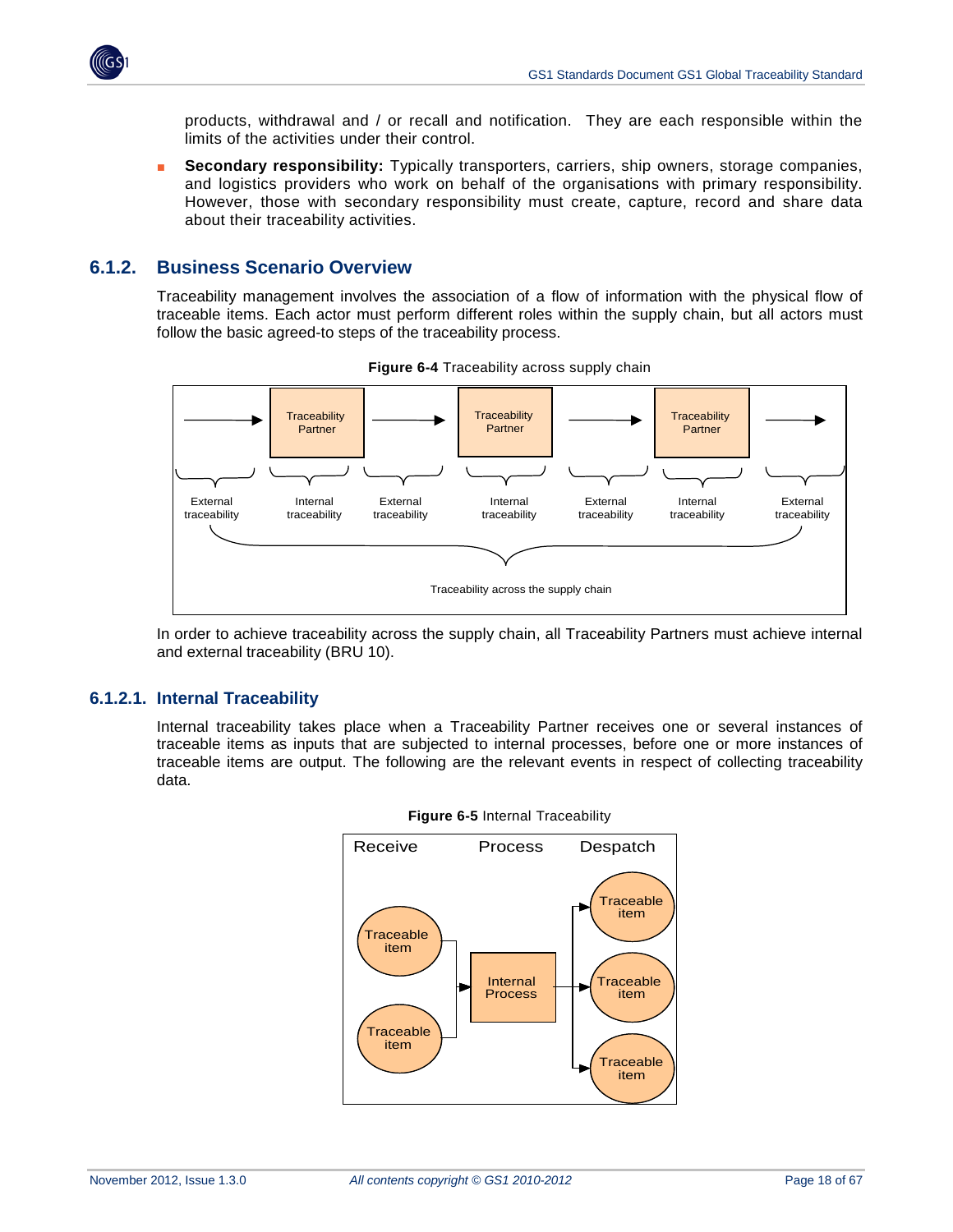

Every traceability partner involved in the physical flow of products receives, processes, and despatches instances of traceable items.

The following list shows the events when traceability data should be collected:

- **Receiving** is the result of a traceable item crossing the boundary from external to internal, transferring from one party to another party.
	- $\Box$  The traceable item received could be, for example, raw materials, packaging or finished products.
- **Internal process** is one or more sub-processes performed by the same party or without a significant involvement of other traceability partners. Each sub-process involves traceable item inputs and results in traceable item outputs. At a minimum, the internal process must consist of one of the five following sub-processes:
	- □ Movement
	- □ Transformation
	- □ Storage
	- □ Usage
	- □ Destruction

**Movement** is the physical relocation of a traceable item.

**Transformation** is the act of changing a traceable item, its identity and/or characteristics, e.g. as combining ingredients to make a finished product or the combination of different finished products to create a mixed pallet or reprocessing a non-sterile instrument to a sterile item. Transformation can be manufacture, production, grouping, splitting, mixing, aggregation, packing or re-packing traceable items. The act of transforming a traceable item requires specific responsibilities for the Traceable Item Creator, e.g. applying the identification to the newly created physical traceable item(s) and recording the relevant data to support the information requirements.

**Storage** is the act of holding a traceable item at a location within the Traceability Partner's organisation.

**Usage** is the act of using the traceable item and recording the traceable usage data, e.g. that a particular instrument was used on a particular patient in a hospital.

**Destruction** is the act of destroying a traceable item. For example, items returned to an organisation may be incinerated.

Depending on the internal process, the relationship between traceable Items received (inputs) and traceable items shipped (outputs) can be:

- Many to One (e.g. when raw materials and packaging are combined into a finished good)
- One to Many (e.g. when a batch of product stored in bulk is packed into cases)
- Many to Many (e.g. when items are repacked into new promotion formats)
- One to One (e.g. when a raw material is transformed from fresh to frozen)
- Many to None (e.g. when finished goods are destroyed)
- One to None (e.g. when a material is destroyed)
- None to One (e.g. when a batch of water is produced)
- None to Many (e.g. when batches of fish are caught)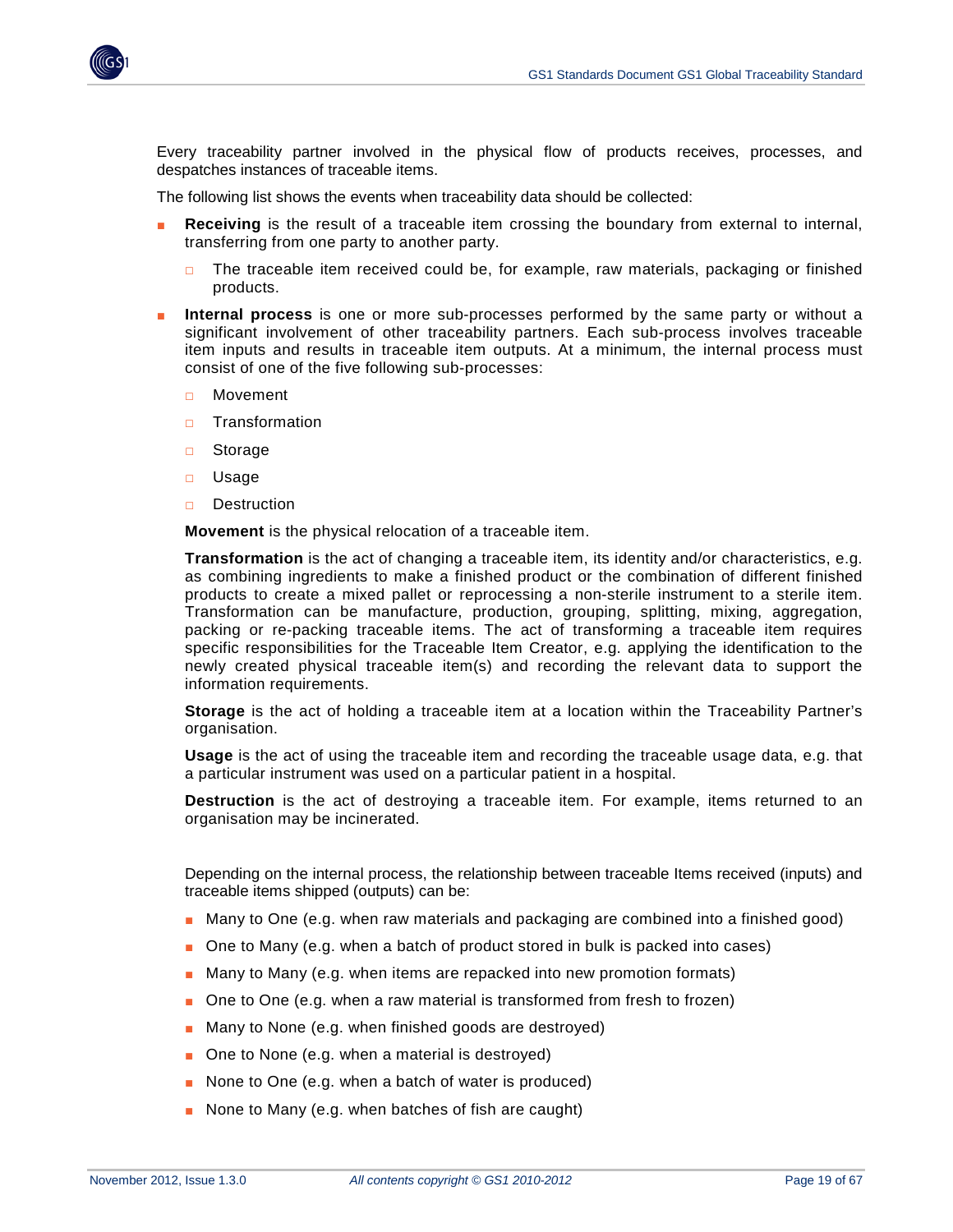

**Despatching** is the transfer from one actor to another actor in the supply chain.

An organisation that is not physically handling any products but that has a legal or contractual responsibility towards the products (e.g. Brand Owner or broker) may still be involved in traceability requirements for the information flow. As an example, the Brand Owner must be able to reply to a trace request concerning the traceable item details.

A **change of status** (e.g. quarantine or change of ownership) is also a possible event.

Every Traceability Partner has a responsibility to maintain agreed data that links input into a transformation process with the output, and that links the original and final location after movement (BRU 2, BR 14). For example, this link data could be held as quality records.

It's understood that each organisation may have its own internal process(es) to track product throughout its internal movement and / or transformation. Traceability records of movement and storage may help identify the impact of quality failure such as incorrect storage temperature or damage during transit. For those organisations that currently do not have any processes in place, or are looking to standardise their internal processes, this document recommends the use of GS1 global standards to capture the data that links inputs during a products internal life cycle.

#### **6.1.2.2. External Traceability**

External traceability takes place when instances of a traceable item are physically handed over from one Traceability Partner (Traceable Item Source) to another (Traceable Item Recipient).



**Figure 6-6** External Traceability

Each Traceability Partner should be able to trace back to the direct source and be able to track forward to the direct recipient of the traceable item (one step up, one step down principle (1.2)).

A shipment may contain several levels of traceable items (e.g., logistic units each containing part of a batch / lot of units) (BRU 2, BRU 6, BRU 8). This allows the organisation, for example, to track forward and trace back at both the logistic unit level and the production batch / lot level (e.g., a batch of units split in several logistic units for different customers).

Traceability does not imply each traceability partner must hold and publish all traceability information, but the Traceable Item Source and Traceable Item Recipient must communicate and record identification of at least one common level of traceable item within their respective systems (e.g. logistic unit) (BRU 16, BRU 21). This ensures efficient information flow of data when tracking forward or tracing back.

All traceable items must carry identification allocated to it and be labelled / marked / tagged at source (creation) (BR 6). This document recommends the use of a GTIN or SSCC.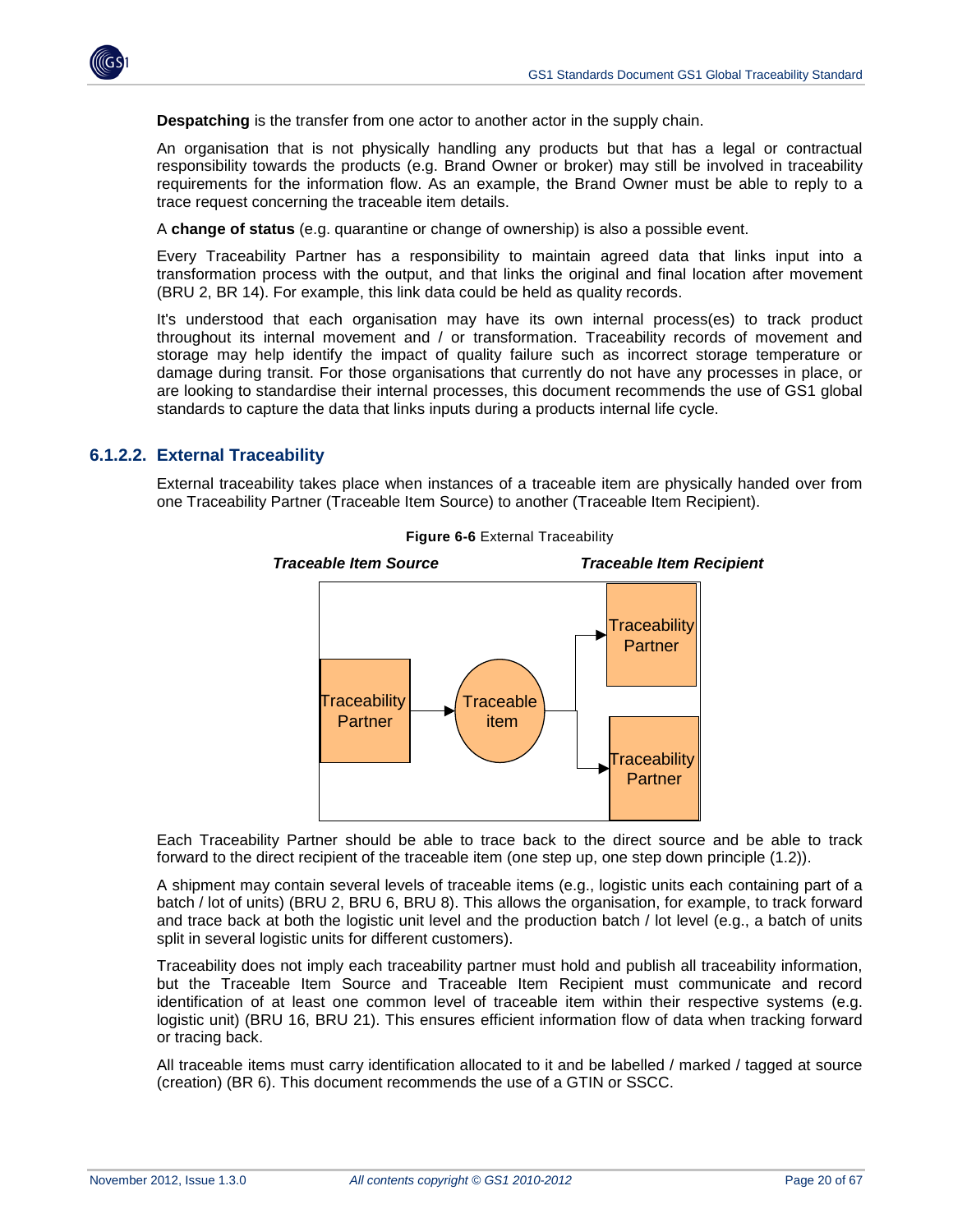

The Brand Owner must ensure the true uniqueness of the identification of the traceable item (BR 7). Where sub-contractors or licensees are involved, the way to proceed to ensure the uniqueness of identification is up to the Brand Owner and depends on contractual agreements.

The identification carrier (mark / tag / label / accompanying document sometimes called "passport" or "identity card" in some industry sectors) MUST remain on or attached to the traceable item until the end of life of the traceable item (BR 8).

#### **6.1.2.3. Information Flow Links**

In parallel to the physical flow, the Traceable Item Source must share information with the Traceable Item Recipient and the Traceable Item Recipient must collect this information (BRU 15, BRU 21, BRU 22, BRU 23). Traceability requirements in terms of information flow may be different for transporters and Traceable Item Creators.



**Figure 6-7** Traceable Item Creator and Transporter Information Flow

The "One up, one down" principle between traceability partners may mean several parallel flows of data: e.g. from supplier to customer, from supplier via a Third Party Logistics Provider, from a Third Party Logistics Provider on behalf of the supplier (who would not itself have all the data about transportation / storage but would set "service level agreements / contracts" to fulfil responsibility via a third party...)

In most trading relationships, the Buyer and the Seller are the Traceability Data Recipient and Traceability Data Source, even if they are not handling the traceable items.

There is a minimum amount of data that must be recorded internally by Traceability Partners. They must maintain the minimum data elements to ensure visibility and linkage to all applicable levels. Some of these data elements must be exchanged between Traceability Partners (BR 13).

Depending on the organisation's internal objective, the industry or the specific application of the traceability process, additional information may also need to be captured, recorded and shared. This document acts as the foundation for the business application in which additional information can be included.

#### **6.1.2.4. Traceability Data**

Traceability data includes information about (BRU 3):

- Who? Party [Identification + data elements]
- Where? Location  $[Identification + data elements]$
- When? Date / Time
- What? Traceable item [Identification + data elements]
- What happened? Process or event [Identification + data elements]

Traceability data can be planned, expected or actual. With respect to traceability, it is usually the actual date that is relevant.

Traceability data can be master or event data (BRU 09). In the traceability context, master data is relatively consistent over time and independent from day to day physical events (e.g., name of the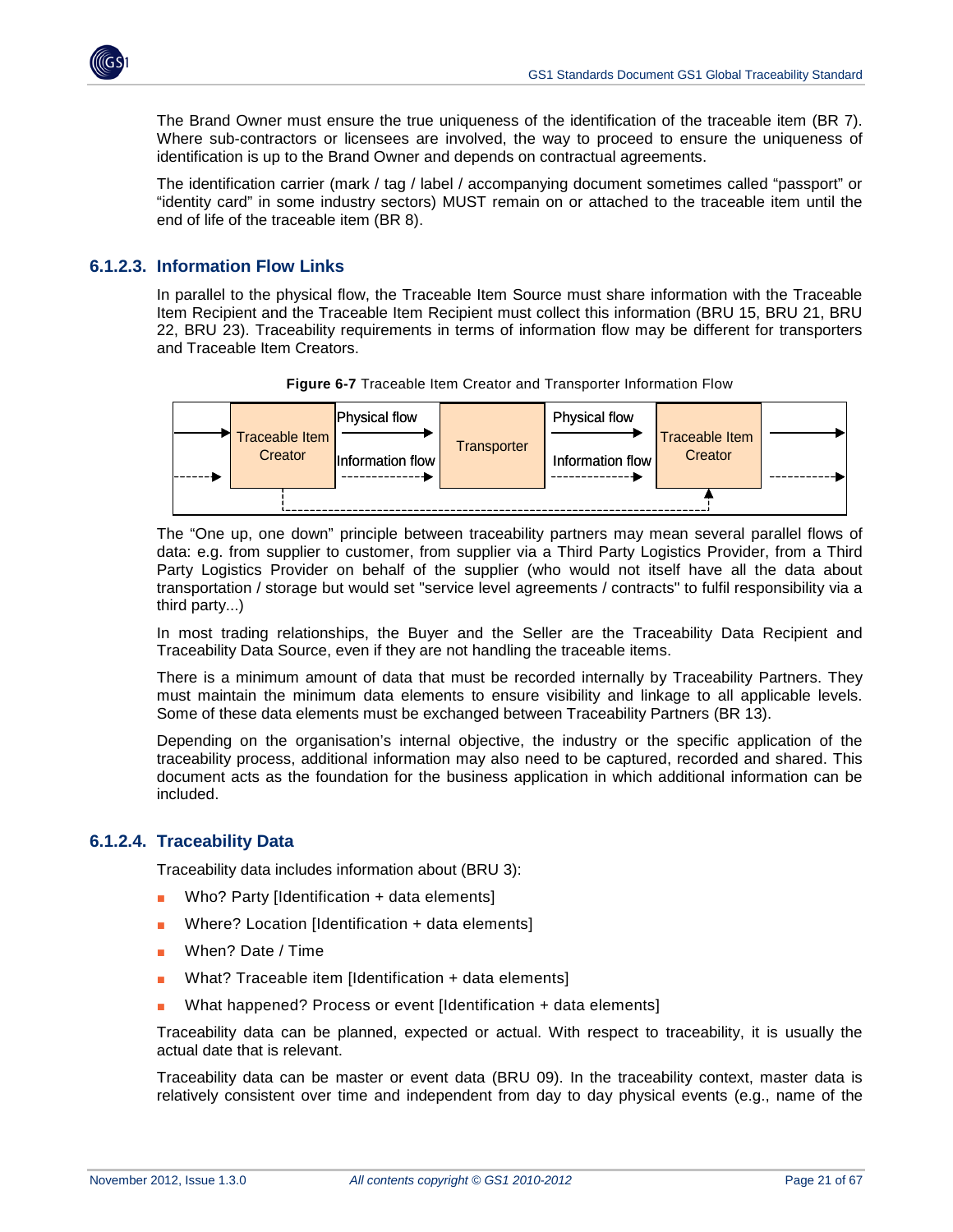

trade item, dimensions, country of origin of the raw material if part of the product specifications…). Event data is created during the physical flow of goods. It can only be collected when events occur (e.g., date of receipt, weight if variable…). The recommendation is to align master data, which is public (shared between traceability partners), before the physical flow begins (see section [6.1.3\)](#page-26-0).



**Figure 6-8** Traceability Data Matrix with Examples

Traceability does not imply Traceability Partners must hold and share **all** traceability information, but they must all have the ability to internally search and access relevant information, and share the agreed information required without infringing the intellectual property of each Traceability Partner (BRU 14, BRU29).

The type of the traceability data impacts the appropriate solution used to record the information and later on, to conduct a trace request:

- **1.** If the traceability data is private, it is likely to be in the traceability records of one of the previous or subsequent trading partners.
- **2.** If the traceability data is public, it may be in the traceability records of the traceable item holders (successive traceable item sources and recipients) or published to a shared database, e.g. EPCIS.
- **3.** If the traceability data is a key for the identification of the traceable item, it should be on the identification carrier (BR 6).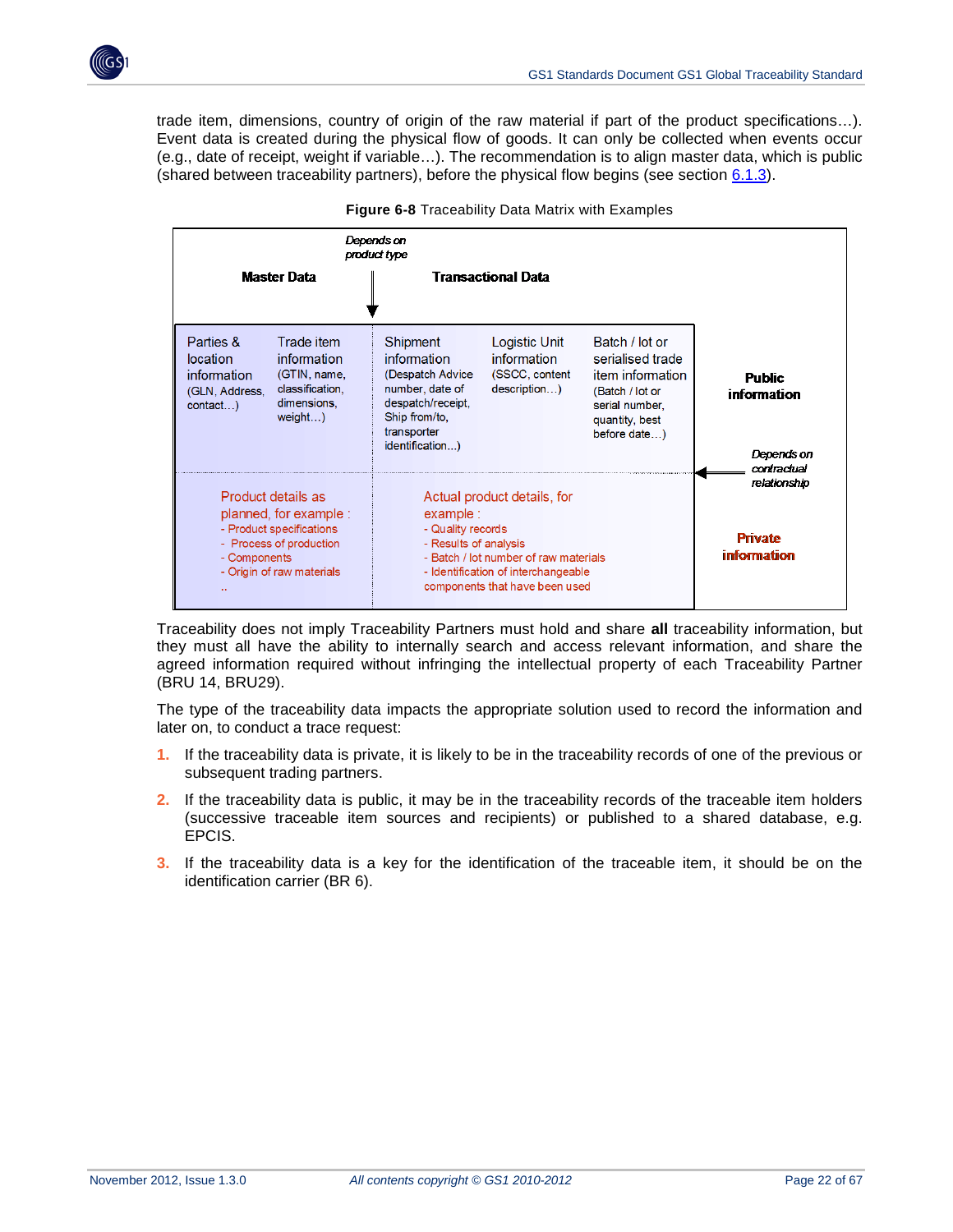



**Figure 6-9** Where is the Traceability Data?

#### **6.1.2.5. Trace Request**

A trace request is a formal inquiry about history, application or location of a traceable item. Any Traceability Partner can initiate a trace request (e.g., a customer, a producer).

A trace request starts when a Traceability Partner is looking for information about a traceable item and this information is not available internally (BR 17, BR 18). The trace may be initiated by a Traceability Partner as a result of a request from the authorities, an end user inquiry or an adverse healthcare event.



A Trace Request Initiator must contact the source of the traceable item and through a repetitive process via each link in the supply chain, the Traceable Item Creator, Brand Owner or Licensee will be contacted (BRU 17, BRU 24). The logic of the trace request is that it follows the same path as the information flow (Fig. 6.10). The Trace Request may jump a step to contact a Traceability Partner further up or down the chain in order to obtain the information more quickly.

The Traceability Data Source must reply as quickly as possible to the enquiry (BRU 25). The time period allowed may be defined in local regulations or commercial agreements.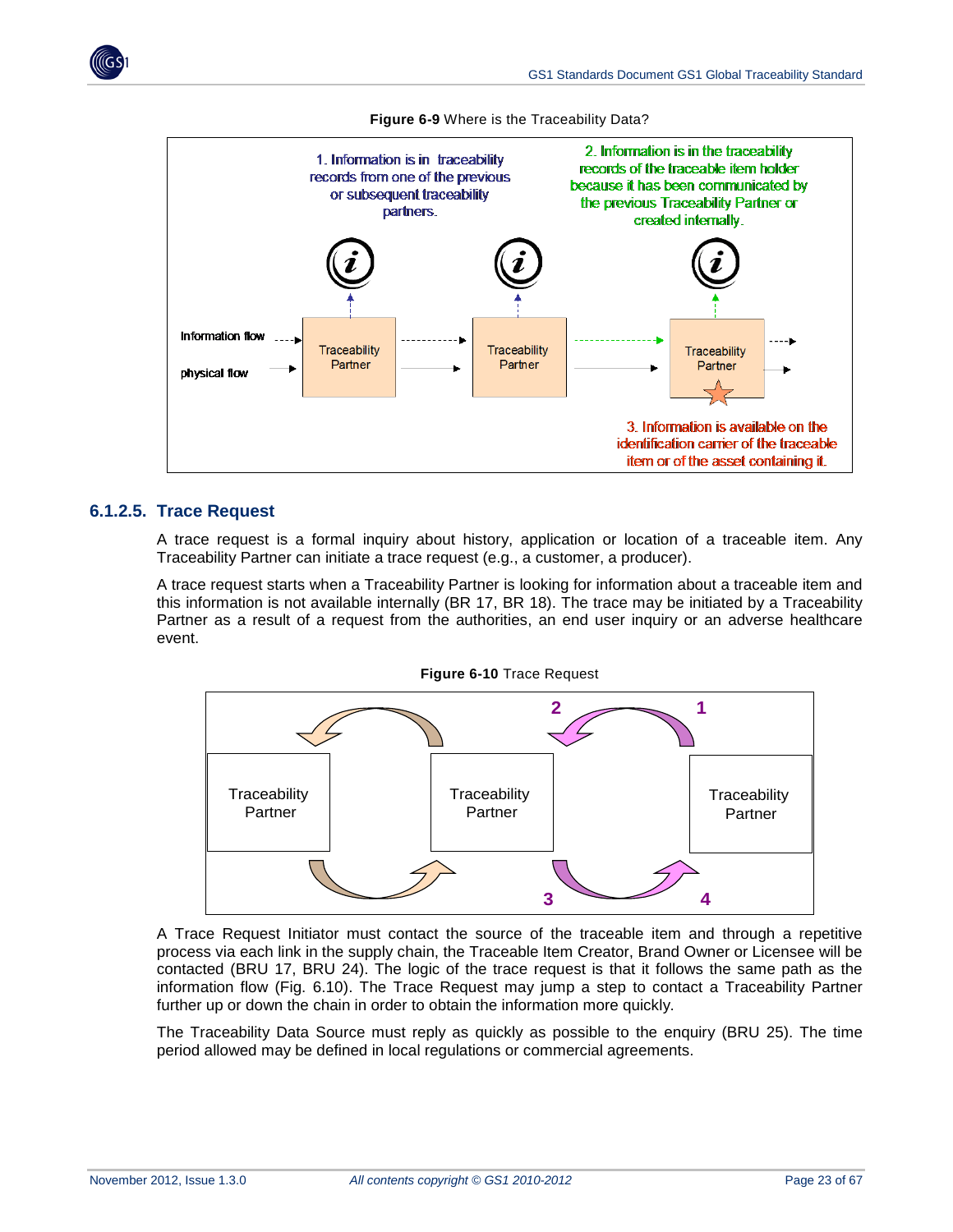

A trace request may trigger subsequent trace requests up or down several levels of the supply chain in order to fulfil the original request (BRU 26). This fulfils the requirement often included in regulations to the effect that traceability must work "one step up and one step down" the supply chain.

A reply may include all the data required, part of that data or may say that no information is available. There are many types of trace request; they depend on the specific business need and use of the information. For example:

- What are the ingredients of this traceable item? (e.g. inquiry about possible contaminant or allergen which is not mentioned on the label)
- Where are these traceable items located? (e.g. inquiry about the status of delivery or of product recall)
- Which traceable items have been created using this specific traceable item pallet of origin or batch of raw material? (e.g. to facilitate product withdrawal)

The relevant trace request scenario, data and messages can be precisely defined only in the context of a specific business need or application.

<span id="page-23-0"></span>

#### <span id="page-23-1"></span>**6.1.2.6. Traceable Item Hierarchy**

**Figure 6-11** Traceable Item Hierarchy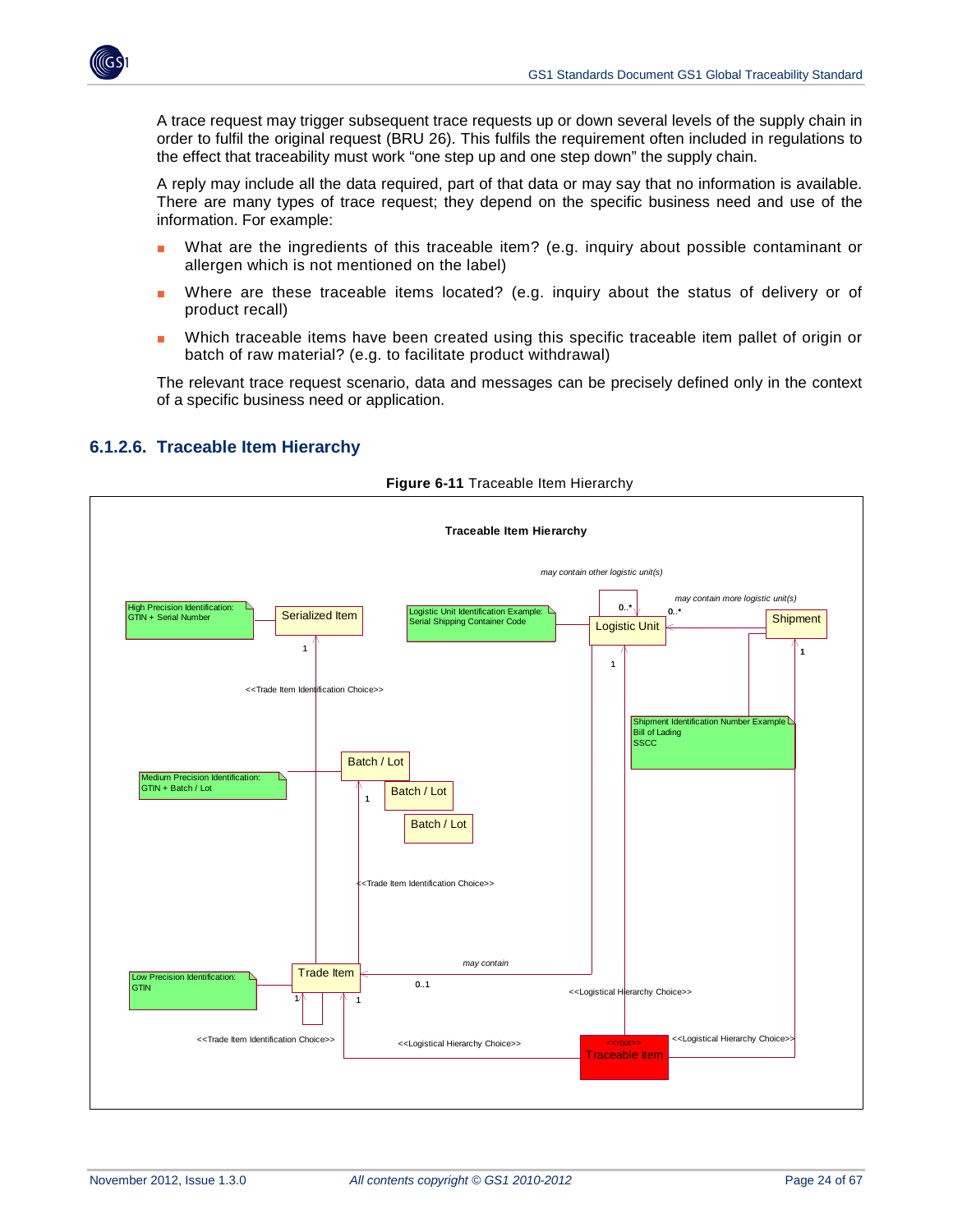

A traceable item is a physical object where there may be a need to retrieve information about its history, application, or location.

The level at which the traceable item is defined within a product packaging or logistical hierarchy is dependent on the industry and degree of control required.

A traceable item may be a

- Shipment
	- $\Box$  May contain one or more logistics unit(s)
- Logistics unit
	- □ May contain other logistics unit(s)
	- □ May contain one or more trade item(s)
	- $\Box$  May be a trade item
- Trade item
	- □ Trade item
	- □ Batch / Lot of trade items
	- □ Serialized trade item
- Any item that traceability partners agree is a traceable item

The level of traceable item is a combination of logistical hierarchy levels and the precision of the identification.

#### **Here are some logistical examples:**

| Shipment:                        | Truck Load, Vessel, 10 pallets of various items |
|----------------------------------|-------------------------------------------------|
| <u>Logistics unit:</u>           | Pallet, Container                               |
| Trade item not crossing the POS: | Carton, Bag                                     |
| Trade item crossing the POS:     | <b>Consumer Unit</b>                            |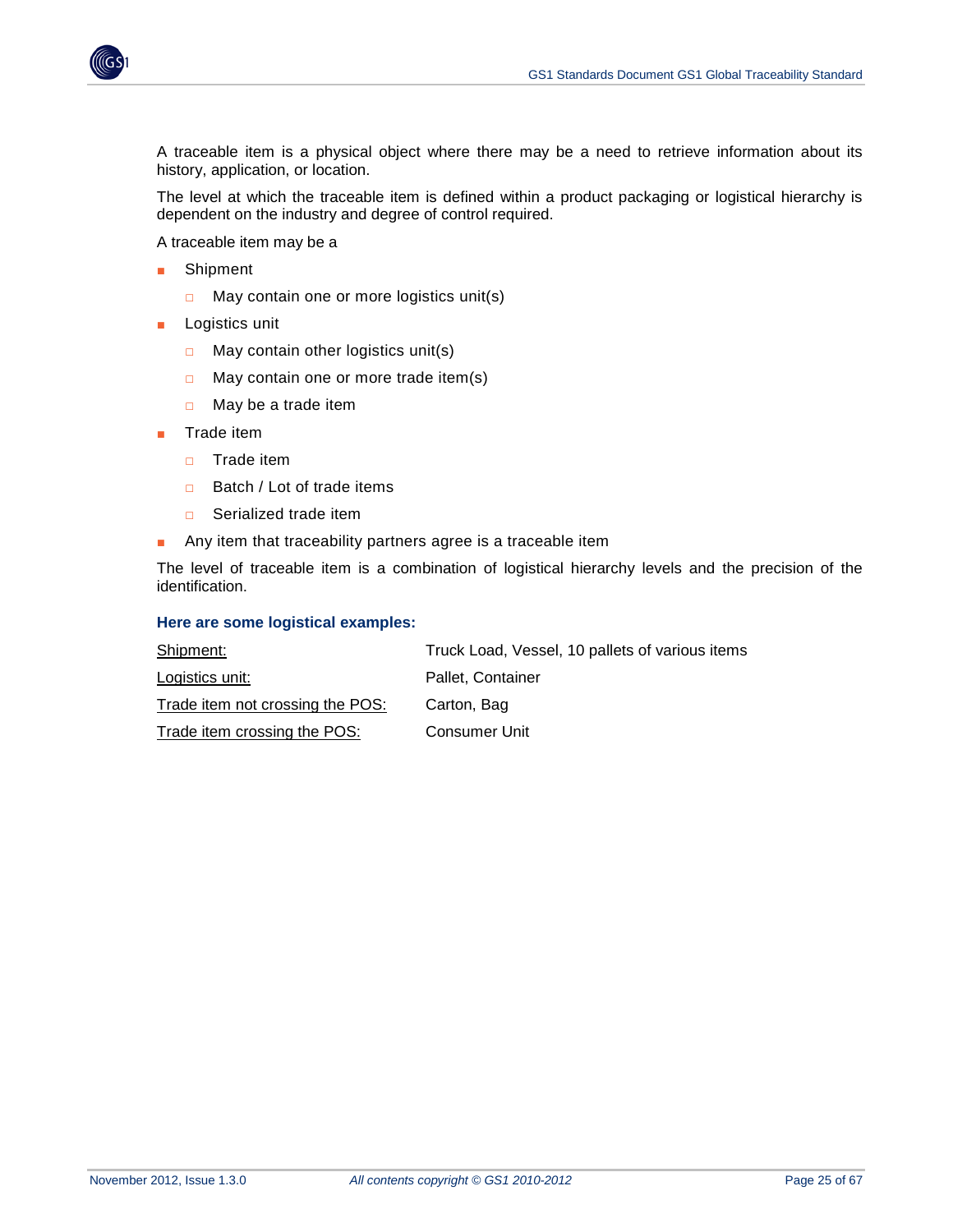<span id="page-25-0"></span>

| <b>Precision of</b><br>the identification |                                                          |                |                                              |                                               |  |  |  |
|-------------------------------------------|----------------------------------------------------------|----------------|----------------------------------------------|-----------------------------------------------|--|--|--|
| Unique<br>(serialized)                    | <b>Shipment</b><br><b>Identification</b><br>Number (SIN) | <b>SSCC</b>    | GTIN + Serial number<br><b>SGTIN</b>         | <b>GTIN + Serial Number</b><br><b>SGTIN</b>   |  |  |  |
| Specific<br>(batch)                       | Not applicable                                           | Not applicable | GTIN + Batch / Lot Number                    | GTIN + Batch / Lot Number                     |  |  |  |
| Generic                                   | Not applicable                                           | Not applicable | <b>GTIN</b>                                  | <b>GTIN</b>                                   |  |  |  |
|                                           | Shipment                                                 | Logistic Units | Trade Item not crossing<br>the point of sale | Trade Item crossing the<br>POS, Consumer unit |  |  |  |
|                                           | Level in the logistical hierarchy                        |                |                                              |                                               |  |  |  |

**Figure 6-12** Traceable Item Matrix

The GTIN is the basis for product identification. For the purpose of traceability, this may not be sufficient, requiring additional information to identify a product or grouping of products. This concept is indicated in the yellow shading in Figure 6-12.

Assumptions for the traceable item matrix / hierarchy:

- Traceable items may need to be physically marked with a Batch / Lot Number to comply with legal requirements, e.g. pharmaceutical products
- Where appropriate, a Best Before Date should be added, e.g. chilled and fresh food
- As the level of precision required is increased it may be appropriate to identify traceable items with a Serial Number, e.g. a car, a washing machine, a personal computer, a surgical instrument
- A Serial Number may be appropriate for items not crossing the point of sale that need to be traced at this level, e.g. a tray of fruit or vegetables, a carton of meat or a medical infusion pump.

When the logistic unit is a trade item (e.g. a pallet), it is also identified with a GTIN and cumulates the corresponding identification standards from both columns "Logistic Unit" and "Trade Item not crossing the point of sale".

A traceable item may be related to another traceable item, for example:

- Is contained in
- Contains (reverse process is possible, e.g., a carton contains 50 T-shirts)
- Is similar to
- Is composed of (reverse process is not possible, e.g., a cake is composed of sugar, eggs...)
- Manufactured just before
- Manufactured just after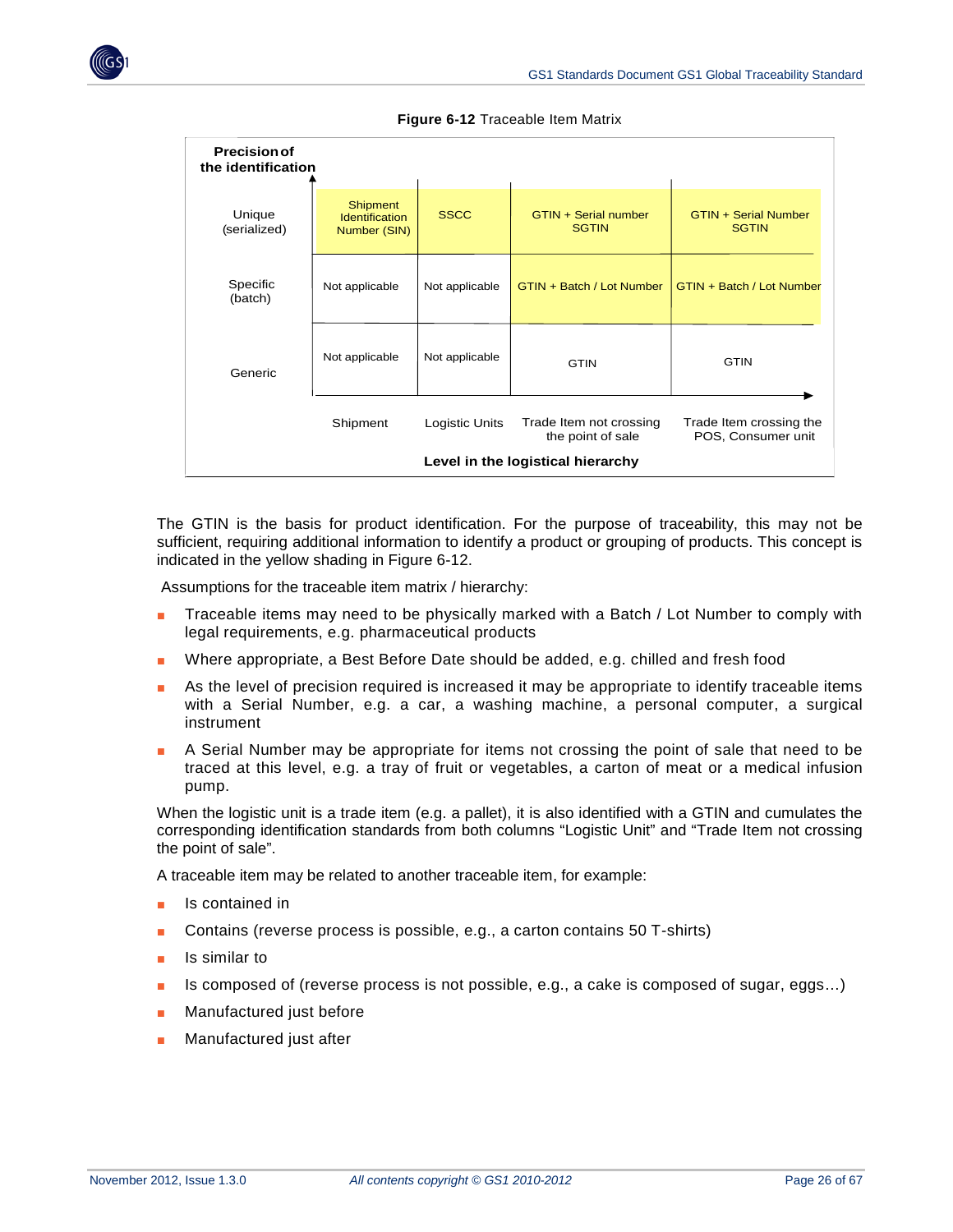



**Figure 6-13** Traceable Item Relationship Examples

A traceable item could exist in multiple locations at the same time. For example; the traceable item is identified at the trade item and batch level and is stored by or has been sold to many trading partners.

#### <span id="page-26-0"></span>**6.1.3. Current Business Scenario ("as is")**

The performance goal of the traceability process is for Traceability Partners to be able to retrieve information about the history, application or location of a traceable item from any point in the supply chain.

It is composed of:

#### **A. Plan and Organize (pre-requisite)**

**Output:** All Traceability Partners have determined how to assign, collect, share, and keep agreed traceability data. The Traceability Partners have determined how to manage links between inputs, internal processes, and outputs.

#### **B. Align Master Data**

**Output:** All Traceability Partners have aligned their master data.

#### **C. Record Traceability Data**

**Output:** Traceability Partners can identify traceable items and collect and record relevant and agreed traceability data about them as they move across the supply chain.

#### **D. Request Trace**

**Output:** The traceability data is available and Traceability Partners can provide agreed, readable, comprehensive, accurate and timely information to an authorized party upon request about a traceable item.

The trace request involves communication of data that has been collected and recorded. A trace request may be initiated weeks, months or years after a traceable item has been processed, consumed or used. The types of trace request that traceability partners wish to conduct determines the traceability data that traceability partners must communicate. For example, quality records are not necessary to locate logistics units but may be relevant if the objective is to clarify the origin of a product safety problem.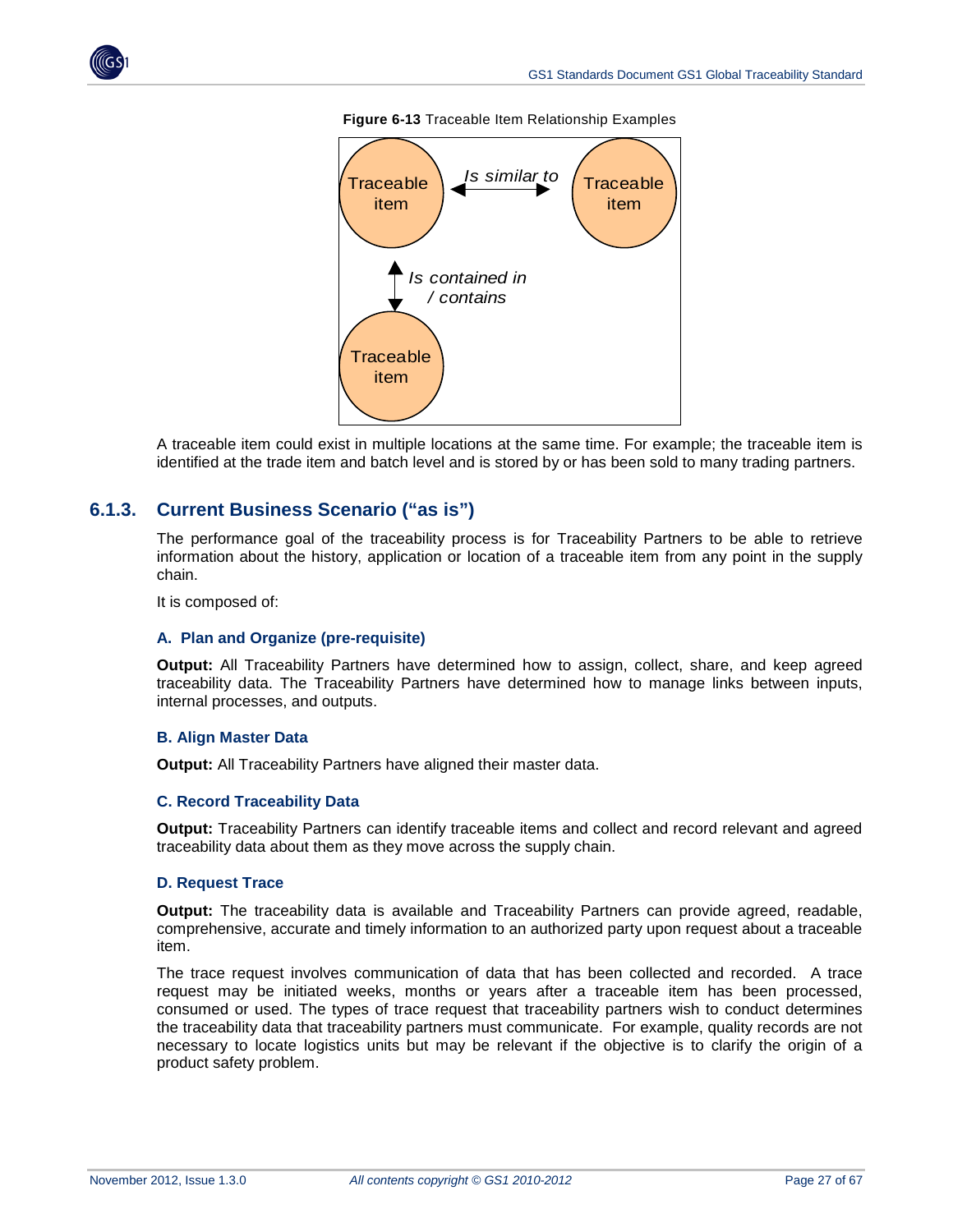

#### **E. Use information**

The use of the information that results from a trace request may be, for example, to resolve a quality issue or to inform traceability partners.

Example: In the case of product withdrawal or recall, a traceability partner sends a trace request upstream in order to identify the cause of the problem and to find out which traceable items may have the same problem. Then there is a downstream trace request in order to locate the products and a notification to trading partners who have received them.

The traceability system is defined as the tools and organisation necessary to implement the traceability process in a given environment, party or group of parties.

Current business scenario depicted in [Figure 6-14](#page-28-0) below.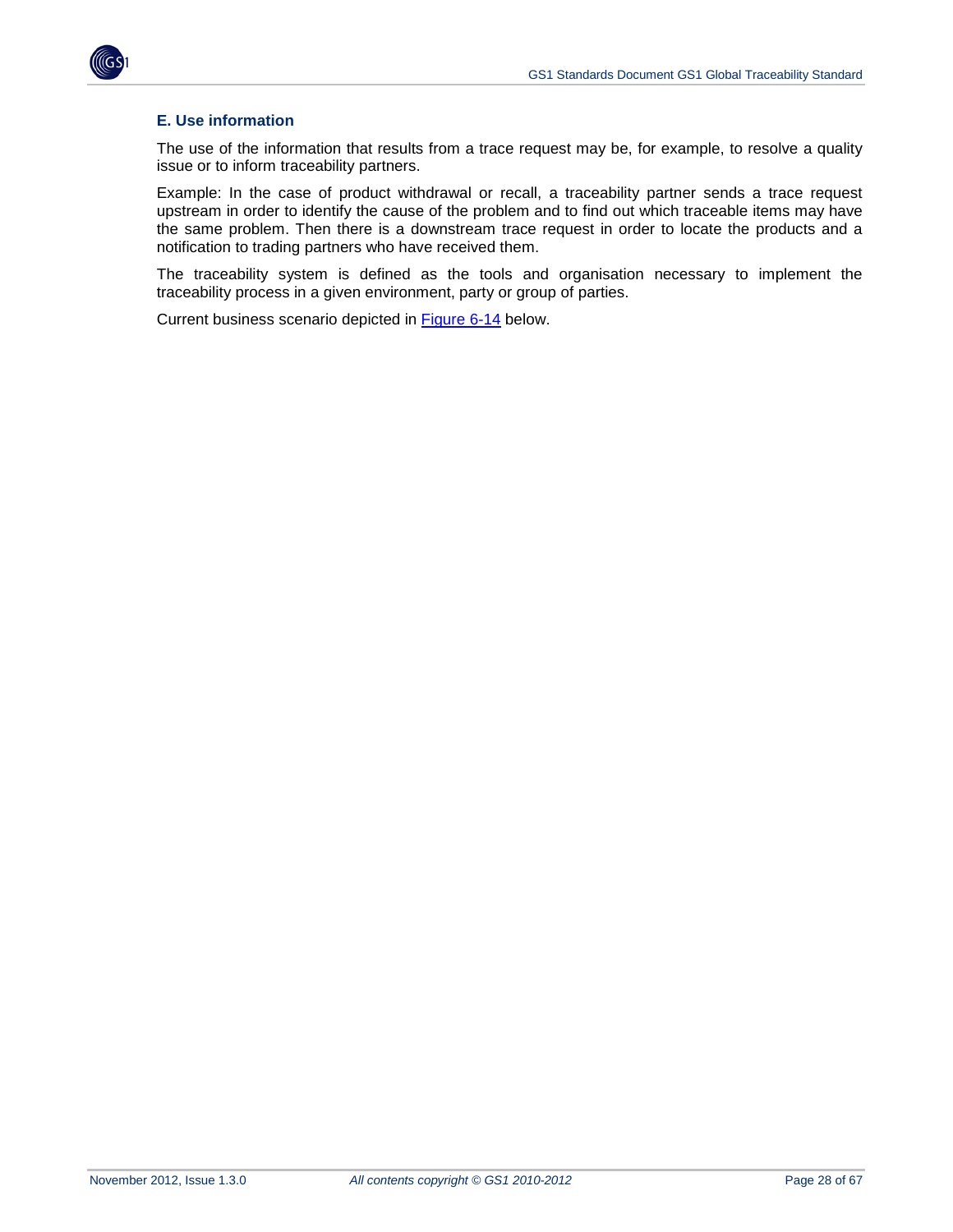

**Figure 6-14 – Use Case Actor Matrix**

<span id="page-28-0"></span>

|                                                 |                                                                                | Plan and Organize                                                                             |                                                                                           |                                                                    | <b>Align Master Data</b>                            |                                               |                                | <b>Record Traceability Data</b>                                      |                                                                                                                                                                         |                                                                                                                                                                                            | <b>Request Trace</b>                                                                                                                       |                                                                                          |                                          |                                              |                                               | Use<br>Information          |                                            |                       |
|-------------------------------------------------|--------------------------------------------------------------------------------|-----------------------------------------------------------------------------------------------|-------------------------------------------------------------------------------------------|--------------------------------------------------------------------|-----------------------------------------------------|-----------------------------------------------|--------------------------------|----------------------------------------------------------------------|-------------------------------------------------------------------------------------------------------------------------------------------------------------------------|--------------------------------------------------------------------------------------------------------------------------------------------------------------------------------------------|--------------------------------------------------------------------------------------------------------------------------------------------|------------------------------------------------------------------------------------------|------------------------------------------|----------------------------------------------|-----------------------------------------------|-----------------------------|--------------------------------------------|-----------------------|
| Use Case                                        | share,<br>Determine how to<br>and keep traceability data<br>assign,<br>collect | and outputs<br>between inputs,<br>Ņ<br>Determine<br>how to manage links<br>internal processes | $\tilde{\phantom{a}}$<br>Assign identification<br>$\overline{\sigma}$<br>5<br>10<br>party | locations<br>$\rightarrow$<br>Assign identification to<br>physical | appropriate<br>Assign identification to<br>asset as | စ္ပ<br>Assign identification to<br>trade item | $\geq$<br>Exchange Master Data | 8. Assign Identification to the<br>traceable item when it is created | transformation takes place<br>accompanying<br>traceable<br>identification carrier on the<br>9. Apply the identification to the<br>item<br>or in<br>document when a<br>g | traceable item or the<br>receiving the traceable item.<br>carrier when despatching and<br>containingit from the<br>10. Capture the identification of the<br><b>identification</b><br>asset | and external sources by any<br><b>method</b><br>traceability information from interna<br>$\Rightarrow$<br>Collect all other data including | 12. Share relevant traceability data<br>(send information by any method).<br>any method) | $\frac{1}{3}$<br>Store traceability data | $\frac{14}{1}$<br>Initiate the trace request | $\vec{v}$<br>Receive<br>많<br>Trace<br>Request | $\vec{e}$<br>Send a Reponse | $\overrightarrow{L}$<br>Receive a Response | ్లే<br>Take<br>action |
| <b>Physical Process Flow</b><br>Roles           |                                                                                |                                                                                               |                                                                                           |                                                                    |                                                     |                                               |                                |                                                                      |                                                                                                                                                                         |                                                                                                                                                                                            |                                                                                                                                            |                                                                                          |                                          |                                              |                                               |                             |                                            |                       |
| <b>Traceable Item Creator</b>                   | Х                                                                              | Χ                                                                                             | Χ                                                                                         | Х                                                                  | Χ                                                   |                                               | Χ                              | P                                                                    | P                                                                                                                                                                       | Χ                                                                                                                                                                                          | Χ                                                                                                                                          | Х                                                                                        | Χ                                        | Х                                            | X                                             | Х                           | Χ                                          | Х                     |
| Traceable Item Source                           | Χ                                                                              | X                                                                                             | X                                                                                         | P                                                                  | X                                                   |                                               | X                              |                                                                      |                                                                                                                                                                         | P                                                                                                                                                                                          | X                                                                                                                                          | X                                                                                        | X                                        | Х                                            | Χ                                             | Χ                           | X                                          | Χ                     |
| Traceable Item Recipient                        | χ                                                                              | X                                                                                             | Χ                                                                                         | P                                                                  | X                                                   |                                               | X                              |                                                                      |                                                                                                                                                                         | P                                                                                                                                                                                          | X                                                                                                                                          |                                                                                          | X                                        | Χ                                            | χ                                             | Χ                           | Χ                                          | Χ                     |
| Transporter                                     | Χ                                                                              | Χ                                                                                             | Χ                                                                                         | Χ                                                                  | Χ                                                   |                                               | Χ                              |                                                                      |                                                                                                                                                                         | Χ                                                                                                                                                                                          | Χ                                                                                                                                          | Χ                                                                                        | Χ                                        | X                                            | Х                                             | Х                           | Χ                                          | Χ                     |
| <b>Information Process Flow</b><br><b>Roles</b> |                                                                                |                                                                                               |                                                                                           |                                                                    |                                                     |                                               |                                |                                                                      |                                                                                                                                                                         |                                                                                                                                                                                            |                                                                                                                                            |                                                                                          |                                          |                                              |                                               |                             |                                            |                       |
| <b>Brand Owner</b>                              | Χ                                                                              | Χ                                                                                             | Χ                                                                                         | Χ                                                                  | Χ                                                   | P                                             | χ                              | X                                                                    |                                                                                                                                                                         |                                                                                                                                                                                            |                                                                                                                                            |                                                                                          | Х                                        | χ                                            | χ                                             | Х                           | Χ                                          | X                     |
| <b>Traceability Data Creator</b>                | Х                                                                              | Х                                                                                             | X                                                                                         | Χ                                                                  | X                                                   |                                               | χ                              | Χ                                                                    |                                                                                                                                                                         |                                                                                                                                                                                            | X                                                                                                                                          | χ                                                                                        | Χ                                        | Χ                                            | $\mathsf X$                                   | Х                           | Х                                          | X                     |
| <b>Traceability Data Source</b>                 | Χ                                                                              | Χ                                                                                             | Χ                                                                                         | Χ                                                                  | X                                                   |                                               | Χ                              |                                                                      |                                                                                                                                                                         | X                                                                                                                                                                                          | X                                                                                                                                          | P                                                                                        | Χ                                        | χ                                            | X                                             | Χ                           | X                                          | Χ                     |
| <b>Traceability Data Recipient</b>              | Х                                                                              | Χ                                                                                             | Χ                                                                                         | Х                                                                  | Χ                                                   |                                               | Χ                              |                                                                      |                                                                                                                                                                         | Χ                                                                                                                                                                                          | P                                                                                                                                          |                                                                                          | Χ                                        | χ                                            | χ                                             | Х                           | X                                          | Χ                     |
| <b>Trace Request Initiator</b>                  |                                                                                |                                                                                               |                                                                                           |                                                                    |                                                     |                                               |                                |                                                                      |                                                                                                                                                                         |                                                                                                                                                                                            |                                                                                                                                            |                                                                                          |                                          | P                                            |                                               |                             | P                                          | X                     |
|                                                 | P: is the primary role responsible for the specific use case.                  |                                                                                               |                                                                                           |                                                                    |                                                     |                                               |                                |                                                                      |                                                                                                                                                                         |                                                                                                                                                                                            |                                                                                                                                            |                                                                                          |                                          |                                              |                                               |                             |                                            |                       |

X: designates a role involved in the specific use case.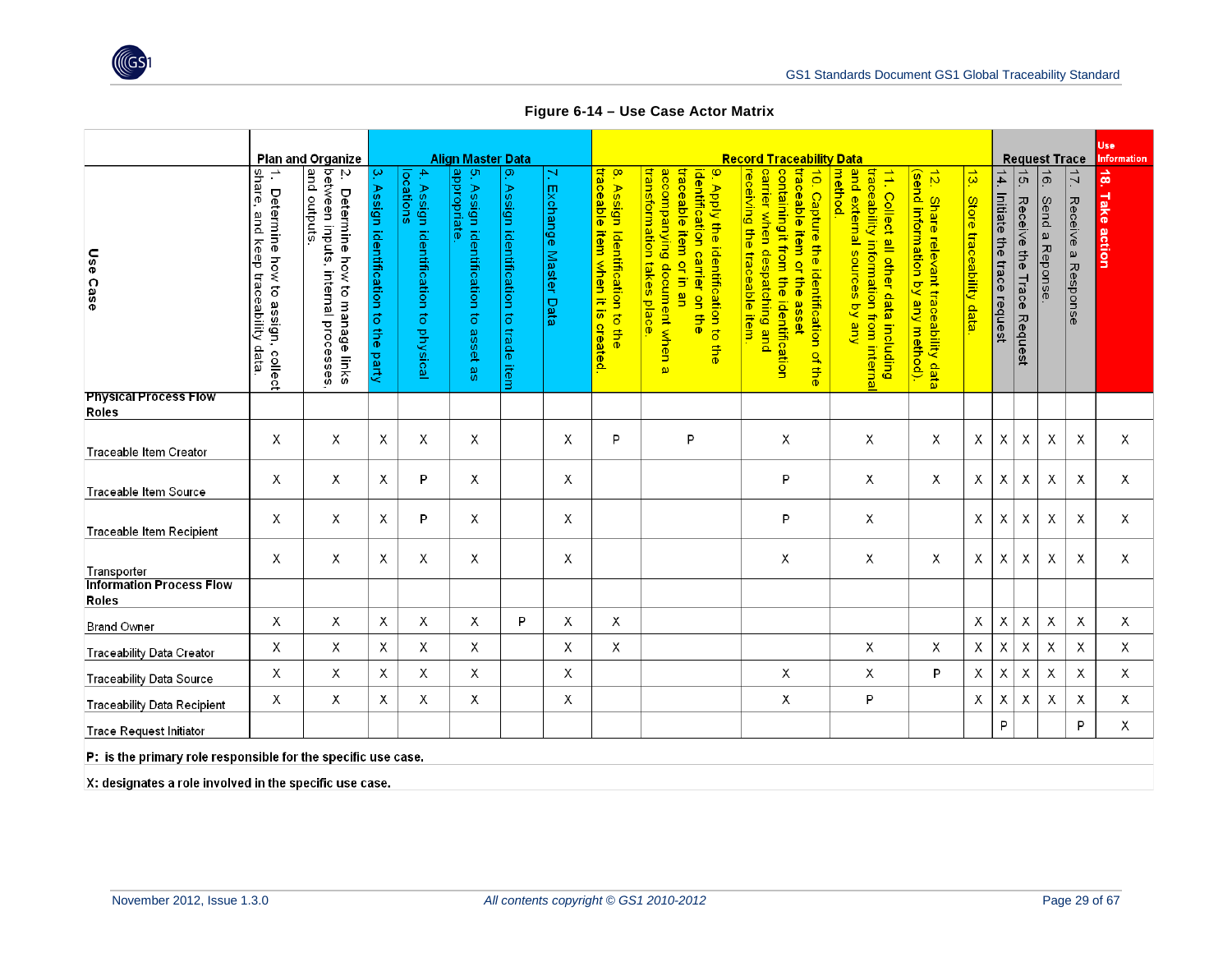

## <span id="page-29-0"></span>**7. Business Requirements and Rules Analysis**

### <span id="page-29-1"></span>**7.1. Business Requirements**

A business requirement is a statement of need concerning the business area or business process under study. It is something that the system must do or a quality that the system must have. A requirement exists either because the type of product demands certain functions or qualities, or the client wants the requirement to be part of the delivered product.

To keep consistent with the three major activities the following abbreviations are used in the number column for the Business Requirements.

- AMD→Align Master Data
- $RTD \rightarrow$  Record Traceability Data
- RT $\rightarrow$  Request Trace

#### **Key Words**

- **MUST = Mandatory -** This word, or the terms "REQUIRED" or "SHALL" means that the definition is an absolute requirement of the specification.
- MAY= Optional This word, or the adjective "OPTIONAL", means that an item is truly optional.

The Corresponding Use Case(s) should be referenced [Figure 6-14](#page-28-0)

| Number                   | <b>Business Requirement</b>                                                                                                                                                                                                                                                                                                                            | Rationale                                                                                                                                                                                | <b>Corresponding Standard(s)</b>                                                 |
|--------------------------|--------------------------------------------------------------------------------------------------------------------------------------------------------------------------------------------------------------------------------------------------------------------------------------------------------------------------------------------------------|------------------------------------------------------------------------------------------------------------------------------------------------------------------------------------------|----------------------------------------------------------------------------------|
| BR <sub>1</sub><br>(AMD) | Any internal or external location<br>which needs to be traced MUST be<br>globally and uniquely identified.<br>This may be at a high level<br>(warehouse location) but could be at<br>the detail level (precise bin location)<br>within a warehouse.<br>It is the choice of the Traceability<br>Partner which location level they<br>uniquely identify. | For unique identification of<br>location.<br>Corresponding Use Case(s):<br>3,4                                                                                                           | [Ref 1] GS1 General<br><b>Specifications GLN</b>                                 |
| BR <sub>2</sub><br>(RTD) | Trading Partners MUST be globally<br>and uniquely identified.<br>It is the choice of the Traceability<br>Partner which actor level they<br>uniquely identify, e.g. the Legal<br>Entity.                                                                                                                                                                | Identifying the actor to whom<br>a trace request must be<br>directed, will expedite the<br>collection of the traceability<br>information.<br>Corresponding Use Case(s):<br>7, 11, 12, 14 | [Ref 1] GS1 General<br><b>Specifications GLN</b><br>Party role list for messages |
| BR <sub>3</sub><br>(AMD) | Any traceable item, which needs to<br>be tracked forward or traced back<br>between traceability partners, MUST<br>be globally and uniquely identified.<br>This applies to any level of the<br>Product Hierarchy for example,<br>Consumer Unit or a traceable Item                                                                                      | For unique identification of a<br>traceable item<br>Corresponding Use Case: 6                                                                                                            | [Ref 1] GS1 General<br><b>Specifications GTIN</b>                                |

**Table 7-1** Business Requirements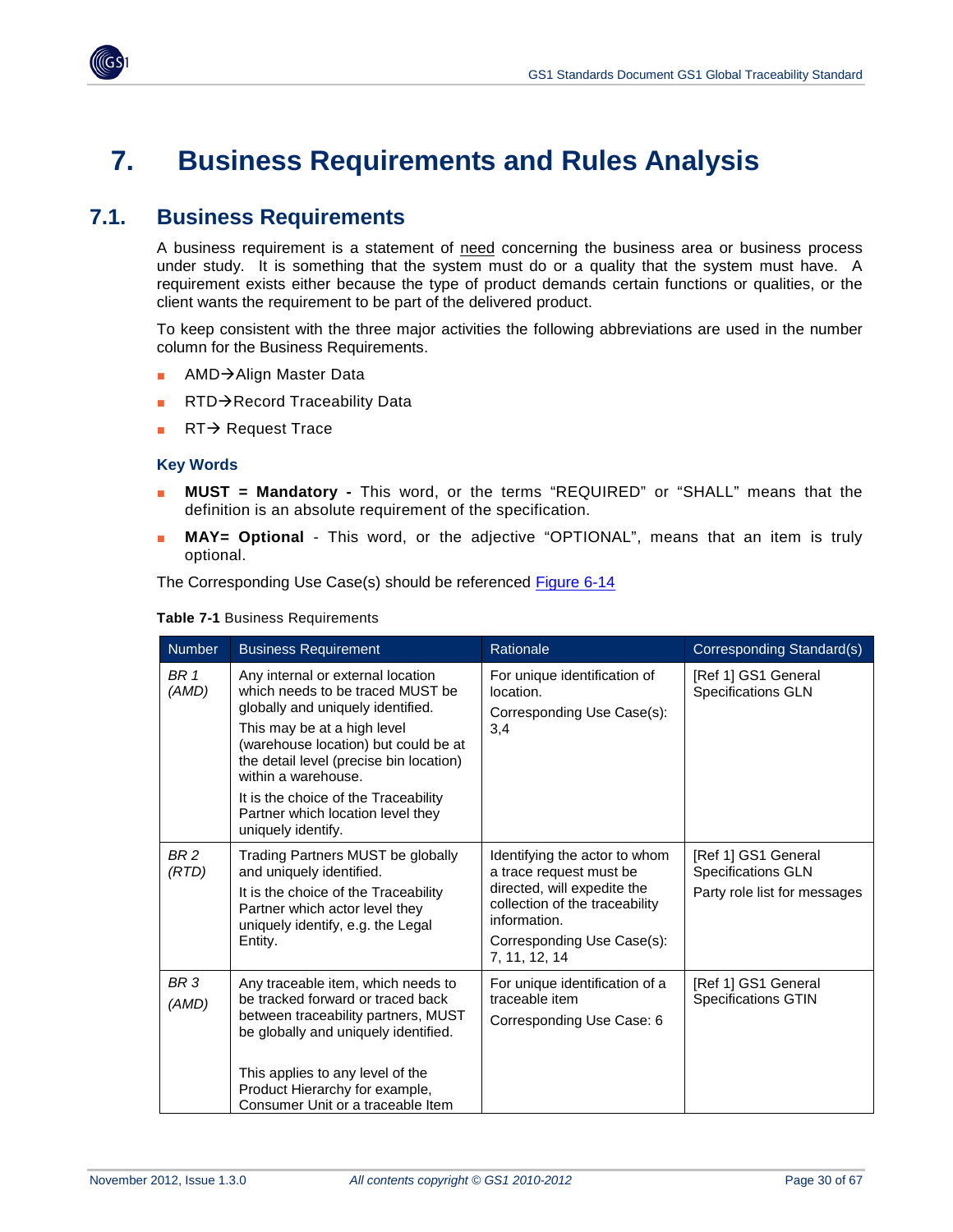

| <b>Number</b>            | <b>Business Requirement</b>                                                                                                                                                                                                                                                                                                                                                                                                                                                                                                                                                                                                                                                          | Rationale                                                                                                             | Corresponding Standard(s)                                                                                                                                                                                                                                                                                                                                                                                                                                                                                         |
|--------------------------|--------------------------------------------------------------------------------------------------------------------------------------------------------------------------------------------------------------------------------------------------------------------------------------------------------------------------------------------------------------------------------------------------------------------------------------------------------------------------------------------------------------------------------------------------------------------------------------------------------------------------------------------------------------------------------------|-----------------------------------------------------------------------------------------------------------------------|-------------------------------------------------------------------------------------------------------------------------------------------------------------------------------------------------------------------------------------------------------------------------------------------------------------------------------------------------------------------------------------------------------------------------------------------------------------------------------------------------------------------|
|                          | not crossing the point of sale                                                                                                                                                                                                                                                                                                                                                                                                                                                                                                                                                                                                                                                       |                                                                                                                       |                                                                                                                                                                                                                                                                                                                                                                                                                                                                                                                   |
| BR <sub>4</sub><br>(AMD) | Any asset, which needs to be tracked<br>forward or traced back, MUST be                                                                                                                                                                                                                                                                                                                                                                                                                                                                                                                                                                                                              | For unique identification of<br>the asset                                                                             | [Ref 1] GS1 General<br>Specifications,                                                                                                                                                                                                                                                                                                                                                                                                                                                                            |
|                          | globally and uniquely identified.                                                                                                                                                                                                                                                                                                                                                                                                                                                                                                                                                                                                                                                    | Corresponding Use Case: 5                                                                                             | <b>GRAI</b> (Global Returnable<br>Asset Identifier) and GIAI<br>(Global Individual Asset<br>Identifier)                                                                                                                                                                                                                                                                                                                                                                                                           |
| BR <sub>5</sub><br>(RTD) | The identification of the traceable<br>item MUST be assigned, at the latest,<br>when physically created.<br>When the traceable item is a trade<br>item, the trade item identification<br>MUST at a minimum be identified<br>with a GTIN. For the purpose of<br>traceability, this may not be sufficient,<br>requiring additional information to<br>uniquely identify a product or<br>grouping of products such as a Batch<br>/ Lot Number or where appropriate, a<br>serial number.<br>When the traceable item is a logistic<br>unit, it MUST be uniquely identified.<br>It is the choice of the Traceability<br>Partner which identification level to<br>use for the traceable item | For unique identification of<br>the traceable item<br>Corresponding Use Case: 8                                       | [Ref 1] GS1 General<br>Specifications<br><b>GTIN</b><br>GTIN + Batch / Lot Number<br>GTIN + Serial Number/<br><b>SGTIN</b><br>Logistic Unit - SSCC<br><b>Best Practice</b><br>At minimum this<br>information must be<br>displayed in human<br>readable form. For<br>example printed on the<br>product/label or<br>accompanying document or<br>electronic record.                                                                                                                                                  |
| BR <sub>6</sub><br>(RTD) | All instances of a traceable item must<br>carry a globally unique identification<br>directly on the traceable item or, if not<br>possible, at least on the asset<br>containing it or in an accompanying<br>document.                                                                                                                                                                                                                                                                                                                                                                                                                                                                 | To carry the globally unique<br>identification.<br>Corresponding Use Case: 9                                          | [Ref 1] GS1 General<br>Specifications<br>If the traceable item is<br>Trade Item: GTIN<br>Batch / Lot of trade item:<br>GTIN + Batch / Lot Number<br>Serialized Trade Item:<br>GTIN + Serial Number,<br>SGTIN<br>Logistic Unit: SSCC<br>Shipment: Shipment<br><b>Identification Number</b><br><b>Best Practice:</b><br>The traceable item<br>identification should be at<br>least one of the following:<br>electronically held<br>electronically transmitted<br>Machine readable on the<br>identification carrier. |
| BR <sub>7</sub><br>(RTD) | The Brand Owner MUST ensure the<br>unique identification of the traceable<br>item.                                                                                                                                                                                                                                                                                                                                                                                                                                                                                                                                                                                                   | The Brand Owner is the party<br>responsible for allocating<br>GS1 System numbering and<br>bar code symbols or EPC tag | [Ref 1] GS1 General<br>Specifications                                                                                                                                                                                                                                                                                                                                                                                                                                                                             |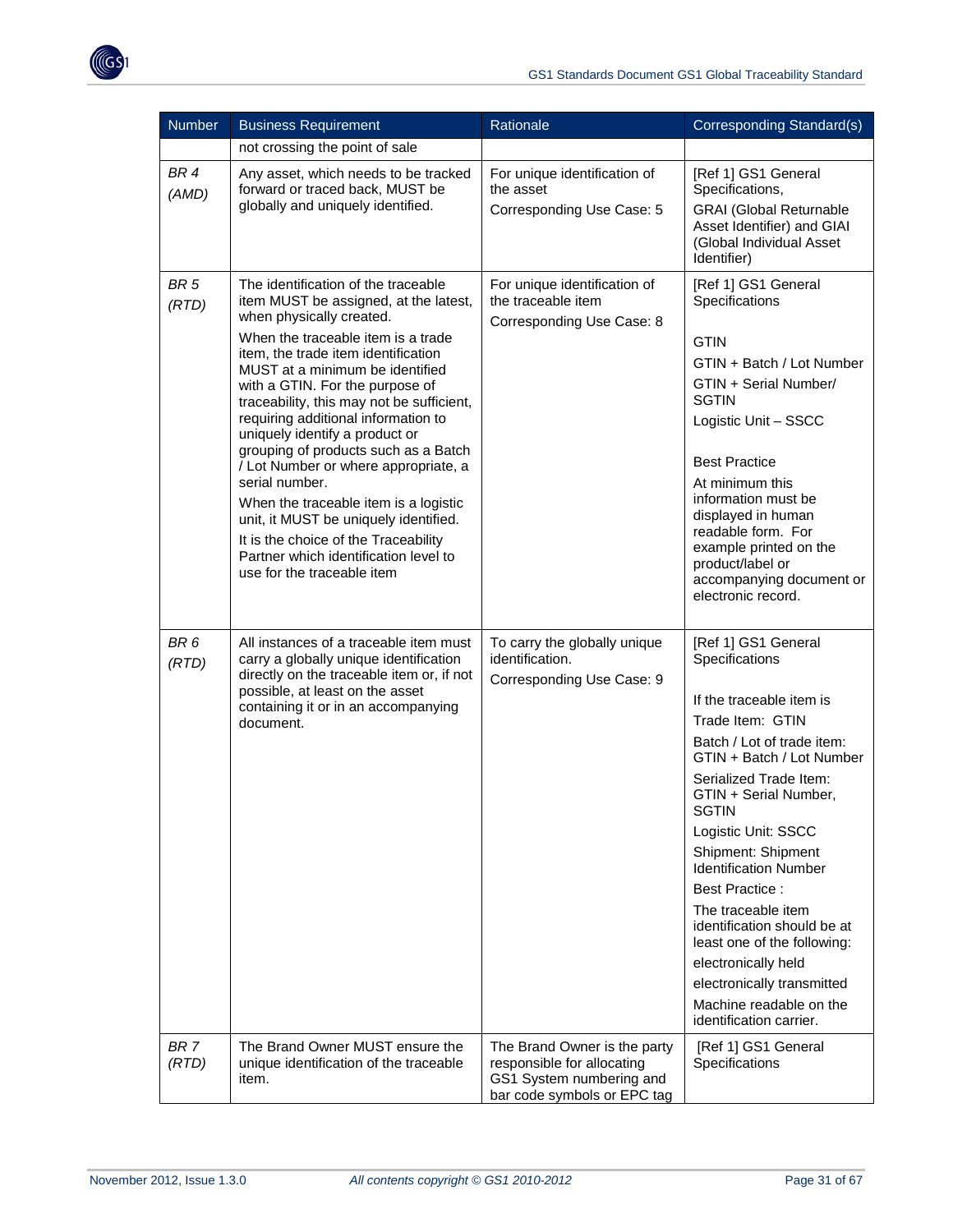

| <b>Number</b>            | <b>Business Requirement</b>                                                                                                                                                             | Rationale                                                                                                                                                                                                                                               | Corresponding Standard(s)                                                                                                                                                                                                                                                                                                                                                                                                                                                                                                                                                                                                                                                                                                                                                                                                                            |
|--------------------------|-----------------------------------------------------------------------------------------------------------------------------------------------------------------------------------------|---------------------------------------------------------------------------------------------------------------------------------------------------------------------------------------------------------------------------------------------------------|------------------------------------------------------------------------------------------------------------------------------------------------------------------------------------------------------------------------------------------------------------------------------------------------------------------------------------------------------------------------------------------------------------------------------------------------------------------------------------------------------------------------------------------------------------------------------------------------------------------------------------------------------------------------------------------------------------------------------------------------------------------------------------------------------------------------------------------------------|
|                          |                                                                                                                                                                                         | to a given item.<br>Corresponding Use Case: 8                                                                                                                                                                                                           |                                                                                                                                                                                                                                                                                                                                                                                                                                                                                                                                                                                                                                                                                                                                                                                                                                                      |
| BR <sub>8</sub><br>(RTD) | The identification carrier MUST<br>remain on or attached to the<br>traceable item until the end of life of<br>the traceable item.                                                       | For unique identification of<br>the traceable item throughout<br>its life cycle.<br>Corresponding Use Case(s):<br>9,10                                                                                                                                  | [Ref 1] GS1 General<br>Specifications<br>Allocation Rules and<br>Labelling                                                                                                                                                                                                                                                                                                                                                                                                                                                                                                                                                                                                                                                                                                                                                                           |
| BR <sub>9</sub><br>(RTD) | The identification carrier MUST<br>remain on or attached to the<br>traceable item when it is packed in an<br>upper level of packaging.                                                  | For unique identification of<br>the traceable item throughout<br>the packaging hierarchy.<br>Corresponding Use Case(s):<br>9,10                                                                                                                         | [Ref 1] GS1 General<br>Specifications<br>Allocation Rules and<br>Labelling                                                                                                                                                                                                                                                                                                                                                                                                                                                                                                                                                                                                                                                                                                                                                                           |
| <b>BR 10</b>             | The identification carrier MUST carry<br>some information to link with at least<br>one Traceability Data Source (e.g.<br>Brand Owner, importer,).                                       | This allows a traceability<br>partner to identify a data<br>source so that a trace request<br>can be directed to it.<br>Corresponding Use Case: 14                                                                                                      | <b>GS1 Logistics Label</b>                                                                                                                                                                                                                                                                                                                                                                                                                                                                                                                                                                                                                                                                                                                                                                                                                           |
| <b>BR</b> 11<br>(RTD)    | All Traceable Item Sources and<br>Traceable Item Recipients MUST                                                                                                                        | To follow the path of a<br>traceable item                                                                                                                                                                                                               |                                                                                                                                                                                                                                                                                                                                                                                                                                                                                                                                                                                                                                                                                                                                                                                                                                                      |
|                          | collect the identification of the<br>traceable item or asset containing it<br>from the identification carrier.                                                                          | Corresponding Use Case: 10                                                                                                                                                                                                                              |                                                                                                                                                                                                                                                                                                                                                                                                                                                                                                                                                                                                                                                                                                                                                                                                                                                      |
| <b>BR 12</b><br>(RTD)    | Traceability Partners MUST agree on<br>at least one common level of<br>traceable item and for this common<br>level agree on the set of consistent<br>traceability data to be exchanged. | The traceability Partners will<br>exchange traceable items<br>with each other and ensure<br>that these goods are uniquely<br>identified to manage links<br>between inputs, internal<br>processes, and outputs.<br>Corresponding Use Case(s):<br>8 to 13 | With Bar-Codes:<br>If the traceable item is a<br>trade item crossing the<br>point of sale (consumer<br>unit): EAN/UPC, GS1<br>DataBar*<br>If the traceable item is a<br>trade item not crossing the<br>point of sale (grouping of<br>trade items): GS1-128, ITF-<br>14, GS1 DataMatrix, GS1<br>DataBar*, EAN/UPC<br>(excluding EAN-8),<br>according to the application<br>guidelines described in the<br><b>GS1 General</b><br>Specifications.<br>If the traceable item is a<br>Batch / Lot of trade items<br>not crossing the point of<br>sale: GS1-128, ITF-14,<br>GS1 DataBar*, EAN/UPC<br>(excluding EAN-8)<br>If the traceable item is a<br>serialized trade item not<br>crossing the point of sale:<br>GS1-128, ITF-14, GS1<br>DataBar*, EAN/UPC<br>(excluding EAN-8)<br>If the traceable item is a<br>logistic unit: GS1-128, GS1<br>DataBar* |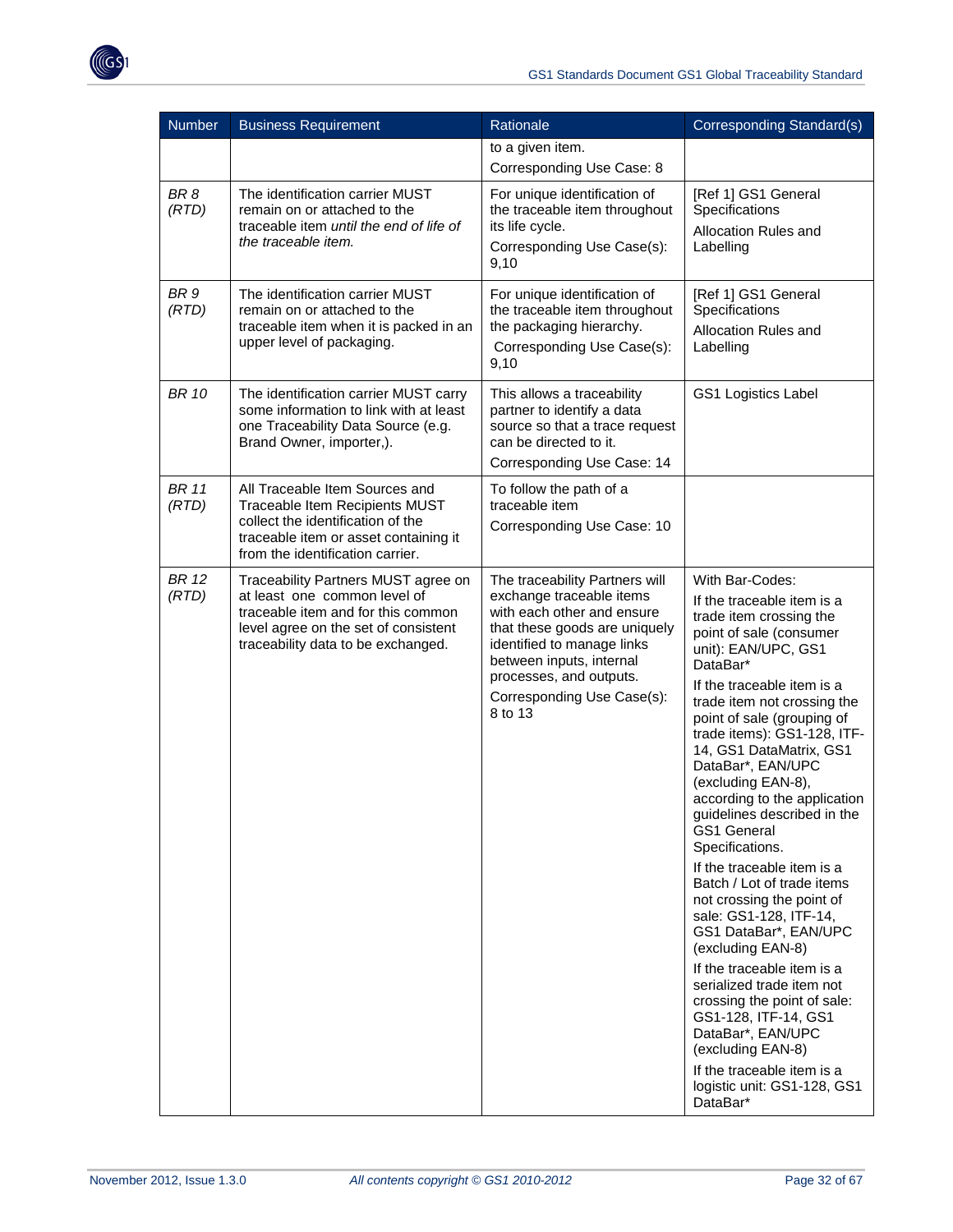

| <b>Number</b> | <b>Business Requirement</b> | Rationale | Corresponding Standard(s)                                                                                                                                                                                                                                                                                        |
|---------------|-----------------------------|-----------|------------------------------------------------------------------------------------------------------------------------------------------------------------------------------------------------------------------------------------------------------------------------------------------------------------------|
|               |                             |           | If the traceable item is a<br>shipment: GS1-128.                                                                                                                                                                                                                                                                 |
|               |                             |           | [Ref 1] General<br>Specifications section 4                                                                                                                                                                                                                                                                      |
|               |                             |           | With RFID <sup>*</sup> :                                                                                                                                                                                                                                                                                         |
|               |                             |           | 900 MHz class 0 Radio<br>Frequency (RF)<br>Identification Tag                                                                                                                                                                                                                                                    |
|               |                             |           | 860 - 930 MHz Class 1<br>Radio Frequency (RF)<br>Identification Tag Radio<br>frequency & Logical<br>Communication Interface<br>Specification                                                                                                                                                                     |
|               |                             |           | Class - 1 Generation 2<br><b>UHF</b>                                                                                                                                                                                                                                                                             |
|               |                             |           | <b>EPC Global Air Interface</b><br>Protocol                                                                                                                                                                                                                                                                      |
|               |                             |           | EPC Tag Data Standard                                                                                                                                                                                                                                                                                            |
|               |                             |           | * The technical and data<br>specifications related to<br>GS1 DataBar and EPC are<br>approved by GS1. GS1<br>DataBar is approved for<br>restricted global<br>application. Both GS1<br>DataBar and EPC are<br>being considered for<br>application standards but<br>are currently not solutions<br>for an open use. |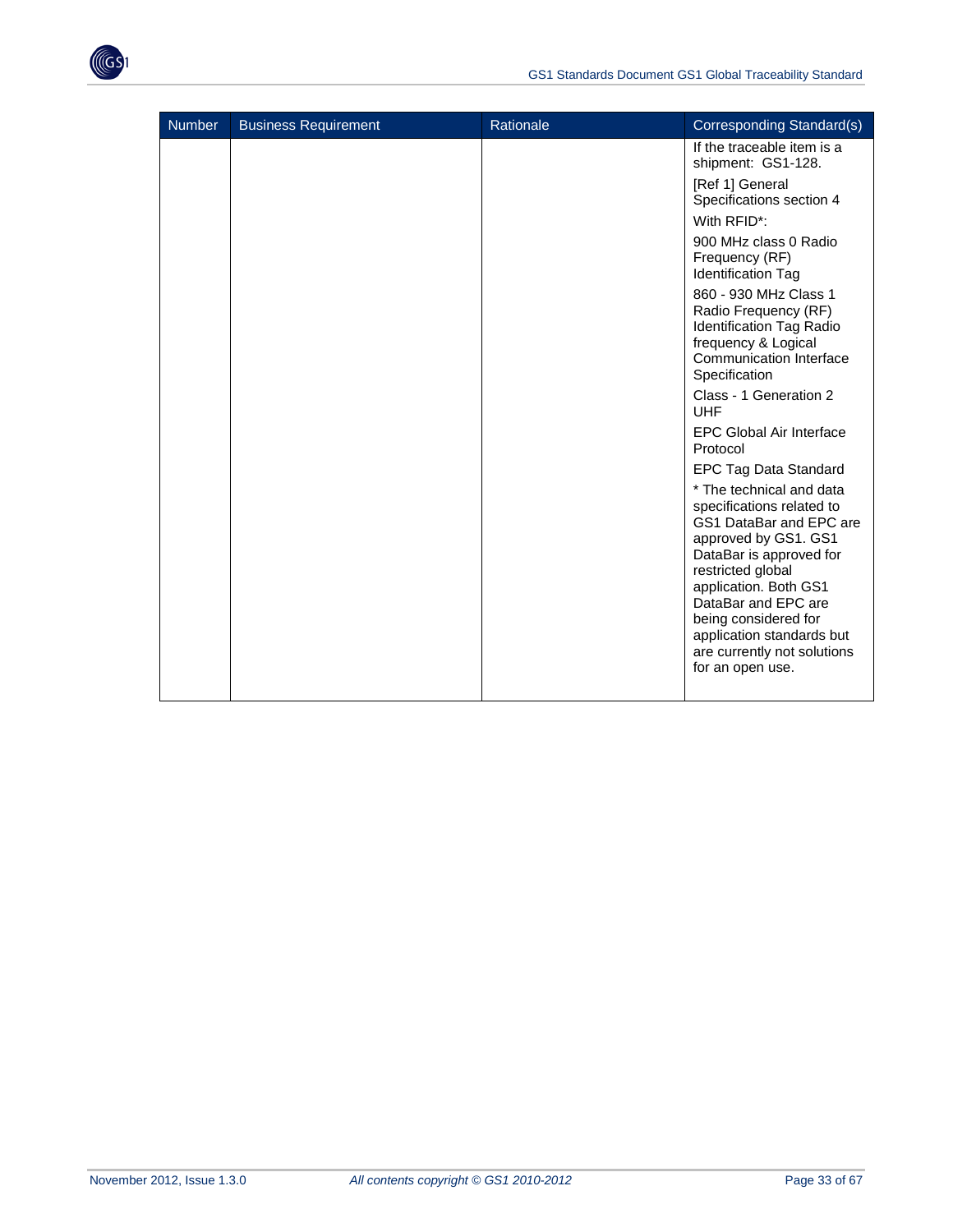

| <b>BR 13</b><br>These are the minimum data<br>All Traceable Item Source(s) and<br><b>Business Message</b><br>(RTD)<br>Traceable Item Recipient(s) MUST<br>Standards<br>requirements necessary to<br>record and MAY share the following<br>perform traceability to<br>Global Data Dictionary<br>data elements (often recorded within<br>manage links between inputs,<br>(GDD)<br>shipment identification documents):<br>internal processes, and<br><b>EANCOM</b><br>outputs. Each industry should<br><b>TRADING PARTNER</b>                                                                                                                                                                                                                                                                                                                                                                                                                                                                                                                                                                                                                                                                                                                                                                                                                                                                                                                                                                                                                                                                                                                                                                                                                                                                      |  |
|-------------------------------------------------------------------------------------------------------------------------------------------------------------------------------------------------------------------------------------------------------------------------------------------------------------------------------------------------------------------------------------------------------------------------------------------------------------------------------------------------------------------------------------------------------------------------------------------------------------------------------------------------------------------------------------------------------------------------------------------------------------------------------------------------------------------------------------------------------------------------------------------------------------------------------------------------------------------------------------------------------------------------------------------------------------------------------------------------------------------------------------------------------------------------------------------------------------------------------------------------------------------------------------------------------------------------------------------------------------------------------------------------------------------------------------------------------------------------------------------------------------------------------------------------------------------------------------------------------------------------------------------------------------------------------------------------------------------------------------------------------------------------------------------------|--|
| GS1 Application Identifiers<br>consider whether an<br><b>IDENTIFICATION:</b><br>extension to this minimum<br>GS1 Symbologies<br>Traceable Item Source Identification<br>data set is required to meet<br>Traceable Item Recipient<br>their specific data<br>Best practice<br>Identification<br>requirements. See section 11<br>"Implementation<br>All instances of a traceable<br><b>Traceability Data Source</b><br>Considerations".<br>item must carry a globally<br>Identification<br>unique identification.<br>Corresponding Use Case(s):<br><b>Traceability Data Recipient</b><br>12,13<br>Identification<br>When a Batch / Lot<br><b>TRACEABLE ITEM</b><br>Number is required to<br><b>IDENTIFICATION AND DETAILS:</b><br>ensure traceability, this<br>Traceable Item Identification<br>Number should be<br><b>Traceable Item Description</b><br>recorded.<br><b>Traceable Item Quantity</b><br>Date if Despatch and or Receipt<br>The product identifier<br>(GTIN) serves as a<br>reference to the full body of<br>product information;<br>examples include<br>description, ingredients,<br>handling requirements,<br>product life.<br>There is no need to<br>duplicate existing records<br>for traceability. For<br>example, a shipment<br>identification serves as a<br>reference to other data<br>elements such as « Ship<br>from », « Ship to », « Date<br>of despatch », « Unit of<br>measure »<br>Examples of shipment<br>identification:<br><b>Bill of Lading Number</b><br>Despatch Advice Number<br><b>Invoice Number</b><br>Packing Slip Number<br><b>Container Number</b><br>Proof of delivery<br>Refer to BRU 25 for<br>rationale and BR 6 for<br>corresponding standards to<br>Traceable Item<br>identification.<br>Note: The traceability Data<br>Source and Traceable Item |  |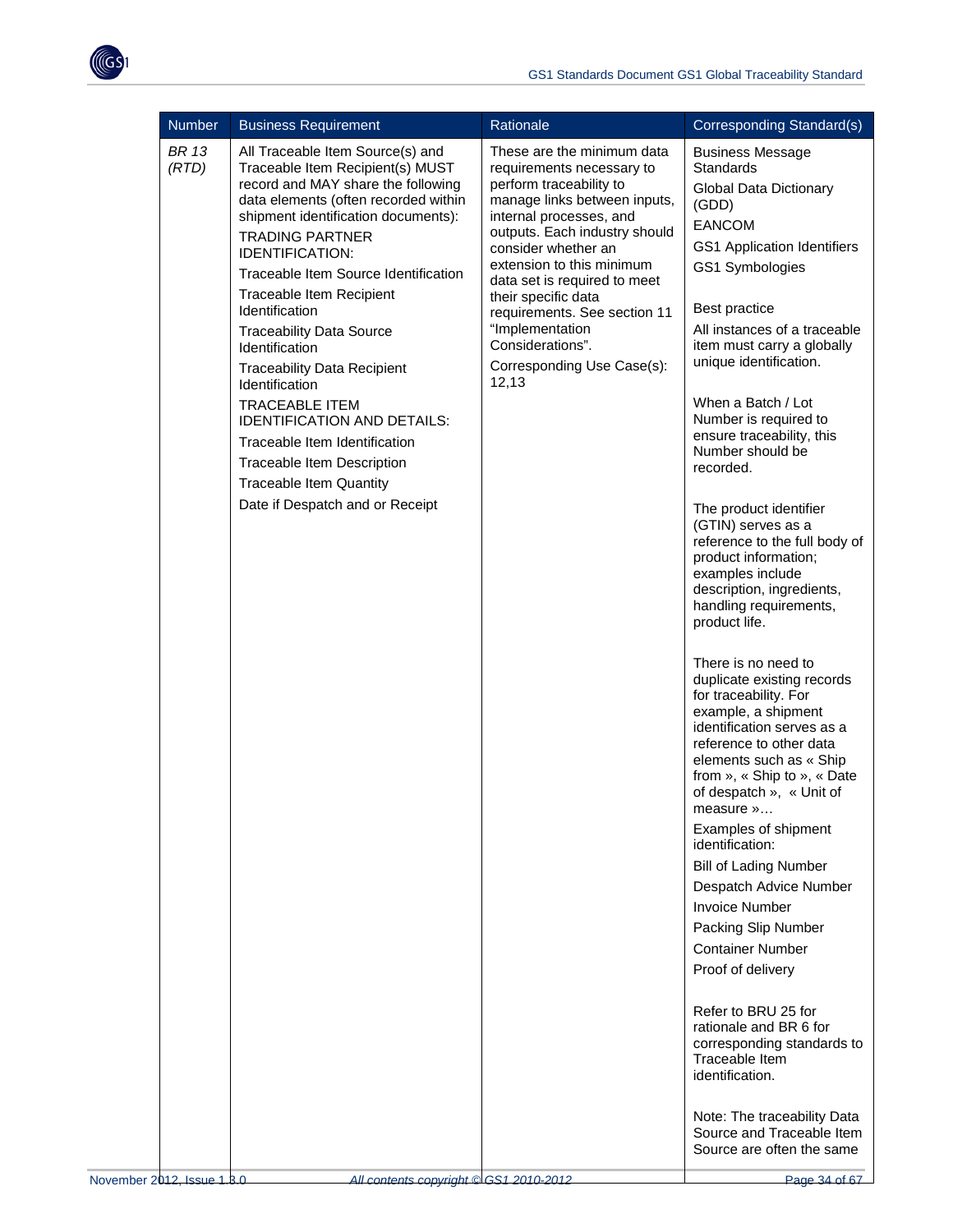

| <b>Number</b>         | <b>Business Requirement</b>                                                                                                                                                                                                                                                                                                                                                                                                                                                  | Rationale                                                                                                                                                                                                                                                                                                                                                      | Corresponding Standard(s)                                                                                                                                                                                                                                                        |
|-----------------------|------------------------------------------------------------------------------------------------------------------------------------------------------------------------------------------------------------------------------------------------------------------------------------------------------------------------------------------------------------------------------------------------------------------------------------------------------------------------------|----------------------------------------------------------------------------------------------------------------------------------------------------------------------------------------------------------------------------------------------------------------------------------------------------------------------------------------------------------------|----------------------------------------------------------------------------------------------------------------------------------------------------------------------------------------------------------------------------------------------------------------------------------|
| <b>BR 14</b><br>(RTD) | All Traceable Item Creators, Sources<br>and Recipients MUST record the<br>linkage between Traceable Items<br>created, received, processed and / or<br>dispatched.                                                                                                                                                                                                                                                                                                            | Traceability requires the<br>management of successive<br>links between what is<br>received, produced, packed,<br>stored and shipped across<br>the entire supply chain.<br>Corresponding Use Case: 13                                                                                                                                                           | <b>Global Data Dictionary</b><br>GS1 best practices used<br>internally<br>Example<br>Batches of trade items<br>contained in a pallet<br>Trade items used as<br>ingredients for a finished<br>good<br>Pallets that have been<br>involved for picking and<br>creating a new pallet |
| <b>BR 15</b><br>(RTD) | The Traceable Item Source MAY<br>have to share or make available<br>some details and quality information<br>about the traceable item with one or<br>more Traceability Partners.                                                                                                                                                                                                                                                                                              | The Brand Owner is the party<br>responsible for allocating<br>GS1 System numbering and<br>for replying to trace requests<br>about the traceable item<br>details. Resolving a trace<br>request may require the<br>Traceable Item Source to<br>share information with the<br>Brand Owner or other<br><b>Traceability Partners.</b><br>Corresponding Use Case: 12 | EANCOM message<br>QALITY                                                                                                                                                                                                                                                         |
| <b>BR 16</b><br>(RTD) | The traceable item identification<br>MUST appear in all accompanying<br>documents or messages containing<br>information related to the traceable<br>item.                                                                                                                                                                                                                                                                                                                    | Ensure reliability of<br>traceability data to avoid<br>mistakes with manual data<br>entry. It allows the<br>Traceability Partner to cross<br>check the information<br>included in all documents.<br>Corresponding Use Case(s):<br>11 To 13                                                                                                                     | None                                                                                                                                                                                                                                                                             |
| <b>BR</b> 17<br>(RT)  | Any Traceability Partner MAY send a<br>trace request to a Traceable Item<br>Source, Traceable Item Recipient,<br>Traceability Data Source or<br>Traceability Data Recipient.                                                                                                                                                                                                                                                                                                 | The trace request may be<br>initiated by any Traceability<br>Partner as the suspected<br>problem can originate from<br>anywhere in the supply chain.<br>Corresponding Use Case(s):<br>14,15                                                                                                                                                                    | None                                                                                                                                                                                                                                                                             |
| BR 18<br>(RT)         | Traceability partners who wish to<br>initiate a trace request MUST<br>communicate to the Traceability Data<br>Source at least one item of<br>information from the list to help the<br>Traceability Data Source find the<br>information requested :<br>Traceable item identification (or some<br>traceable item attributes)<br>Traceability Partners identification (or<br>some Traceability Partners attributes)<br>Location identification (or some<br>location attributes) | These are the minimum data<br>requirement for the trace<br>request.<br>Corresponding Use Case(s):<br>14 To 17                                                                                                                                                                                                                                                  | None                                                                                                                                                                                                                                                                             |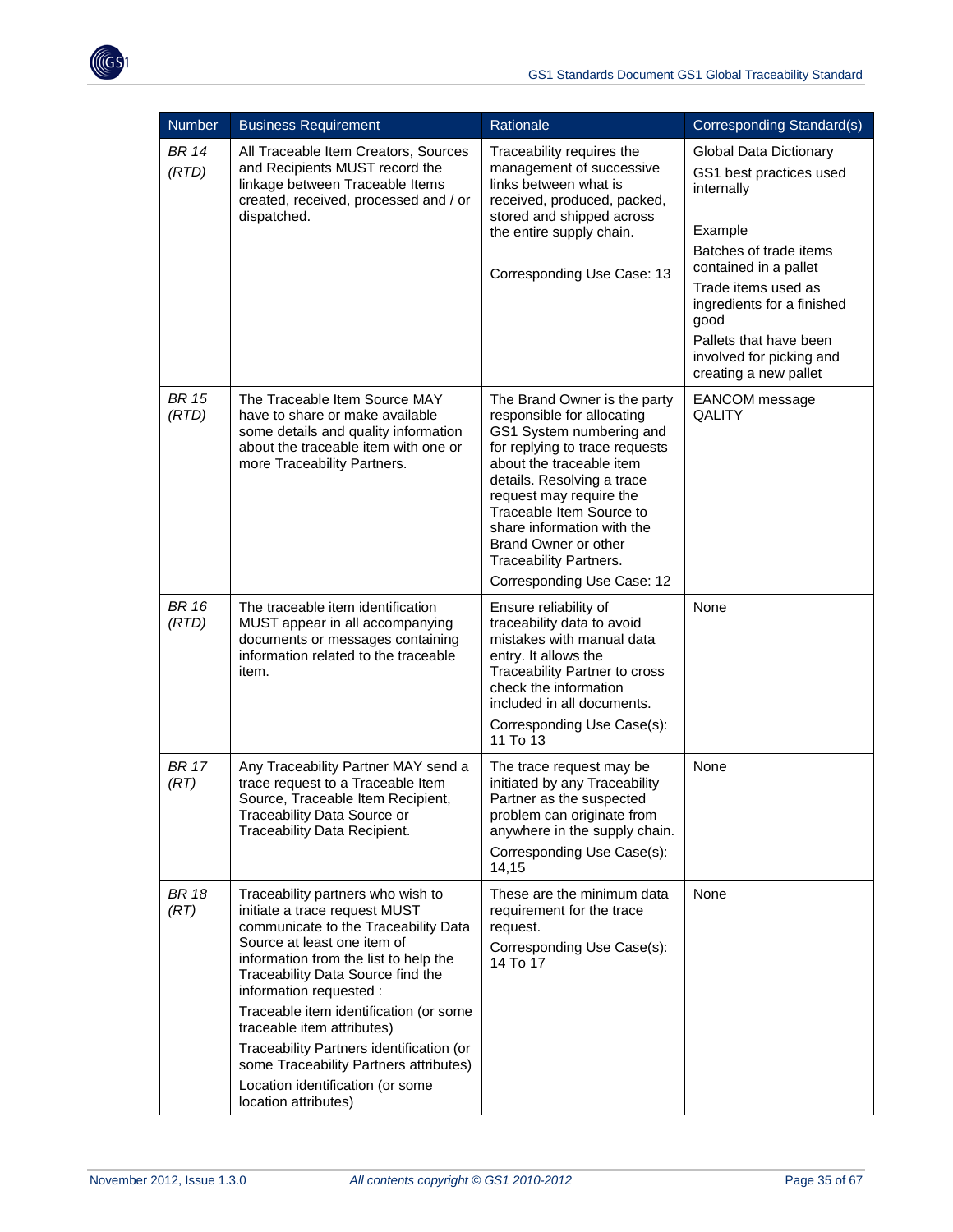

| Number       | <b>Business Requirement</b>                                                                                                                                                                                            | Rationale                                                                                                                    | Corresponding Standard(s) |
|--------------|------------------------------------------------------------------------------------------------------------------------------------------------------------------------------------------------------------------------|------------------------------------------------------------------------------------------------------------------------------|---------------------------|
|              | Date / Time, period of time<br>Process or event identification (or<br>some process attributes)                                                                                                                         |                                                                                                                              |                           |
| <b>BR 19</b> | Traceability data MUST be archived<br>and readable for a minimum period<br>that is set by regulation (e.g. law),<br>business practice (e.g., internal<br>policy, contract), or industry<br>agreement or GS1 standards. | Trace requests may occur a<br>long time, years after the<br>information has been<br>collected.<br>Corresponding Use Case: 13 | None                      |

### <span id="page-35-0"></span>**7.2. Technical Requirements**

Technical requirements are technical constraints or capabilities around business requirements (e.g. "claim reports must be sent via xml"). Technical Requirements include User Interface, Security, Performance, Quality and Backward Compatibility. As this is a *process standard* technical requirements are out of the scope of this document.

### <span id="page-35-1"></span>**7.3. Business Rules**

Business rules are statement of **fact** concerning the business area or business process under study that must survive changes to process or data. Business rules are a constraint, in the sense that a business rule lays down what must or must not be the case

Business rules define **what** must be the case rather than **how** it comes to be.

| <b>Number</b>    | <b>Business Rule</b>                                                                                                                                                                                                 | <b>Details</b>        | <b>Corresponding</b><br><b>Use Case</b> |
|------------------|----------------------------------------------------------------------------------------------------------------------------------------------------------------------------------------------------------------------|-----------------------|-----------------------------------------|
| BRU 1            | Traceability systems and procedures serve the<br>purpose of meeting business, regulatory, and legal<br>requirements by providing access to relevant party<br>and product traceability information.                   | Rule Type: Definition | All                                     |
| BRU <sub>2</sub> | A traceable item must be one of the following:<br>Shipment<br>Logistic unit<br>Trade item<br>Batch / lot of trade items<br>Serialized trade item<br>Any item that traceability partners agree is a<br>traceable item | Rule Type: Definition | 8 to 10                                 |

**Table 7-2** Business Rules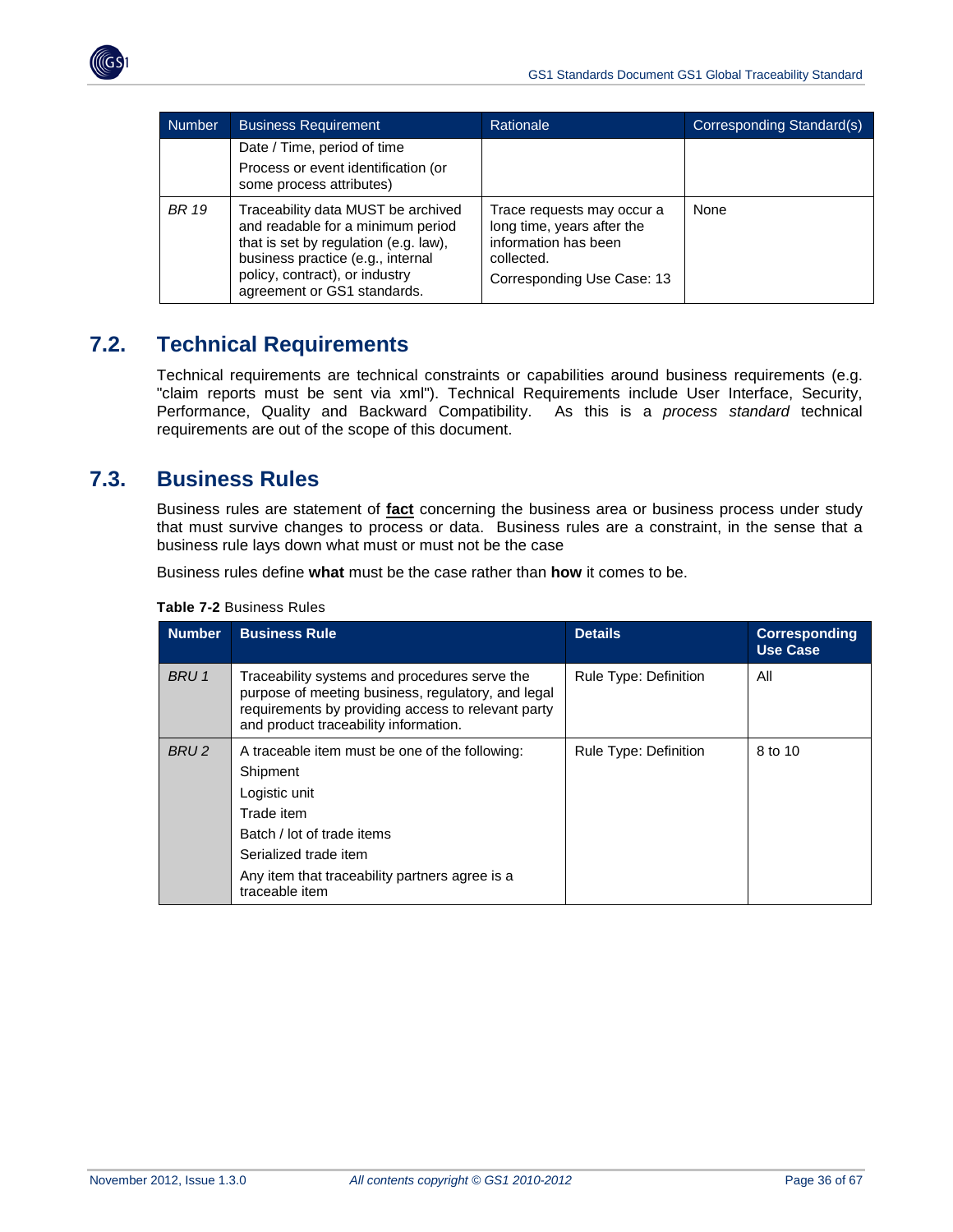

| <b>Number</b>    | <b>Business Rule</b>                                                                                                                                      | <b>Details</b>                    | <b>Corresponding</b><br><b>Use Case</b>                                                                              |
|------------------|-----------------------------------------------------------------------------------------------------------------------------------------------------------|-----------------------------------|----------------------------------------------------------------------------------------------------------------------|
| BRU <sub>3</sub> | Traceability data includes information about:                                                                                                             | Rule Type: Definition             | All                                                                                                                  |
|                  | What is it? (i.e., the traceable item)                                                                                                                    | Rationale                         |                                                                                                                      |
|                  | Who has been involved? (i.e., the traceability<br>partner(s))                                                                                             | Key questions for<br>traceability |                                                                                                                      |
|                  | Where did it happen? (i.e., location)                                                                                                                     |                                   |                                                                                                                      |
|                  | When did it happen? (i.e., date / time, period of<br>time)                                                                                                |                                   |                                                                                                                      |
|                  | What happened? (i.e., process or event)                                                                                                                   |                                   |                                                                                                                      |
|                  | The following information is NOT within the scope<br>of an external traceability system:                                                                  |                                   |                                                                                                                      |
|                  | full recipes or formulas                                                                                                                                  |                                   |                                                                                                                      |
|                  | financial or pricing data,                                                                                                                                |                                   |                                                                                                                      |
|                  | employee personal data,                                                                                                                                   |                                   |                                                                                                                      |
|                  | patient personal data or                                                                                                                                  |                                   |                                                                                                                      |
|                  | research and development data                                                                                                                             |                                   |                                                                                                                      |
| <b>BRU4</b>      | Key traceability principles are:                                                                                                                          | Rule Type: Definition             | All                                                                                                                  |
|                  | Unique identification of traceable items                                                                                                                  |                                   |                                                                                                                      |
|                  | Capturing and recording traceability data                                                                                                                 |                                   |                                                                                                                      |
|                  | Sharing traceability data between traceability<br>partners                                                                                                |                                   |                                                                                                                      |
|                  | Linking inputs through changes or processing to<br>outputs, be that the same traceable item or a new<br>traceable item                                    |                                   |                                                                                                                      |
| <b>BRU5</b>      | Traceability is an integral part of the business<br>process. It is not separate from logistical<br>processes and/or product safety / quality<br>programs. | Rule Type: Definition             | All                                                                                                                  |
| BRU 6            | A traceable item may be related to another<br>traceable item.                                                                                             | Rule Type: Definition             | 8 to 10                                                                                                              |
| <b>BRU7</b>      | Instances of a traceable item may exist in multiple<br>locations at the same time.                                                                        | Rule Type: Definition             | 9 to 13<br>Example: Drugs<br>from the same<br>batch that have<br>been<br>despatched<br>between several<br>customers. |
| <b>BRU8</b>      | There may be several levels of traceable items at<br>the same time in one shipment with regards to the<br>traceable item hierarchy.                       | Rule Type: Definition             | 8 to 17<br>Example: Refer<br>to Figure 7-1<br>"Traceable Item<br>Hierarchy"                                          |
| BRU 9            | Traceability data may be master data, constant<br>across time (e.g. GTIN) or event data, changing<br>with each case or shipment (e.g., lot / batch).      | Rule Type: Definition             | 13 to 17                                                                                                             |
| <b>BRU 10</b>    | All Traceability Partners must have internal and<br>external traceability to achieve traceability across<br>the supply chain.                             | Rule Type: Guideline              | All                                                                                                                  |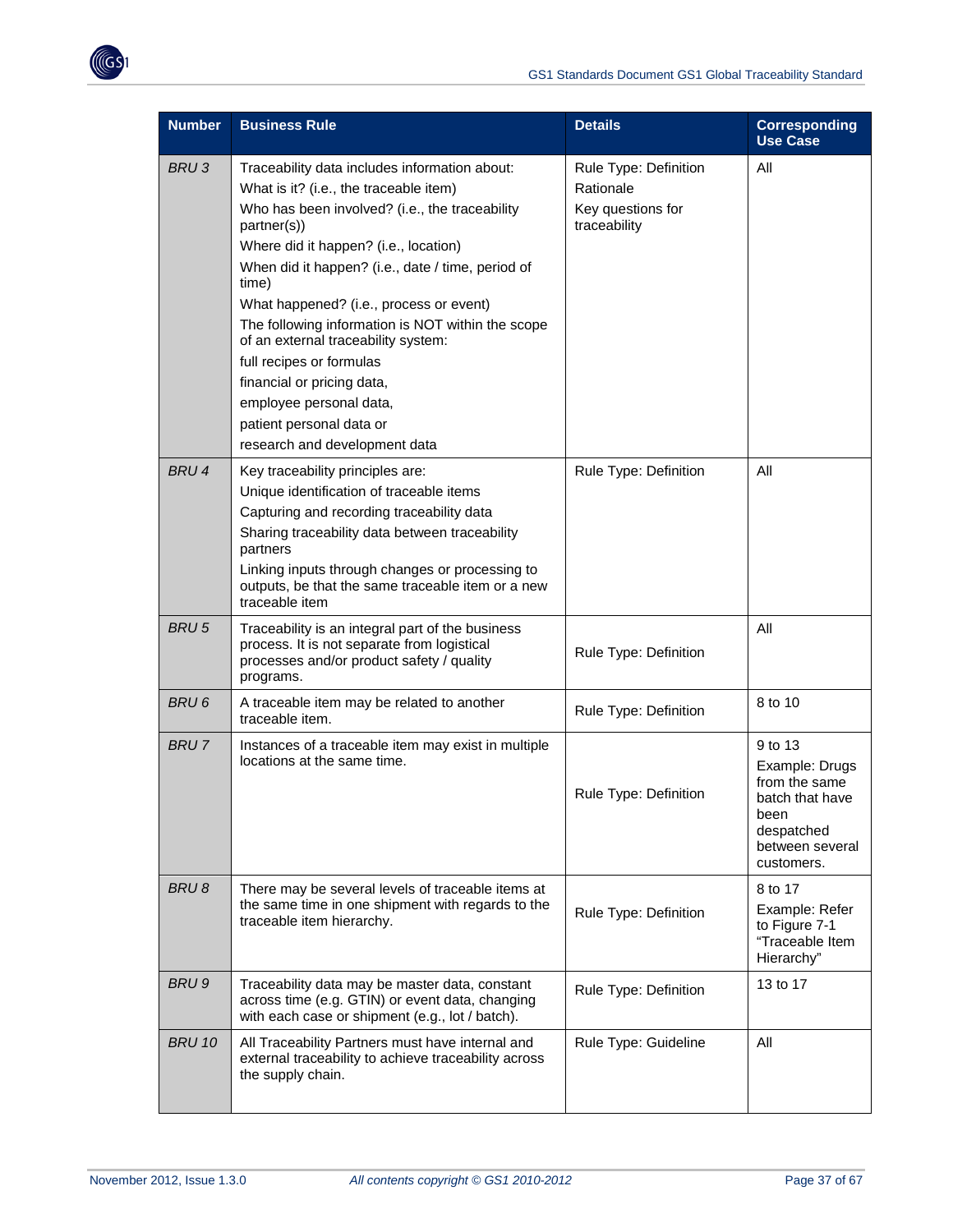

| <b>Number</b> | <b>Business Rule</b>                                                                                                                                                                                                                                                                                                                                                                                                                                                                                                                                                                      | <b>Details</b>       | <b>Corresponding</b><br><b>Use Case</b> |
|---------------|-------------------------------------------------------------------------------------------------------------------------------------------------------------------------------------------------------------------------------------------------------------------------------------------------------------------------------------------------------------------------------------------------------------------------------------------------------------------------------------------------------------------------------------------------------------------------------------------|----------------------|-----------------------------------------|
| <b>BRU 11</b> | Every Traceability Partner may decide on HOW to<br>implement internal traceability systems. It is<br>essential that they be able to collect, record, and<br>share the necessary information with upstream<br>and downstream Traceability Partners in an<br>accurate and timely manner.                                                                                                                                                                                                                                                                                                    | Rule Type: Guideline | All                                     |
| <b>BRU 12</b> | Traceability Partners use GS1 standards to ensure<br>fast and accurate flow of information between<br>traceability partners.                                                                                                                                                                                                                                                                                                                                                                                                                                                              | Rule Type: Guideline | All                                     |
| <b>BRU 13</b> | Traceability Partners should not impose proprietary<br>practices on other Traceability Partners.                                                                                                                                                                                                                                                                                                                                                                                                                                                                                          | Rule Type: Guideline | All                                     |
| <b>BRU 14</b> | It is not necessary for ALL Traceability Partners to<br>store and share ALL traceability information, but<br>they must be able to access and share relevant<br>and agreed information.                                                                                                                                                                                                                                                                                                                                                                                                    | Rule Type: Guideline | 12 to 17                                |
| <b>BRU 15</b> | The minimum information shared between<br>Traceability Partners should be the greater of:<br>1) minimum requirements defined in this GS1<br><b>Global Traceability Standard</b><br>2) What is needed for day to day business<br>transactions with traceability partners?                                                                                                                                                                                                                                                                                                                  | Rule Type: Guideline | 12                                      |
| <b>BRU 16</b> | Each Traceability Partner must define at least one<br>level of traceable item for each shipment.                                                                                                                                                                                                                                                                                                                                                                                                                                                                                          | Rule Type: Guideline | 8                                       |
| <b>BRU 17</b> | The Brand Owner and / or Traceable Item Creator<br>must know the details of the traceable item and be<br>able to reply to a trace request.                                                                                                                                                                                                                                                                                                                                                                                                                                                | Rule Type: Guideline | 11 to 17                                |
| <b>BRU 18</b> | A Traceable Item Source must know what has<br>happened to the traceable item during its internal<br>process and when, where, and to whom it has<br>despatched the traceable item.<br>Each Traceability Partner must store the data links<br>between what is received, produced, packed,<br>stored and shipped.<br>When the Traceable Item is mixed with similar<br>items from many locations or batches, e.g. in a<br>grain silo, the Traceability Partner must store<br>records of all inputs and outputs in order to provide<br>fair estimates of where the Traceable Item has<br>gone. | Rule Type: Guideline | 8 to 13                                 |
| <b>BRU 19</b> | A Traceable Item Recipient must know the<br>Traceable Item Source that supplied the traceable<br>item.                                                                                                                                                                                                                                                                                                                                                                                                                                                                                    | Rule Type: Guideline | 11 to 13                                |
| <b>BRU 20</b> | As long as a traceable item is contained within<br>another traceable item and parent/child<br>relationships are maintained, traceability partners<br>MAY store only records of the movements and<br>location of the higher level traceable item. (Refer<br>to Business Requirement 13)                                                                                                                                                                                                                                                                                                    | Rule Type: Guideline | 10 to 13                                |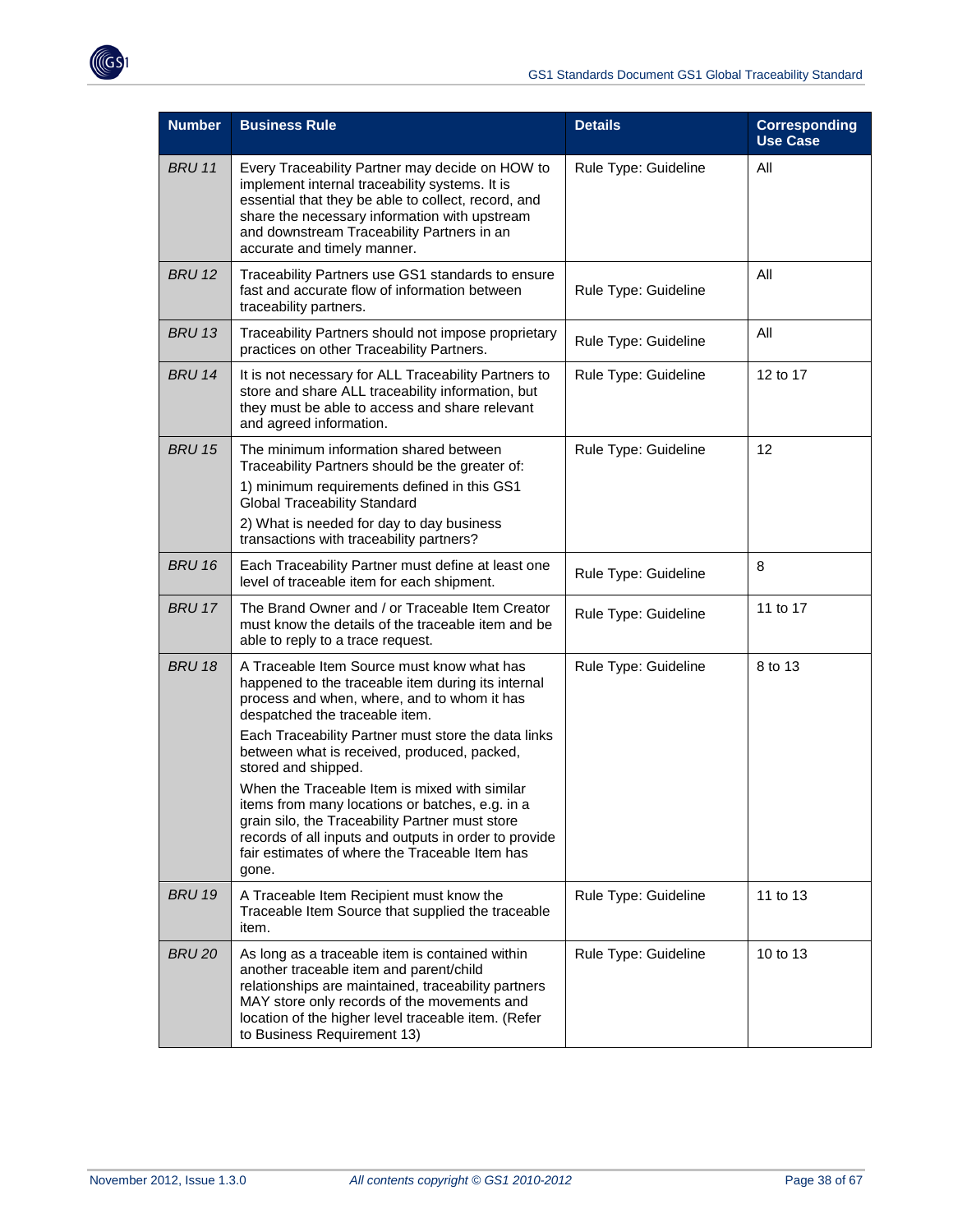

| <b>Number</b> | <b>Business Rule</b>                                                                                                                                                                                                                                                                                                                                                                                                                                                                                                                                                                  | <b>Details</b>       | <b>Corresponding</b><br><b>Use Case</b> |
|---------------|---------------------------------------------------------------------------------------------------------------------------------------------------------------------------------------------------------------------------------------------------------------------------------------------------------------------------------------------------------------------------------------------------------------------------------------------------------------------------------------------------------------------------------------------------------------------------------------|----------------------|-----------------------------------------|
| <b>BRU 21</b> | Traceability Partners must link physical movement<br>of traceable items to the information movement,<br>both between the Traceable Item Source and<br>themselves, and between Traceable Item<br>Recipient and themselves. This event flow of<br>information must exactly reflect the physical<br>movement.<br>This linkage is necessary for the traceable item to<br>be traced from point of origin or manufacture to the<br>point of sale or use or user (if relevant).<br>Conversely, this linkage must also ensure that<br>product can be traced back through the supply<br>chain. | Rule Type: Guideline | 11 to 13                                |
| <b>BRU 22</b> | The Traceable Item Recipient may collect<br>information from both the previous Traceable Item<br>Source and the previous Transporter source (land,<br>ocean, rail or air).                                                                                                                                                                                                                                                                                                                                                                                                            | Rule Type: Guideline | 10 to 13                                |
| <b>BRU 23</b> | The Traceable Item Source may communicate<br>information to both the Traceable Item Recipient<br>and the subsequent Transporter (land, ocean, rail<br>or air).                                                                                                                                                                                                                                                                                                                                                                                                                        | Rule Type: Guideline | 10 to 13                                |
| <b>BRU 24</b> | A Trace Request Initiator must contact its<br>Traceability Partners, including the Brand Owner<br>where appropriate                                                                                                                                                                                                                                                                                                                                                                                                                                                                   | Rule Type: Guideline | 14                                      |
| <b>BRU 25</b> | The Traceability Data Source must reply as quickly<br>as possible to the party requesting traceability<br>information. The time period allowed may be<br>defined in local regulations or commercial<br>agreements.                                                                                                                                                                                                                                                                                                                                                                    | Rule Type: Guideline | 16, 17                                  |
| <b>BRU 26</b> | A Trace Request may trigger subsequent trace<br>requests up or down the supply chain in order to<br>fulfil the original request.                                                                                                                                                                                                                                                                                                                                                                                                                                                      | Rule Type: Guideline | 14,15                                   |
| <b>BRU 27</b> | A traceability system is only as good as its<br>weakest link. If failure occurs at any point,<br>traceability breaks down.                                                                                                                                                                                                                                                                                                                                                                                                                                                            | Rule Type: Guideline | All                                     |
| <b>BRU 28</b> | Various industries, regions or countries may have<br>additional Business Requirements beyond this<br>generic GS1 Global Traceability Standard. These<br>should be addressed by defining specific<br>extensions.                                                                                                                                                                                                                                                                                                                                                                       | Rule Type: Guideline | All                                     |
| <b>BRU 29</b> | Access to and sharing of information does NOT<br>include intellectual property of each traceability<br>partner                                                                                                                                                                                                                                                                                                                                                                                                                                                                        | Rule Type: Guideline | 12 to 17                                |
| <b>BRU 30</b> | Traceability Partners MAY choose a specific, key<br>data element, e.g. purchase order number, to<br>enable access to data and/or information related to<br>an event of a traceable item.                                                                                                                                                                                                                                                                                                                                                                                              | Rule Type: Guideline |                                         |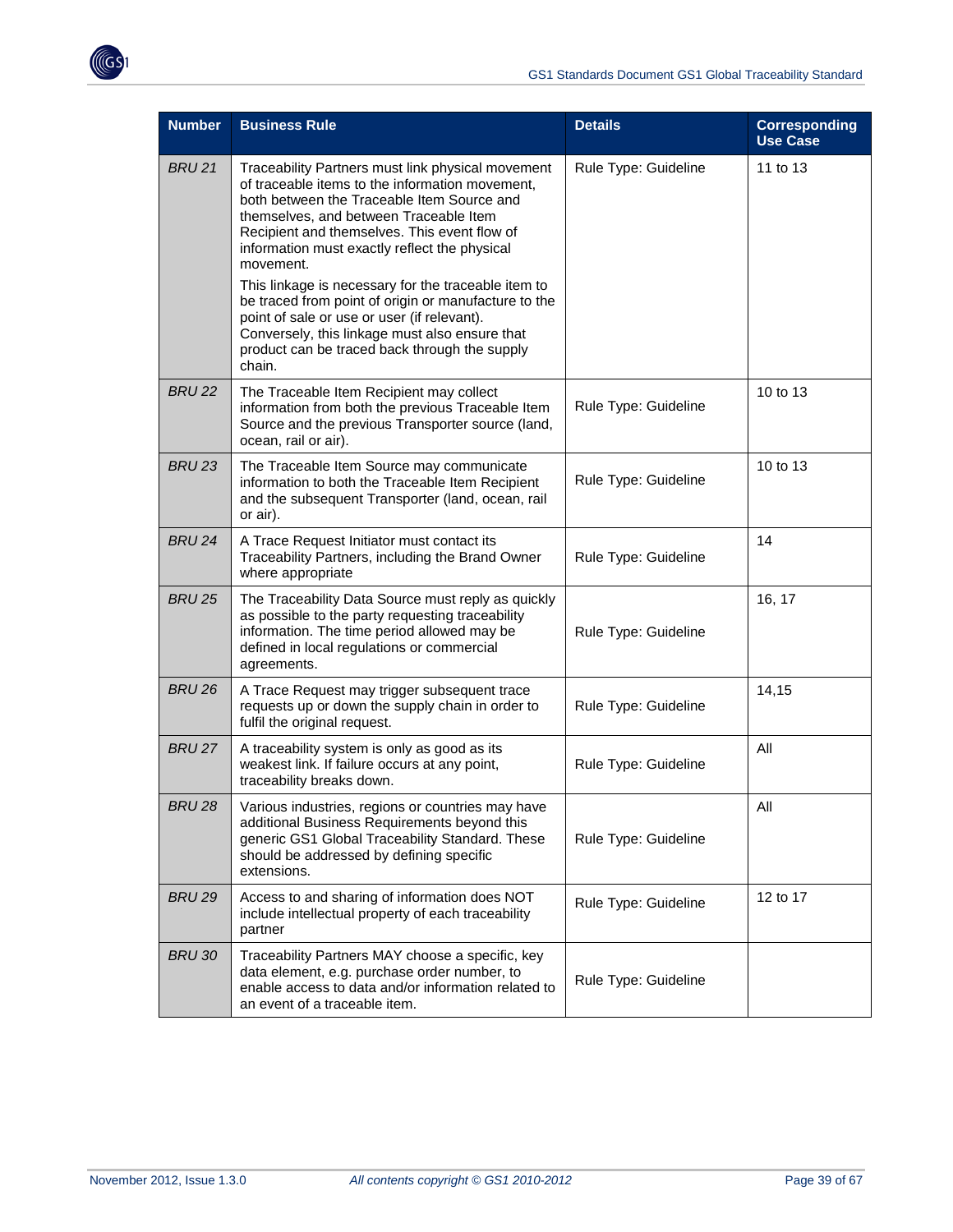

## <span id="page-39-0"></span>**8. Structured Business Scenarios**

### <span id="page-39-1"></span>**8.1. Structured Business Scenario for** *Perform Traceability*

The generic traceability framework is broken down into three main activities.

- Align Master Data
- **Record Traceability Data**
- **Request Trace**
- **Recall Product**

The Plan and Organize use case is a prerequisite phase and Use Information use case is subsequent phase, and they are out of scope.

The Use Case Diagram (Figure 8.1) depicts the Traceability Partner's interaction with key processes in the traceability process. The use case diagram is a pictorial representation for Figure 6.14 Use Case Actor Matrix. The icons are colour coded Blue (Align Master Data), Yellow (Record Traceability Data), which is the focus here, Purple (Recall Product) , and Grey (Request Trace). Therefore, at the highest level to perform traceability, the Traceability Partner's must Plan and Organize, Align Master Data, Record Traceability Data, Request Trace, Recall Product and lastly Use Information. The Use Case Description boxes are a textual representation drilling down to the sub processes for each figure 8.1- 8.4.

### <span id="page-39-2"></span>**8.1.1. Use Case Diagram: Perform Traceability**

**Figure 8-1** Use Case Diagram: Perform Traceability



| Use Case ID          | $UC-1$                                                   |
|----------------------|----------------------------------------------------------|
| Use Case Name        | Perform traceability                                     |
| Use Case Description | Provides the processes involved to perform traceability. |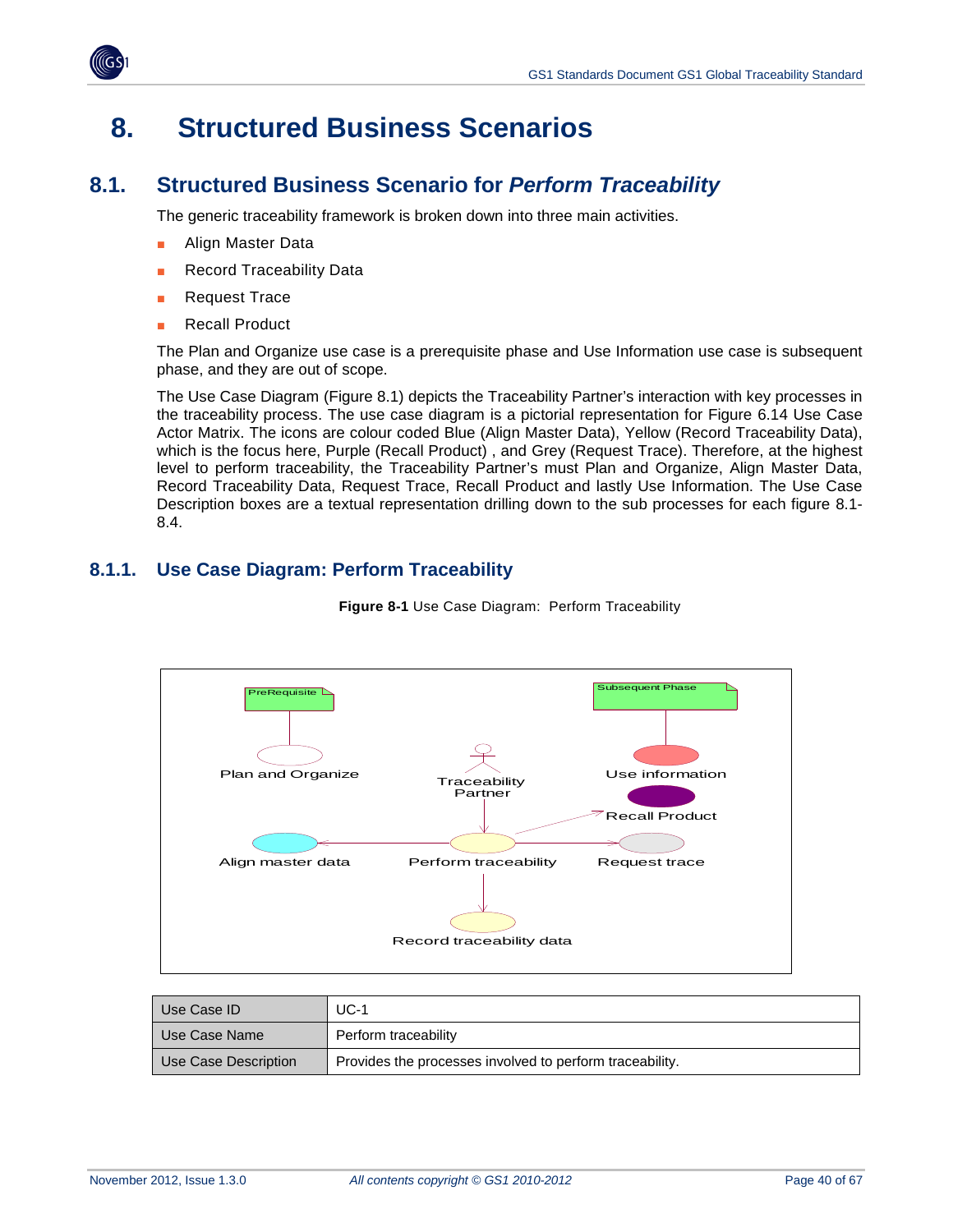

| Actors (Goal)            | Traceability Partner's goal is to perform traceability.                                                                                                                                                                                                                                                                                                                                                                                                                                                                                                                                                      |
|--------------------------|--------------------------------------------------------------------------------------------------------------------------------------------------------------------------------------------------------------------------------------------------------------------------------------------------------------------------------------------------------------------------------------------------------------------------------------------------------------------------------------------------------------------------------------------------------------------------------------------------------------|
|                          | Traceable Item Creator, Traceable Item Source, Traceable Item Recipient,<br>Transporter, Brand Owner, Traceability Data Creator, Traceability Data Source,<br>Traceability Data Recipient, and Trace Request Initiator.                                                                                                                                                                                                                                                                                                                                                                                      |
|                          | Product Recall Initiator, Product Recall Approver, Product Recall Recipient                                                                                                                                                                                                                                                                                                                                                                                                                                                                                                                                  |
| <b>Performance Goals</b> | The ability to track and trace items across the supply chain. At each step in the<br>process there is basic data that needs to be collected from Traceability Data<br>Source and kept and shared with Traceability Data Recipient. All Traceability<br>Partners involved in the supply chain must systematically associate the physical<br>flow of materials, intermediate and finished products with the information flow. To<br>ensure the continuity of the information flow, each Traceability Partner must<br>communicate pre-defined and agreed traceability data to the next Traceability<br>Partner. |
| Preconditions            | Traceability Partners in the supply chain have planned and organized their systems<br>and processes to perform traceability.                                                                                                                                                                                                                                                                                                                                                                                                                                                                                 |
| Post conditions          | Traceability Partners in the supply chain are able to perform traceability.                                                                                                                                                                                                                                                                                                                                                                                                                                                                                                                                  |
| Scenario                 | Perform Traceability                                                                                                                                                                                                                                                                                                                                                                                                                                                                                                                                                                                         |
|                          | Begins when: Traceability Partner wishes to conduct future business.                                                                                                                                                                                                                                                                                                                                                                                                                                                                                                                                         |
|                          | (Template Form)                                                                                                                                                                                                                                                                                                                                                                                                                                                                                                                                                                                              |
|                          | Continues with                                                                                                                                                                                                                                                                                                                                                                                                                                                                                                                                                                                               |
|                          | Step #                                                                                                                                                                                                                                                                                                                                                                                                                                                                                                                                                                                                       |
|                          | <b>Primary Actor</b>                                                                                                                                                                                                                                                                                                                                                                                                                                                                                                                                                                                         |
|                          | Secondary Actor (If necessary)                                                                                                                                                                                                                                                                                                                                                                                                                                                                                                                                                                               |
|                          | <b>Activity Step</b>                                                                                                                                                                                                                                                                                                                                                                                                                                                                                                                                                                                         |
|                          | Step: 1                                                                                                                                                                                                                                                                                                                                                                                                                                                                                                                                                                                                      |
|                          | Actor: Traceability Partner                                                                                                                                                                                                                                                                                                                                                                                                                                                                                                                                                                                  |
|                          | Activity Step: Align master data                                                                                                                                                                                                                                                                                                                                                                                                                                                                                                                                                                             |
|                          | Step: 2                                                                                                                                                                                                                                                                                                                                                                                                                                                                                                                                                                                                      |
|                          | Actor: Traceability Partner                                                                                                                                                                                                                                                                                                                                                                                                                                                                                                                                                                                  |
|                          | Activity Step: Record traceability data                                                                                                                                                                                                                                                                                                                                                                                                                                                                                                                                                                      |
|                          | Step: 3                                                                                                                                                                                                                                                                                                                                                                                                                                                                                                                                                                                                      |
|                          | Actor: Traceability Partner                                                                                                                                                                                                                                                                                                                                                                                                                                                                                                                                                                                  |
|                          | Activity Step: Request Trace                                                                                                                                                                                                                                                                                                                                                                                                                                                                                                                                                                                 |
|                          | Ends when: The trace request initiator receives the requested information or<br>receives the message that the information cannot be found unless the following<br>step is enacted.                                                                                                                                                                                                                                                                                                                                                                                                                           |
|                          | Step: 4                                                                                                                                                                                                                                                                                                                                                                                                                                                                                                                                                                                                      |
|                          | Actor: Traceability Partner                                                                                                                                                                                                                                                                                                                                                                                                                                                                                                                                                                                  |
|                          | <b>Activity Step: Recall Product</b>                                                                                                                                                                                                                                                                                                                                                                                                                                                                                                                                                                         |
|                          | Ends when: The Product Recall Closeout Acknowledgement is returned to the<br>Product Recall Initiator.                                                                                                                                                                                                                                                                                                                                                                                                                                                                                                       |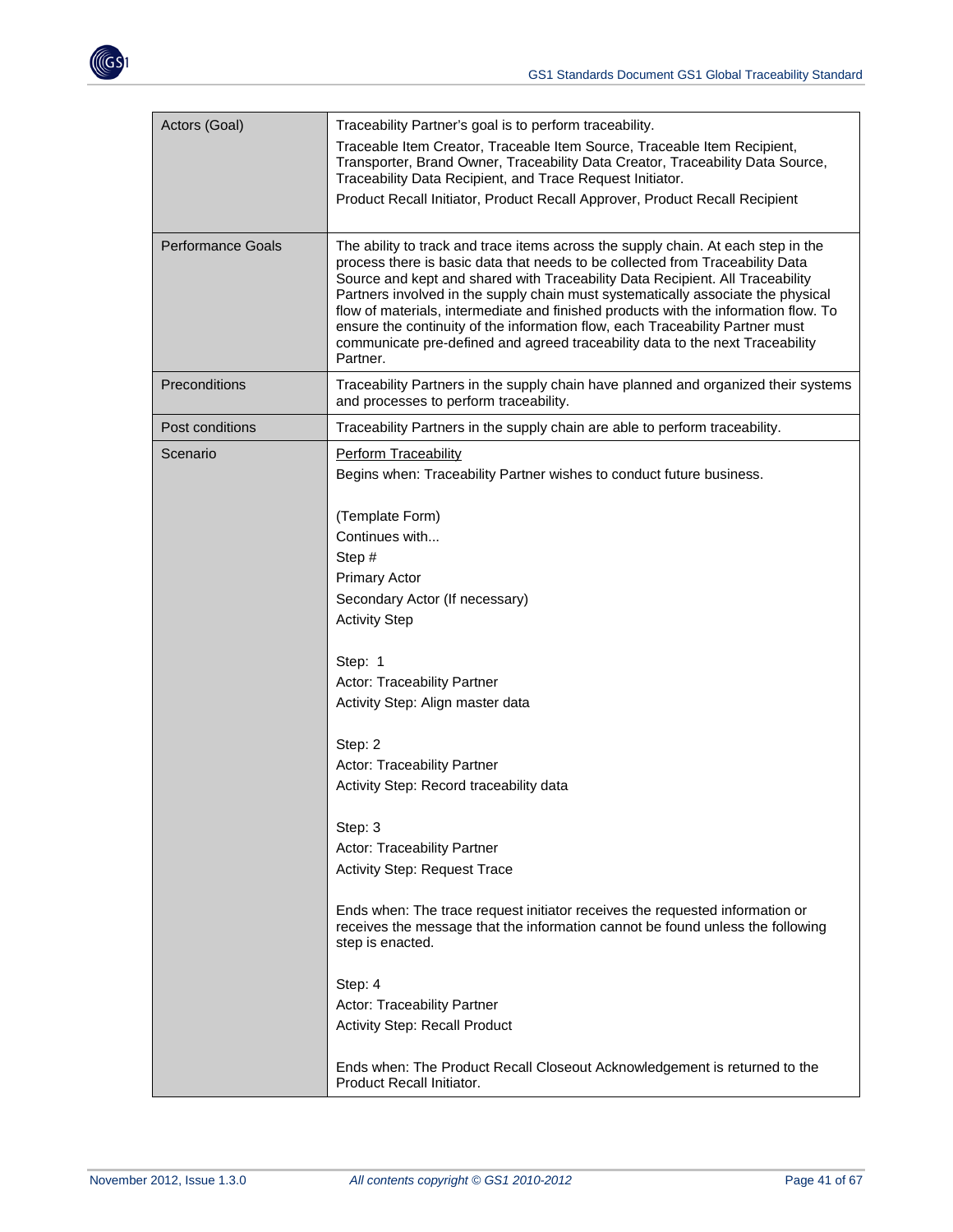

| Alternative Scenario        | No alternative scenarios                                  |
|-----------------------------|-----------------------------------------------------------|
| <b>Related Requirements</b> | Related Business Requirements contained in sub use cases. |
| <b>Related Rules</b>        | Related Business Rules contained in sub use cases.        |

### <span id="page-41-0"></span>**8.1.2. Use Case Definition: Align Master Data**



**Figure 8-2** Use Case Diagram: Align Master Data

| Use Case ID                                                                                  | $UC-1.1$                                                                  |
|----------------------------------------------------------------------------------------------|---------------------------------------------------------------------------|
| Use Case Name                                                                                | Align master data                                                         |
| Use Case Description                                                                         | Provides the processes to align master data.                              |
| Traceability Partner's goal is to align master data.<br>Actors (Goal)                        |                                                                           |
| <b>Performance Goals</b>                                                                     | The ability to align master data to ensure traceability can be performed. |
| Traceability Partners in the supply chain wish to align master data.<br><b>Preconditions</b> |                                                                           |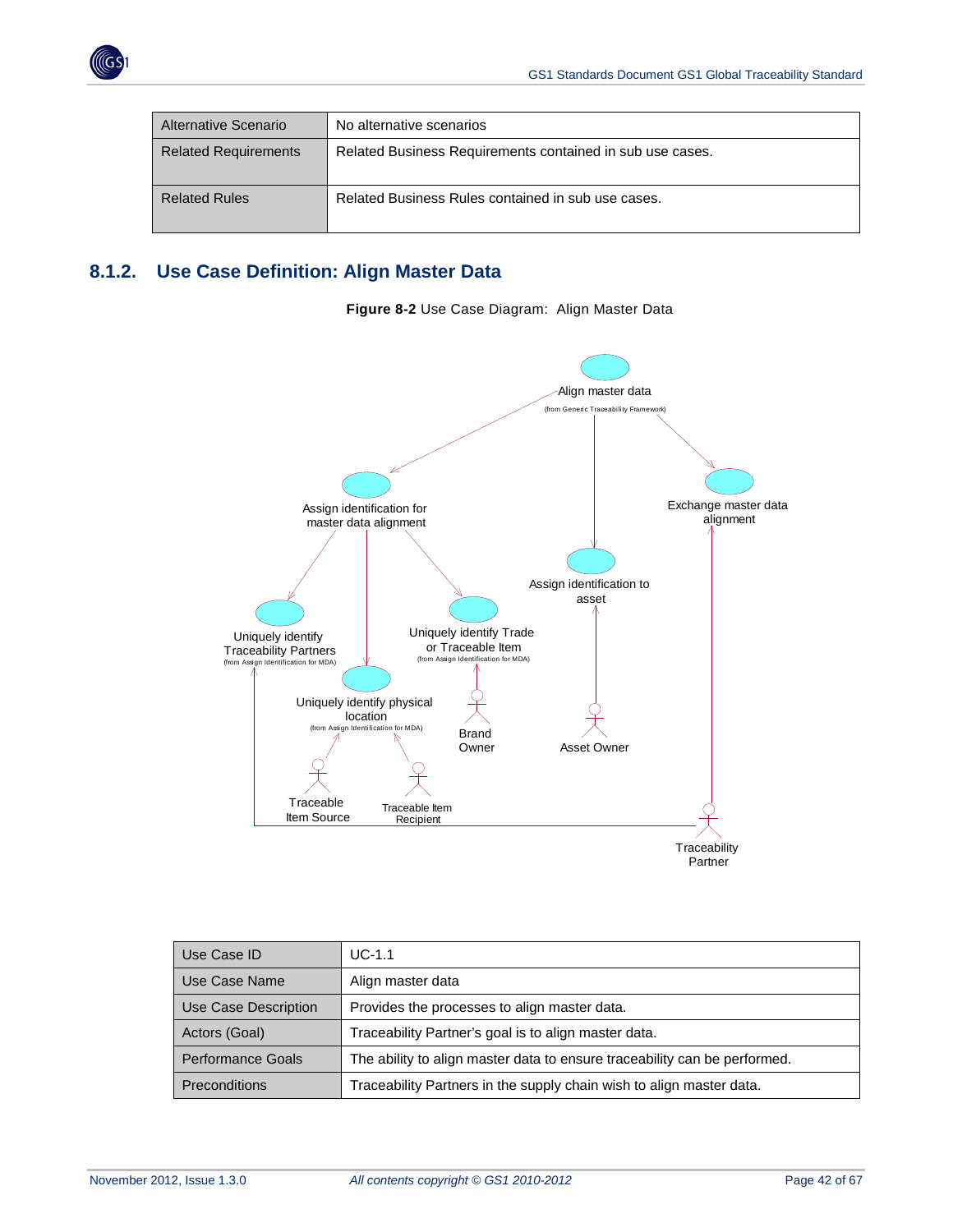

| Post conditions             | Traceability Partners in the supply chain are able to exchange aligned master<br>data.                                                                                                 |
|-----------------------------|----------------------------------------------------------------------------------------------------------------------------------------------------------------------------------------|
| Scenario                    | Align Master Data                                                                                                                                                                      |
|                             | Begins when: Traceability Partner wishes to align master data.                                                                                                                         |
|                             | Step: 1                                                                                                                                                                                |
|                             | Primary Actor: Traceability Partner                                                                                                                                                    |
|                             | Activity Step: Assign identification to the party.                                                                                                                                     |
|                             | Step: 2                                                                                                                                                                                |
|                             | Primary Actor: Traceable Item Source and Traceable Item Recipient.                                                                                                                     |
|                             | Secondary Actor: Traceable Item Creator, Transporter, Brand Owner,<br>Traceability Data Creator, Traceability Data Source, Traceability Data Recipient,<br>and Trace Request Initiator |
|                             | Activity Step: Assign identification to the physical locations.                                                                                                                        |
|                             | Step: 3                                                                                                                                                                                |
|                             | Primary Actor: Traceability Partner                                                                                                                                                    |
|                             | Activity Step: Assign identification to the assets.                                                                                                                                    |
|                             | Step: 4                                                                                                                                                                                |
|                             | Primary Actor: Brand Owner                                                                                                                                                             |
|                             | Activity Step: Assign identification to the traceable item                                                                                                                             |
|                             | Step: 5                                                                                                                                                                                |
|                             | Primary Actor: Traceability Partner                                                                                                                                                    |
|                             | Activity Step: Exchange Master Data                                                                                                                                                    |
|                             | Ends when: Master data alignment has been achieved.                                                                                                                                    |
| Alternative Scenario        | No alternative scenarios                                                                                                                                                               |
| <b>Related Requirements</b> | <b>Business Requirements: 1-4</b>                                                                                                                                                      |
| <b>Related Rules</b>        | Business Rules: 1-7, 9-14, 27, 28, 29                                                                                                                                                  |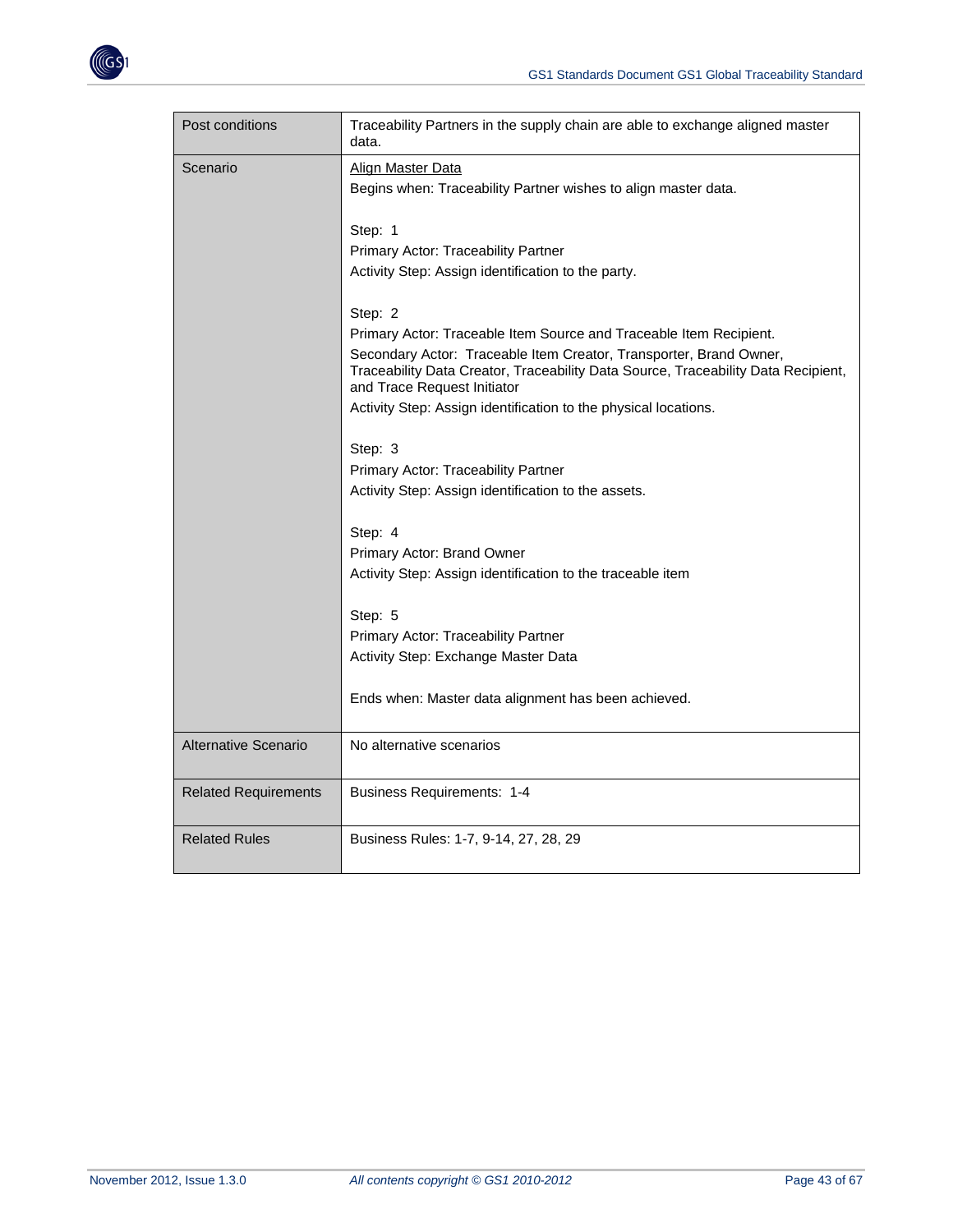

### <span id="page-43-0"></span>**8.1.3. Use Case Definition: Record Traceability Data**



**Figure 8-3** Use Case Diagram: Record Traceability Data

| Use Case ID              | $UC-1.2$                                                                                                                                                                              |
|--------------------------|---------------------------------------------------------------------------------------------------------------------------------------------------------------------------------------|
| Use Case Name            | Record traceability data                                                                                                                                                              |
| Use Case Description     | Provides the processes involved to record traceability data.                                                                                                                          |
| Actors (Goal)            | Traceability Partners can identify traceable items and collect and record relevant and,<br>at a minimum, agreed traceability data as traceable items move across the supply<br>chain. |
| <b>Performance Goals</b> | The ability to identify traceable items, collect and record relevant and, at a minimum,<br>agreed traceability data as traceable items move across the supply chain.                  |
| <b>Preconditions</b>     | Master Data has been aligned.                                                                                                                                                         |
| Post conditions          | Traceability Partners are able to fulfil a trace request.                                                                                                                             |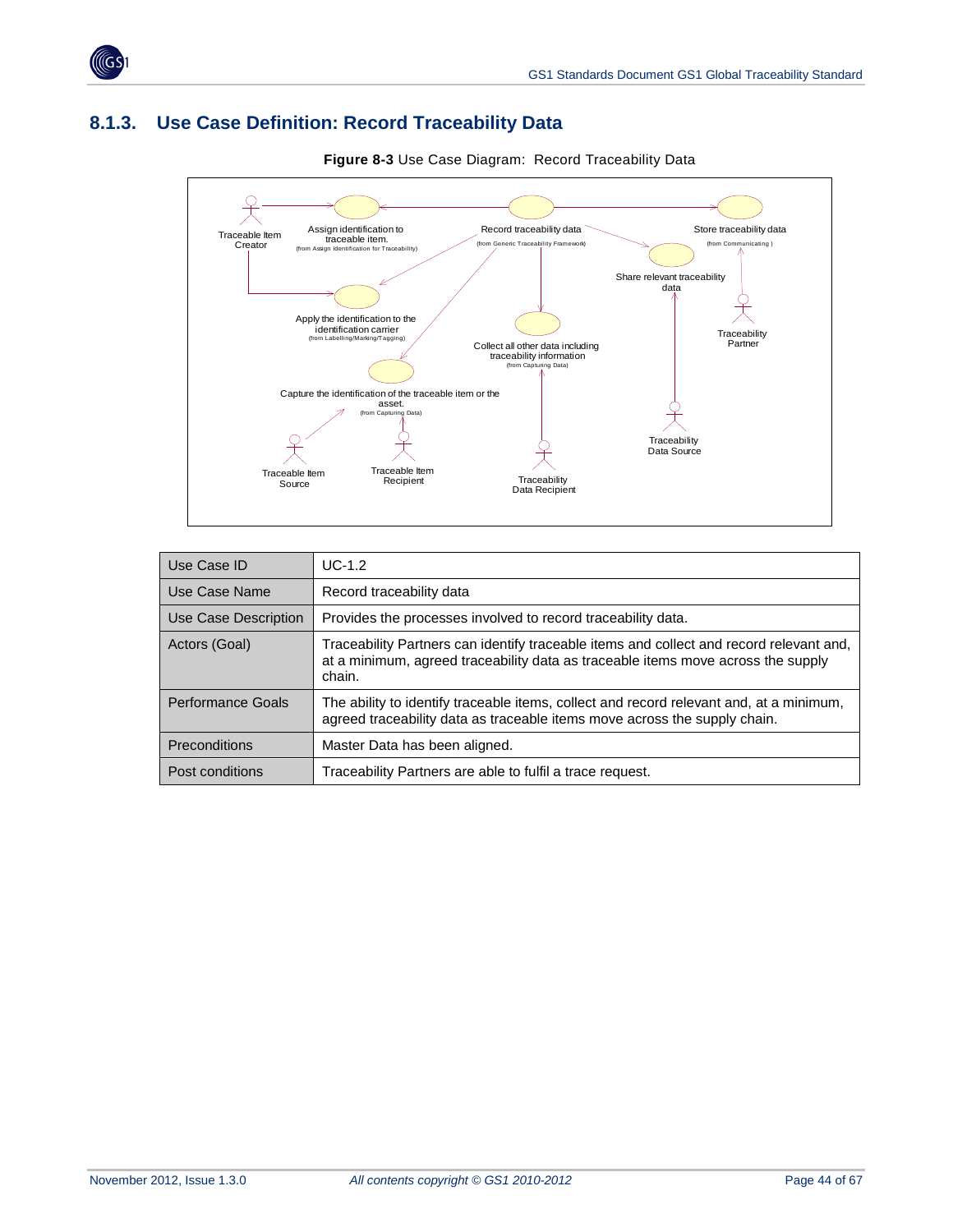

| Scenario                | <b>Record Traceability Data</b><br>Begins when: Manufacturer needs to create additional inventory, or Vendor Managed<br>Inventory triggers inventory creation request.<br>Step: 1<br>Primary Actor: Traceable Item Creator<br>Secondary Actor: Brand Owner and Traceability Data Creator<br>Activity Step: Assign identification to traceable item. A traceable item is a physical<br>object where there may be a need to retrieve information about its history,<br>application, or location. Reference section 6.1.2.5 for details.<br>Step: 2<br>Primary Actor: Traceable Item Creator<br>Activity Step: Apply the identification to the identification carrier on the traceable item<br>or in an accompanying document when a transformation takes place.<br>Step: 3<br>Primary Actor: Traceable Item Source and Traceable Item Recipient<br>Secondary Actor: Traceable Item Creator, Transporter, Traceability Data Source, and<br><b>Traceability Data Recipient</b><br>Activity Step: Capture the identification of the traceable item or the asset containing it<br>from the identification carrier when despatching and receiving the traceable item.<br>Step: 4<br>Primary Actor: Traceability Data Recipient<br>Secondary Actor: Traceable Item Creator, Traceable Item Source, Traceable Item<br>Recipient, Transporter, Traceability Data Creator, and Traceability Data Source<br>Activity Step: Collect all other information including traceability information from<br>internal and external sources by any method.<br>Step: 5<br><b>Primary Actor: Traceability Data Source</b><br>Secondary Actors: Traceable Item Creator, Traceable Item Source, Transporter, and<br><b>Traceability Data Creator</b><br>Activity Step: Share relevant and agreed traceability information (send information by<br>any method).<br>Step: 6<br>Primary Actor: Traceability Partner<br>Activity Step: Store traceability data. |
|-------------------------|-----------------------------------------------------------------------------------------------------------------------------------------------------------------------------------------------------------------------------------------------------------------------------------------------------------------------------------------------------------------------------------------------------------------------------------------------------------------------------------------------------------------------------------------------------------------------------------------------------------------------------------------------------------------------------------------------------------------------------------------------------------------------------------------------------------------------------------------------------------------------------------------------------------------------------------------------------------------------------------------------------------------------------------------------------------------------------------------------------------------------------------------------------------------------------------------------------------------------------------------------------------------------------------------------------------------------------------------------------------------------------------------------------------------------------------------------------------------------------------------------------------------------------------------------------------------------------------------------------------------------------------------------------------------------------------------------------------------------------------------------------------------------------------------------------------------------------------------------------------------------------------------------------------------------------------|
|                         | Ends when: Deliver to "Back Room" or "Back Door" (The receiving area for the final<br>stage of the point of sale or service) or use or destruction of item or out of scope of<br>traceability process.                                                                                                                                                                                                                                                                                                                                                                                                                                                                                                                                                                                                                                                                                                                                                                                                                                                                                                                                                                                                                                                                                                                                                                                                                                                                                                                                                                                                                                                                                                                                                                                                                                                                                                                            |
| Alternative Scenario    | No alternative scenarios                                                                                                                                                                                                                                                                                                                                                                                                                                                                                                                                                                                                                                                                                                                                                                                                                                                                                                                                                                                                                                                                                                                                                                                                                                                                                                                                                                                                                                                                                                                                                                                                                                                                                                                                                                                                                                                                                                          |
| Related<br>Requirements | Business Requirements 5-16, 19                                                                                                                                                                                                                                                                                                                                                                                                                                                                                                                                                                                                                                                                                                                                                                                                                                                                                                                                                                                                                                                                                                                                                                                                                                                                                                                                                                                                                                                                                                                                                                                                                                                                                                                                                                                                                                                                                                    |
| <b>Related Rules</b>    | Business Rules 1-14, 15-23, 27, 28, 29                                                                                                                                                                                                                                                                                                                                                                                                                                                                                                                                                                                                                                                                                                                                                                                                                                                                                                                                                                                                                                                                                                                                                                                                                                                                                                                                                                                                                                                                                                                                                                                                                                                                                                                                                                                                                                                                                            |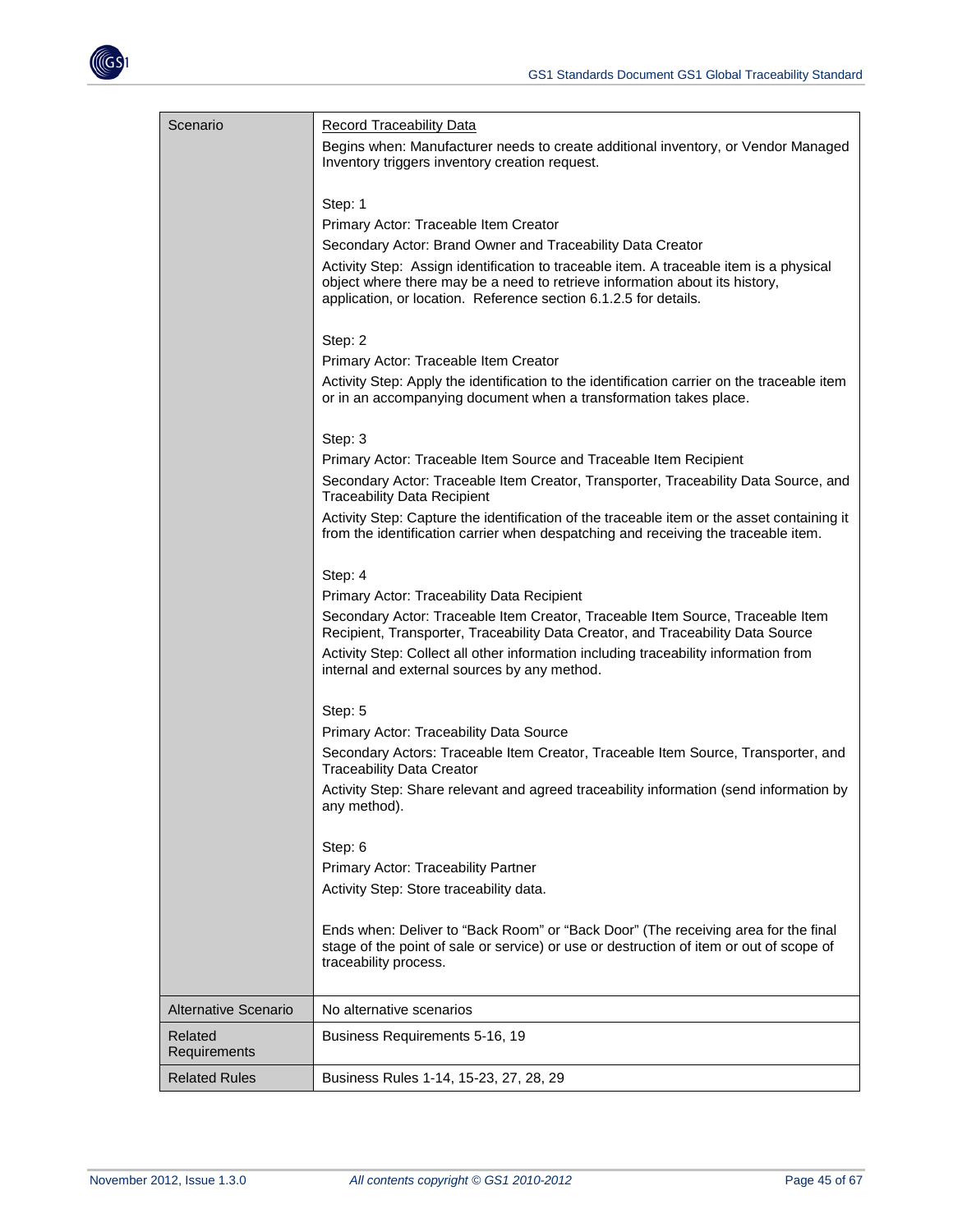

### <span id="page-45-0"></span>**8.1.4. Use Case Definition: Request Trace**



| <b>Figure 8-4 Use Case Diagram: Request Trace</b> |  |
|---------------------------------------------------|--|
|                                                   |  |

| <b>Use Case ID</b>   | $UC-1.3$                                                                                                                                                                                    |
|----------------------|---------------------------------------------------------------------------------------------------------------------------------------------------------------------------------------------|
| Use Case Name        | Request trace                                                                                                                                                                               |
| Use Case Description | Provides the processes involved to request a trace.                                                                                                                                         |
| Actors (Goal)        | Traceability Partner's goal is to fulfil the trace request.                                                                                                                                 |
| Performance Goals    | The information is available and traceability partners can provide agreed,<br>comprehensive, accurate and timely information to an authorized party upon request<br>about a traceable item. |
| <b>Preconditions</b> | The Traceability Partner recorded traceability data for that traceable item.                                                                                                                |
| Post conditions      | Traceability Partner in the supply chain received the information on their request.                                                                                                         |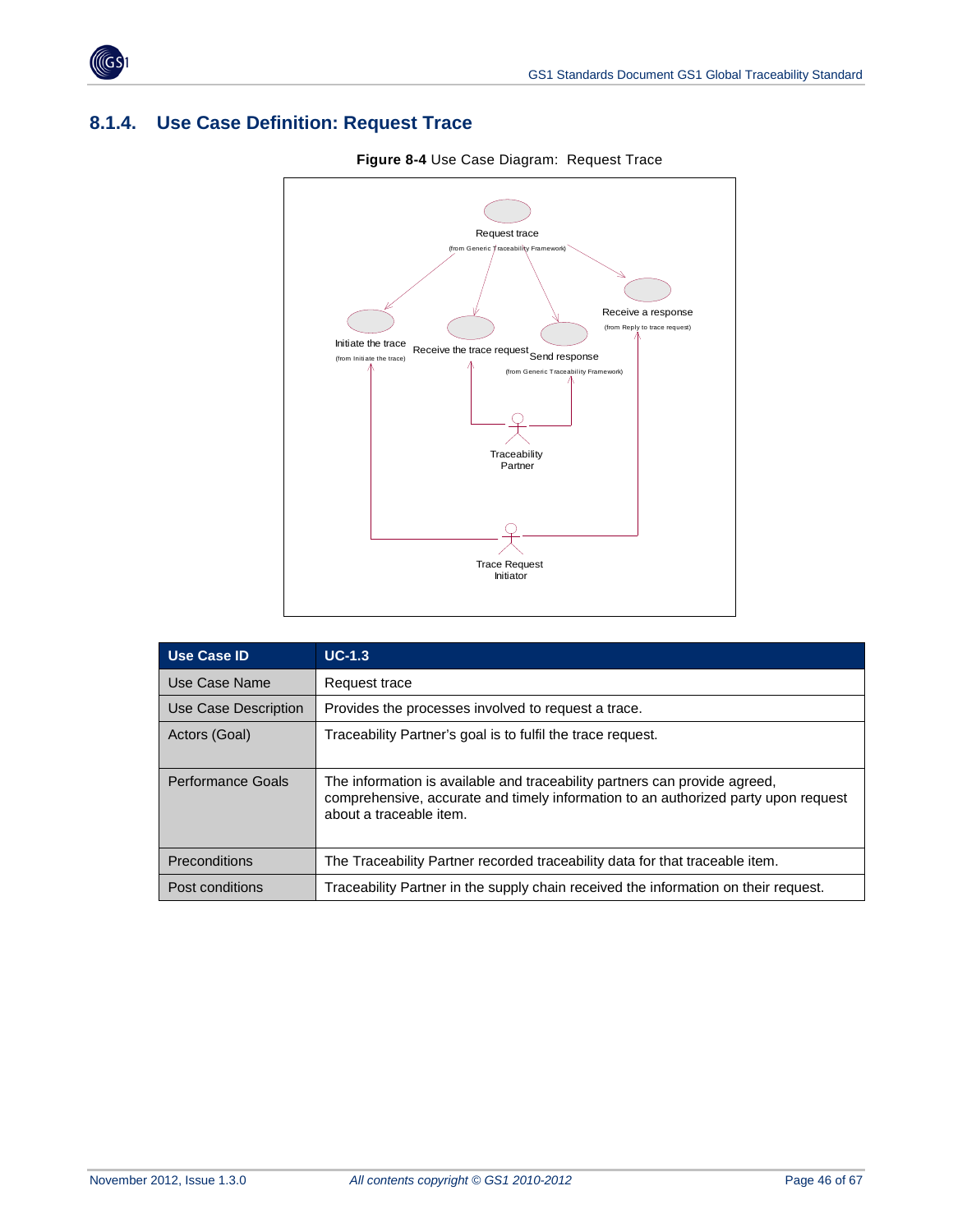

| <b>Use Case ID</b>      | $UC-1.3$                                                                                                                                                                                                                                                                                                        |
|-------------------------|-----------------------------------------------------------------------------------------------------------------------------------------------------------------------------------------------------------------------------------------------------------------------------------------------------------------|
| Scenario                | <b>Request Trace</b><br>Begins when: There is a need for trace. The information is not available internally,<br>and the information must be requested to external traceability partner.                                                                                                                         |
|                         | Step: 1<br>Primary Actor: Trace Request Initiator<br>Secondary Actor: Traceable Item Creator, Traceable Item Source, Traceable Item<br>Recipient, Transporter, Brand Owner, Traceability Data Creator, Traceability Data<br>Source, and Traceability Data Recipient.<br>Activity Step: Initiates trace request. |
|                         | Step: 2<br>Primary Actor: Traceability Partner<br>Activity Step: Receives the trace request.                                                                                                                                                                                                                    |
|                         | Step: 3<br>Primary Actor: Traceability Partner<br>Activity Step: Sends a reply against the requested trace.                                                                                                                                                                                                     |
|                         | Ends when: The Trace Request Initiator receives information or receives the<br>message that the information cannot be found.                                                                                                                                                                                    |
| Alternative Scenario    | No alternative scenarios                                                                                                                                                                                                                                                                                        |
| Related<br>Requirements | <b>Business Requirements 17-18</b>                                                                                                                                                                                                                                                                              |
| <b>Related Rules</b>    | Business Rules1-7, 9-14, 17-19, 24-29                                                                                                                                                                                                                                                                           |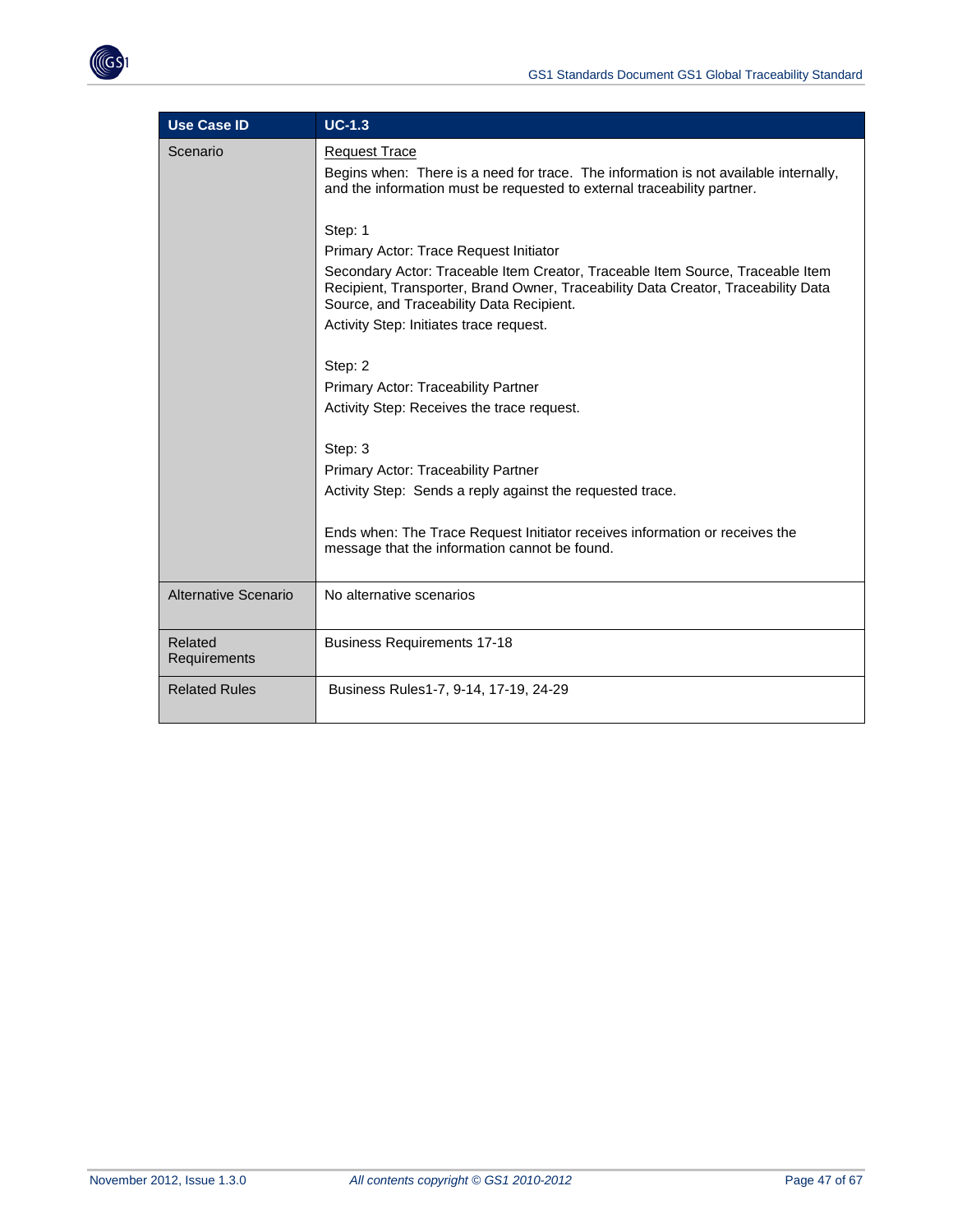

### <span id="page-47-0"></span>**8.1.5. Use Case Definition: Recall Product**





| Use Case ID          | $UC-1.4$                                                                                                                     |
|----------------------|------------------------------------------------------------------------------------------------------------------------------|
| Use Case Name        | <b>Recall Product</b>                                                                                                        |
| Use Case Description | Provides the processes involved to recall a product.                                                                         |
| Actors (Goal)        | Product Recall Initiator, Product Recall Approver, Product Recall Recipient goal is to<br>fulfil the Product Recall process. |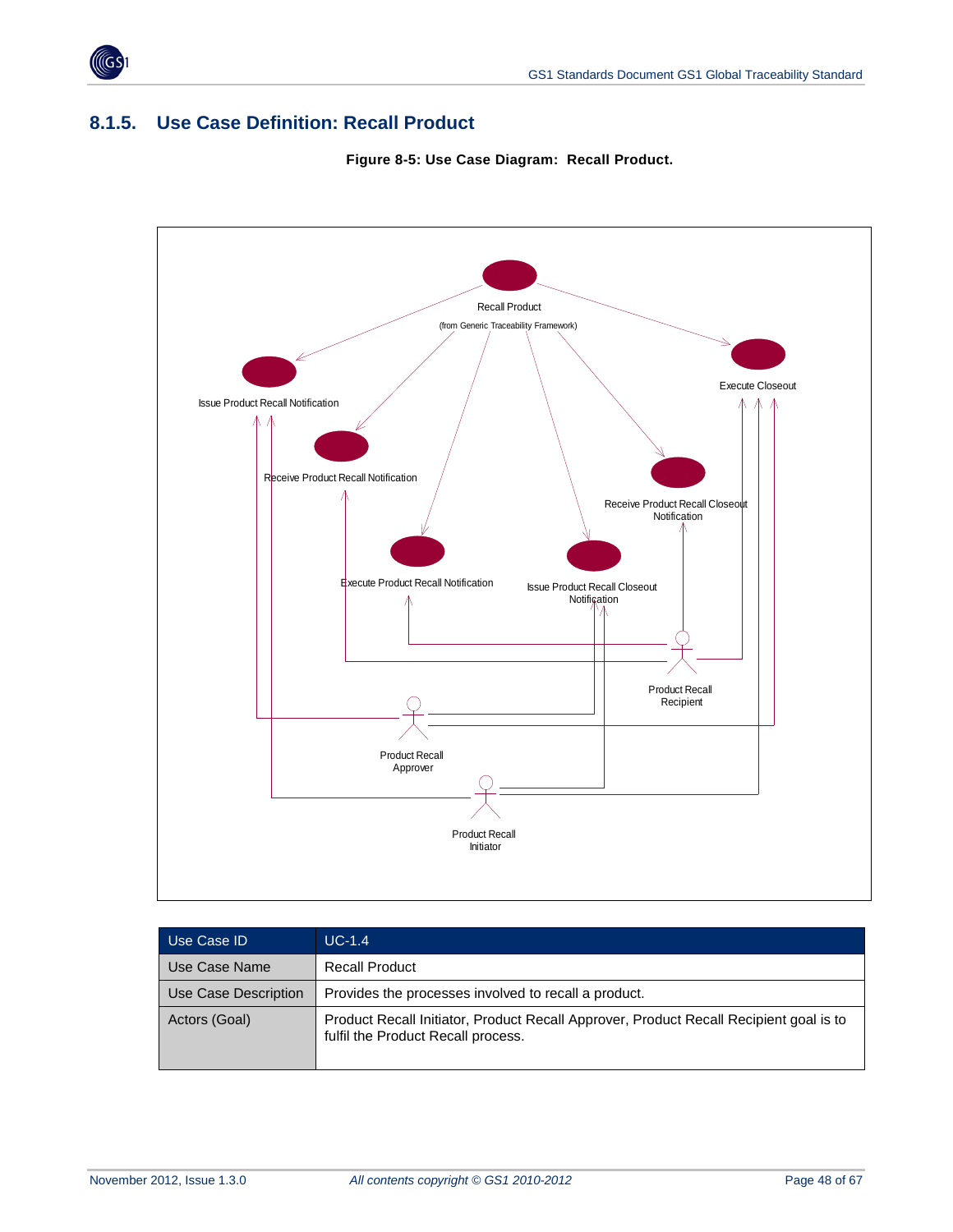

| Use Case ID       | $UC-1.4$                                                                                                                                                                                                                                                              |
|-------------------|-----------------------------------------------------------------------------------------------------------------------------------------------------------------------------------------------------------------------------------------------------------------------|
| Performance Goals | The traceability partner's goal is to draft and issue a Product Recall Notification, take<br>action regarding the Product Recall Notification, issue a Product Removal<br>Confirmation, draft and issue Product Recall Closeout, and close out the Product<br>Recall. |
| Preconditions     | The Product Recall Initiator confirms there is a need to issue a Product Recall<br>Notification.                                                                                                                                                                      |
| Post conditions   | Traceability Partners confirms the Product Recall Closeout.                                                                                                                                                                                                           |
| Scenario          | <b>Recall Product</b><br>Begins when: There is a need for Product Recall.                                                                                                                                                                                             |
|                   | Step: 1a                                                                                                                                                                                                                                                              |
|                   | Primary Actor: Product Recall Initiator                                                                                                                                                                                                                               |
|                   | Activity Step: Initiates the draft Product Recall Notification (PRN).                                                                                                                                                                                                 |
|                   | Step: 1b                                                                                                                                                                                                                                                              |
|                   | Primary Actor: Product Recall Approver                                                                                                                                                                                                                                |
|                   | Secondary Actor: Product Recall Initiator                                                                                                                                                                                                                             |
|                   | <b>Activity Step:</b>                                                                                                                                                                                                                                                 |
|                   | Product Recall Approver reviews draft PRN and either approves or rejects it.                                                                                                                                                                                          |
|                   | Product Recall Approver approves draft PRN.                                                                                                                                                                                                                           |
|                   | Product Recall Approver sends approval to Product Recall Initiator and issues PRN to<br>the Product Recall Recipient.                                                                                                                                                 |
|                   | Step: 2a                                                                                                                                                                                                                                                              |
|                   | Primary Actor: Product Recall Recipient                                                                                                                                                                                                                               |
|                   | <b>Activity Step:</b>                                                                                                                                                                                                                                                 |
|                   | Product Recall Recipient receives PRN and records internally.                                                                                                                                                                                                         |
|                   | Step: 2b                                                                                                                                                                                                                                                              |
|                   | Primary Actor: Product Recall Recipient                                                                                                                                                                                                                               |
|                   | Secondary Actor: Product Recall Approver and/or Product Recall Initiator                                                                                                                                                                                              |
|                   | <b>Activity Step:</b>                                                                                                                                                                                                                                                 |
|                   | Product Recall Recipient sends Receipt Acknowledgement (RA)                                                                                                                                                                                                           |
|                   | Product Recall Approver and/or Product Recall Initiator receive RA. Note some<br>initiator organisation system can automatically receive a message.                                                                                                                   |
|                   | Step: 3a                                                                                                                                                                                                                                                              |
|                   | Primary Actor: Product Recall Recipient                                                                                                                                                                                                                               |
|                   | <b>Activity Step:</b>                                                                                                                                                                                                                                                 |
|                   | Product Recall Recipient begins executing product recall.                                                                                                                                                                                                             |
|                   | i) Stops forward logistics                                                                                                                                                                                                                                            |
|                   | ii) Identifies product quantity in control of recipients                                                                                                                                                                                                              |
|                   | iii) Defines success criteria<br>iv) Executes reverse logistics or disposal                                                                                                                                                                                           |
|                   |                                                                                                                                                                                                                                                                       |
|                   | Step 3b                                                                                                                                                                                                                                                               |
|                   | Primary Actor: Product Recall Recipient                                                                                                                                                                                                                               |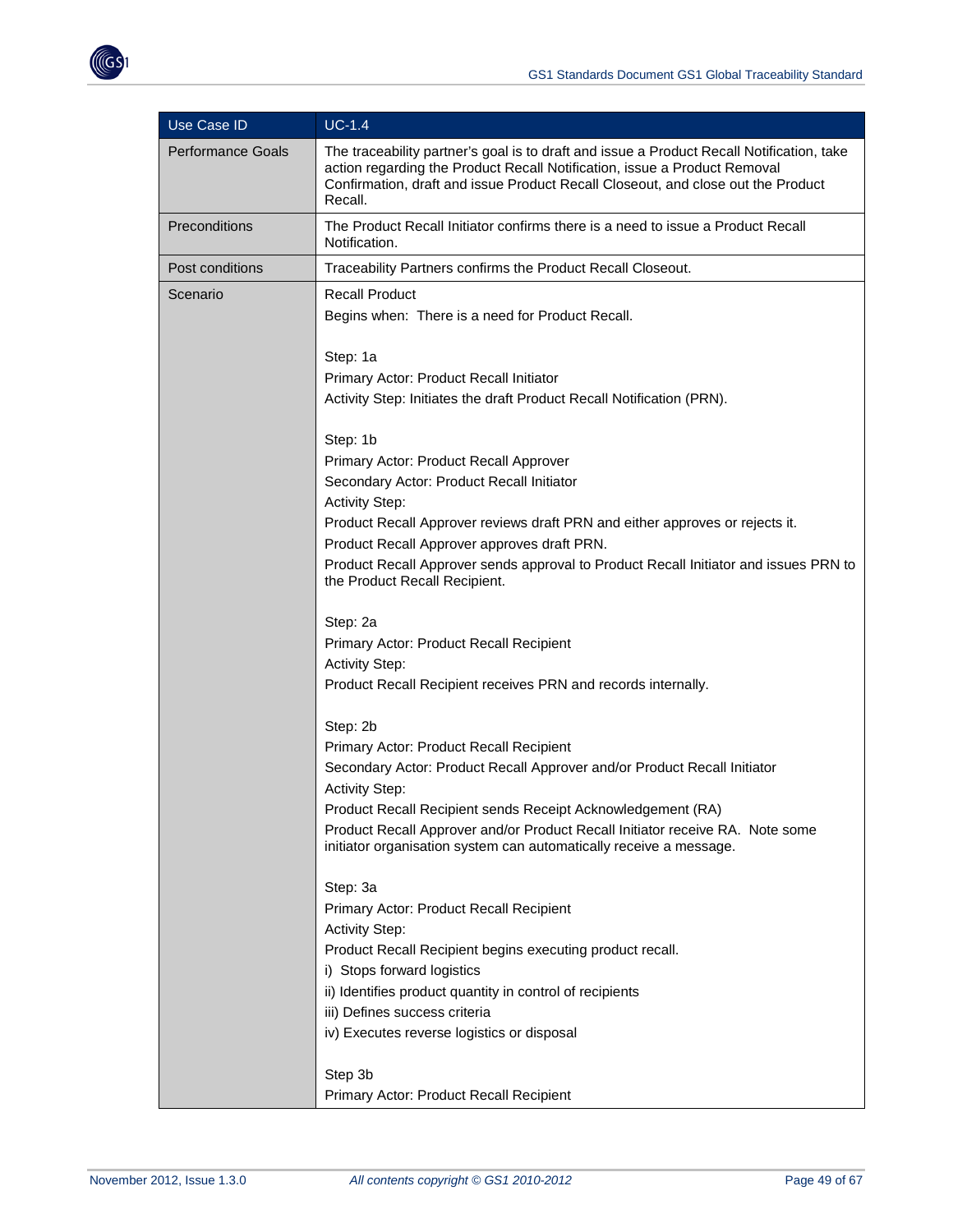| Use Case ID                 | $UC-1.4$                                                                              |
|-----------------------------|---------------------------------------------------------------------------------------|
|                             | Secondary Actor: Product Recall Approver                                              |
|                             | <b>Activity Step:</b>                                                                 |
|                             | Product Recall Recipient sends a Product Removal Confirmation (PRC).                  |
|                             | Product Recall Approver receives PRC.                                                 |
|                             |                                                                                       |
|                             | Step 4a                                                                               |
|                             | Primary Actor: Product Recall Initiator                                               |
|                             | Secondary Actor: Product Recall Approver                                              |
|                             | <b>Activity Step:</b>                                                                 |
|                             | Product Recall Initiator initiates draft Product Recall Closeout Notification (PRCN). |
|                             | Product Recall Initiator sends draft PRCN to Product Recall Approver                  |
|                             | Step: 4b                                                                              |
|                             | Primary Actor: Product Recall Approver                                                |
|                             | Secondary Actor: Product Recall Initiator                                             |
|                             | <b>Activity Step:</b>                                                                 |
|                             | Product Recall Approver receives draft PRCN from Product Recall Initiator.            |
|                             | Product Recall Approver reviews draft PRCN and either approve or reject it.           |
|                             | Product Recall Approver approves draft PRCN.                                          |
|                             | Product Recall Approver sends approval to Product Recall Initiator.                   |
|                             | Product Recall Initiator sends PRCN to Product Recall Recipient.                      |
|                             |                                                                                       |
|                             | Step: 5a                                                                              |
|                             | Primary Actor: Product Recall Recipient                                               |
|                             | Secondary Actor: Product Recall Approver                                              |
|                             | <b>Activity Step:</b>                                                                 |
|                             | Product Recall Recipient receives PRCN                                                |
|                             | Product Recall Recipient records internally                                           |
|                             |                                                                                       |
|                             | Step: 5b                                                                              |
|                             | Primary Actor: Product Recall Recipient                                               |
|                             | Secondary Actor: Product Recall Approver                                              |
|                             | <b>Activity Step:</b>                                                                 |
|                             | Product Recall Recipient sends RA                                                     |
|                             | Product Recall Approver receives RA                                                   |
|                             | Ends: Step: 6                                                                         |
|                             | Primary Actor: Product Recall Approver, Product Recall Initiator, Product Recall      |
|                             | Recipient                                                                             |
|                             | <b>Activity Step:</b>                                                                 |
|                             | Product Recall Approver, Product Recall Initiator, Product Recall Recipient execute   |
|                             | closeout.                                                                             |
| <b>Alternative Scenario</b> | No alternative scenarios                                                              |
| Related                     |                                                                                       |
| Requirements                |                                                                                       |
| <b>Related Rules</b>        |                                                                                       |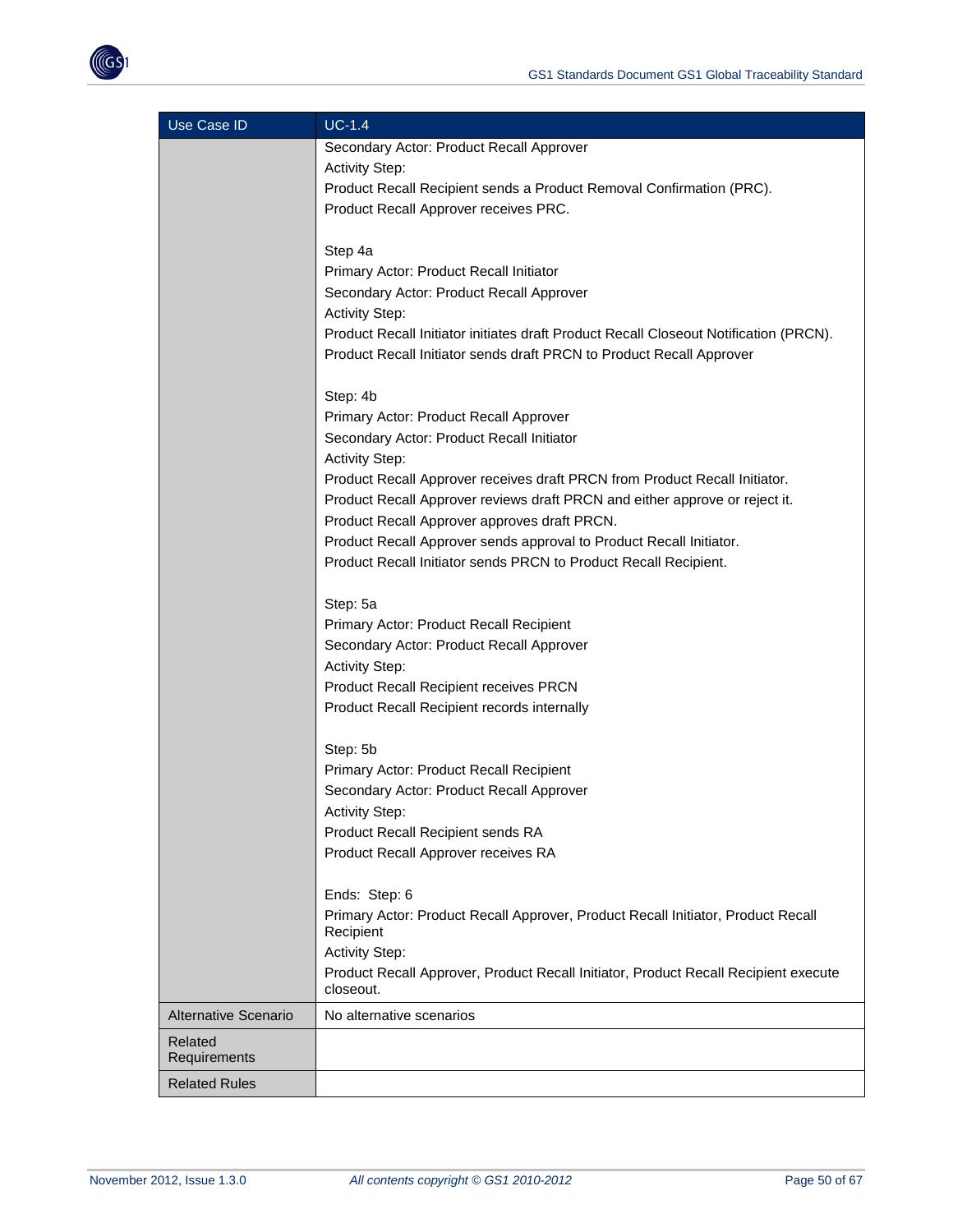

#### <span id="page-50-0"></span>**8.1.6. Activity Diagram**

This section is not applicable.

#### <span id="page-50-1"></span>**8.1.7. Sequence Diagrams**

**Figure 8-6** Sequence Diagram: Recall Product



#### **6 Step Initial Product Recall Process.**

- 1. Issue Product Recall Notification
- 2. Receive Product Recall Notification
- 3. Remove Product
- 4. Issue Product Recall Closeout Notification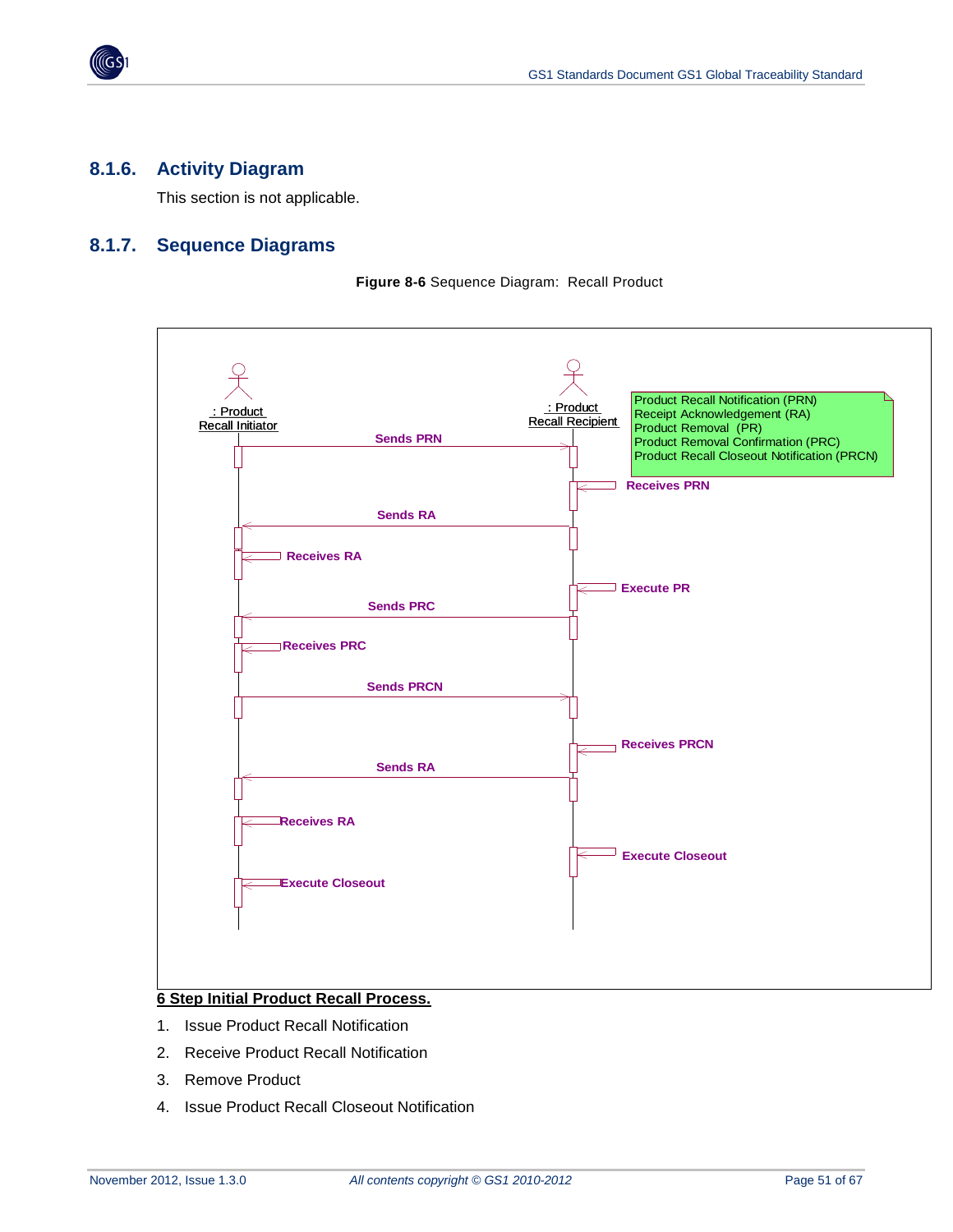

- 5. Receive Product Recall Closeout Notification
- 6. Execute Closeout Record Internally

## <span id="page-51-0"></span>**9. Business Object Analysis**

### <span id="page-51-1"></span>**9.1. Business Object Life-Cycle Discussion**

The purpose of this section is to identify and explain the minimum agreed data elements, required for a global traceability process standard, that an organisation / industry sector should plan to create, capture, record and be prepared to share agreed data elements with Traceability Partners in the supply chain. (Refer to BR13) Organisations should consider adopting these minimum agreed data elements when selecting, designing and implementing their internal traceability business process.

This minimum level is generic to any GS1 member company:

- Anywhere in the supply chain
- In any industry or industry sector
- In organisations of any size

There is an implicit understanding that traceability partners in a particular industry sector may need to create, capture, record and share agreed, additional information beyond the data elements defined here. Data is created and recorded at many steps along the supply chain. It is not necessary for all of this to be exchanged with every Traceability Partner, but a minimum amount of traceability data must be exchanged to accompany the physical flow of goods. Other data should be recorded and linked within internal traceability records so that it is available to investigate and share as appropriate when a trace request is received. (Refer to section 6.1.2.4 figure 6.8 and to BRU 11)

The minimum information required, and corresponding data elements identified are as follows:

| <b>Minimum Information</b><br><b>Required</b> | <b>Data Element Required</b>                                                                                                                                              | <b>GS1 Standard</b>                    |
|-----------------------------------------------|---------------------------------------------------------------------------------------------------------------------------------------------------------------------------|----------------------------------------|
| Who is my Traceability<br>Partner?            | Source identification and Recipient identification for<br>each relevant party. This includes intermediaries such<br>as carriers or 3rd party logistics providers.         | <b>Global Location Number</b><br>(GLN) |
|                                               | Parties may serve as a:                                                                                                                                                   |                                        |
|                                               | Traceable Item Source                                                                                                                                                     |                                        |
|                                               | Traceability Data source                                                                                                                                                  |                                        |
|                                               | Traceable Item Recipient                                                                                                                                                  |                                        |
|                                               | <b>Traceability Data Recipient</b>                                                                                                                                        |                                        |
|                                               | The Traceability Data Source and Traceable Item<br>Source are often the same. The Traceability Data<br>Recipient and Traceable Item Recipient are also<br>often the same. |                                        |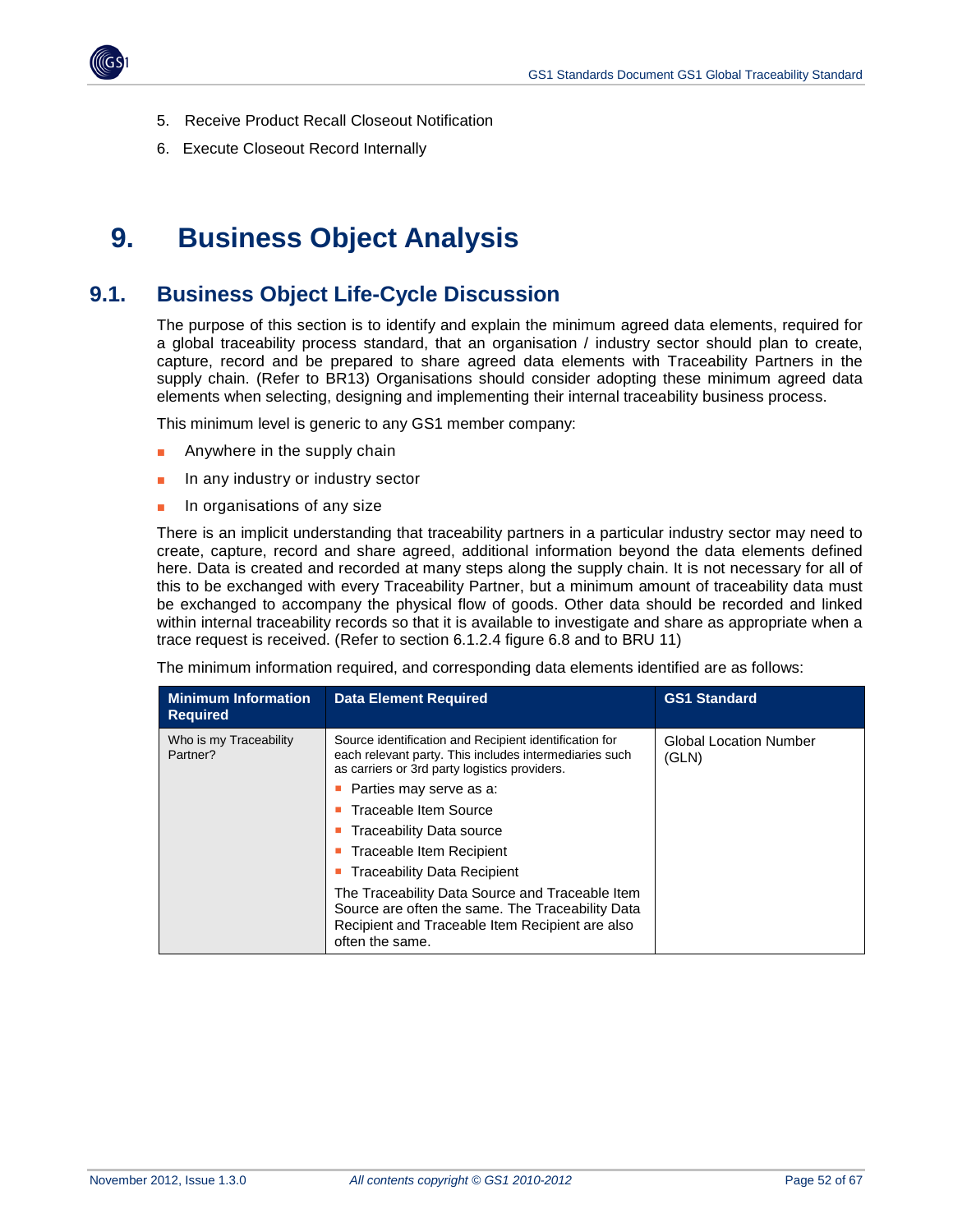

| <b>Minimum Information</b><br><b>Required</b> | <b>Data Element Required</b>                                                                                                                                                                                                                                                                                                                                                                                                                                                                                                                                       | <b>GS1 Standard</b>                                                                                                                                                                                                                                                                                                                                    |
|-----------------------------------------------|--------------------------------------------------------------------------------------------------------------------------------------------------------------------------------------------------------------------------------------------------------------------------------------------------------------------------------------------------------------------------------------------------------------------------------------------------------------------------------------------------------------------------------------------------------------------|--------------------------------------------------------------------------------------------------------------------------------------------------------------------------------------------------------------------------------------------------------------------------------------------------------------------------------------------------------|
| What is the Traceable<br>ltem?                | The level at which the traceable item is defined within a<br>product packaging or logistical hierarchy is dependent<br>on the industry and degree of control required.                                                                                                                                                                                                                                                                                                                                                                                             | Global Trade Item Number (GTIN)<br>Global Data Dictionary (GDD)<br>trade item attributes                                                                                                                                                                                                                                                               |
|                                               | The data elements required are dependent on the level<br>of traceable item chosen as follows:<br>When the Traceable Item is a Trade Item:<br>Trade Item Identification<br>$\mathcal{L}_{\mathcal{A}}$<br><b>Trade Item Description</b><br><b>Trade Item Quantity</b><br>ш<br>When the Traceable Item is a batch of trade items:<br>Trade Item Identification<br>Batch / Lot Number<br>o.<br><b>Trade Item Description</b>                                                                                                                                          | Depending on the choice of<br>traceable item, the traceable<br>item identification is (refer to<br>BR 5)<br>Trade Item: GTIN<br>Batch / lot of trade item: GTIN +<br>Batch / Lot Number<br>Serialized trade item: GTIN +<br>Serial Number, SGTIN<br>Logistic unit: SSCC and<br>applications identifiers<br>Shipment: Shipment Identification<br>Number |
|                                               | <b>Trade Item Quantity</b><br>ш<br>When the Traceable Item is a serialised trade item :<br>Trade Item Identification<br><b>Serial Number</b><br>o.<br><b>Trade Item Description</b><br>• Trade Item Quantity<br>When the Traceable Item is an item that<br>traceability partners agree is a traceable item:<br>- Item Identification<br>- Item Description<br>- Item Quantity<br>When the Traceable Item is a Logistics Unit:<br>Logistic Unit Identification<br><b>Logistic Unit Quantity</b><br>When the Traceable Item is a Shipment<br>Shipment Identification | GS1 Application Identifiers<br>Note: as of July 2005,<br>SGTIN only exists for RFID<br>technology using EPC. As<br>bar code solutions a<br>combination of GTIN plus<br>serial number can be<br>found as appropriate<br>counterpart (e.g. GS1<br>DataMatrix or GS1-128).                                                                                |
| Where was it shipped from<br>or shipped to?   | Best practice or specific extensions of traceability<br>requirements: "ship from" or "ship to" identification                                                                                                                                                                                                                                                                                                                                                                                                                                                      | <b>GLN</b>                                                                                                                                                                                                                                                                                                                                             |
| When did I receive /<br>despatch it?          | Date of receipt and / or date of despatch as relevant<br>depending on the role of the party                                                                                                                                                                                                                                                                                                                                                                                                                                                                        | EDI DESADV                                                                                                                                                                                                                                                                                                                                             |

**Important:** In order for traceability to be effective along the supply chain, and the above data elements to be truly useful, each Traceability Partner must practice internal traceability. This requires that each Traceability Partner establishes and records linkages between inputs and outputs (BR 14, BRU 6, BRU 10). While outside the scope of this GS1 Standard, internal traceability best practices are available at, for example, [ref 2] Chapter 6 of *ECR – Using Traceability in the Supply Chain to Meet Consumer Safety Expectations.*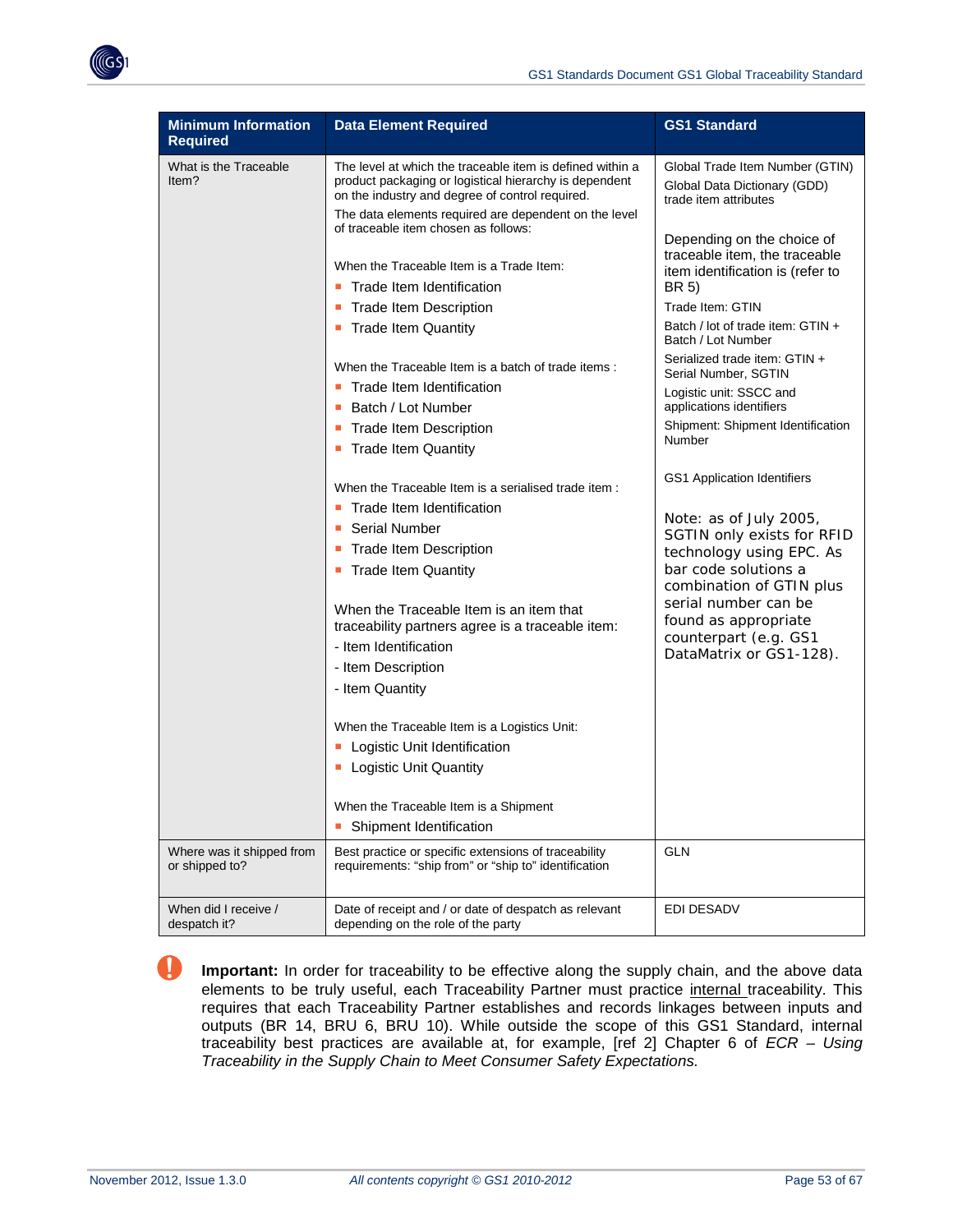

#### <span id="page-53-0"></span>**9.1.1. State Diagram(s)**

This section is not applicable.

#### <span id="page-53-1"></span>**9.1.2. Business Object relationship discussion**

This section is not applicable

## <span id="page-53-2"></span>**10. Conceptual Solution (Examples)**

The industry specific examples are detailed in their respective Implementation Guideline.

## <span id="page-53-3"></span>**11. Implementation Considerations**

This section provides a methodology for an organisation and / or industry sector.

The following key steps should be considered by each organisation and / or industry sector that is considering how to implement best business practices to utilise the recommended approach described in the GS1 Global Traceability Standard.

For examples of application, please refer to the industry specific implementation guidelines.

### <span id="page-53-4"></span>**11.1. Contact your GS1 organisation to get expert advice**

Your local GS1 Member Organisation (MO) will provide expert advice about the GS1 Global Traceability Standard and any existing extension, support during your project to implement a traceability policy, plus help to identify technology most suited to your requirements and to help you get an appropriate level of knowledge and training on this technology and the appropriate GS1 Standards.

In the case of an industry sector, you may want to establish a working group with representatives from all types of operators in your industry sector. Your local GS1 MO can host and facilitate such working groups. If an industry sector discovers that it requires an extension to this generic standard, the GS1 MO will advise and support this process.

The list of GS1 MOs may be found at [www.gs1.org.](http://www.gs1.org/)

### <span id="page-53-5"></span>**11.2. Model the supply chain where traceability is to be accomplished**

It is extremely important to determine the scope of the traceability process in your supply chain, the Traceability Partners who are involved and to clearly identify the boundaries of your traceability model.

#### **Example:**

In the Consumer Goods Industry –from the purchase of raw material ingredients and packaging for use as inputs, the internal business processes through to the output and delivery of finished products to the customer Distribution Centre or Retail Store. The scope may include some inputs (such as seeds, meat…) and exclude some others (packaging which is not in contact with the product…).

Check with your local GS1 MO to see if this model already exists within the GS1 community.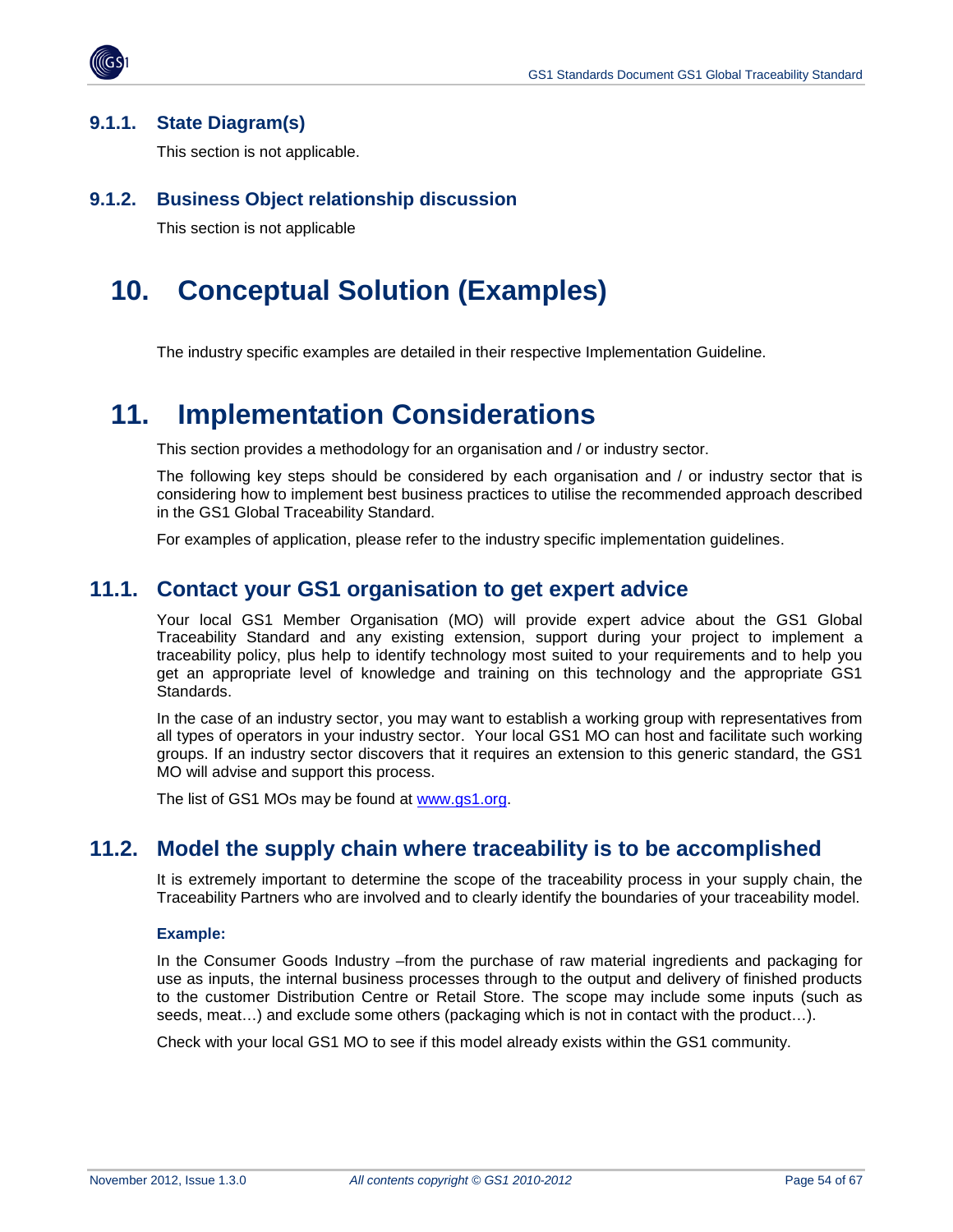

### <span id="page-54-0"></span>**11.3. Determine priority business needs**

As the data to record and the relevant level of traceable item depends on business needs, it is important to determine at the beginning what the main uses are that you expect from the traceability system and the type of trace request (by data elements) that you want to be able to conduct.

#### **Example:**

In case of anti-counterfeiting, a common useful trace request is to be able to retrieve logistic information about a particular unit of product. In that case, the relevant level of traceable item in addition to logistic units is the serialized traceable item.

### <span id="page-54-1"></span>**11.4. Describe the physical flow of products**

Identify the type of products that are exchanged between your traceability partners and describe the logistical hierarchy

You may find it helpful to "walk" each step of your supply chain and identify the physical locations, inputs, internal processes, and outputs. The supply chain "map" can be prepared in the form of a diagram or template, providing a record and the basis for a comprehensive traceability plan.

Check with your GS1 MO if all or part of your model has already been defined in the GS1 community and make use of established best practices.

Once the model is completed, the model provides a template like this:

#### **Traceability Partner 1←** $\rightarrow$ **--- (process 1-2)--- ←** $\rightarrow$  **Traceability Partner 2 ←** $\rightarrow$ **--(process 2-n)----** $\leftrightarrow$  **Traceability Partner n**  $\leftarrow$ **-----**

Each process represents a particular step in the supply chain and is associated to product inputs and outputs. Each Traceability Partner represents an entity involved in a preceding, current or subsequent step in the chain.

Section 6.1.2. may help to develop this description.

#### **Example:**

A logistics operator might have two or more delivery processes: (1) direct store delivery (2) warehouse delivery (3) customer collection. For example, the physical flow between two trading partners may be a truck with bulk goods or a truck containing big bags of seeds.

### <span id="page-54-2"></span>**11.5. Define Traceability Partners' roles**

Associate the roles that each Traceability Partner has according to the GS1 Global Traceability Standard. These roles determine which roles / business processes the Traceability Partner must perform to achieve traceability.

This analysis can be checked and developed by referring to the grid of Roles and "use cases" described in Section 6.1.3 "Current Business Scenario".

#### **Example:**

A Traceability Partner may receive, store and despatch (warehouse keeper / transporter); a Traceability Partner may receive, transform and despatch (a producer) …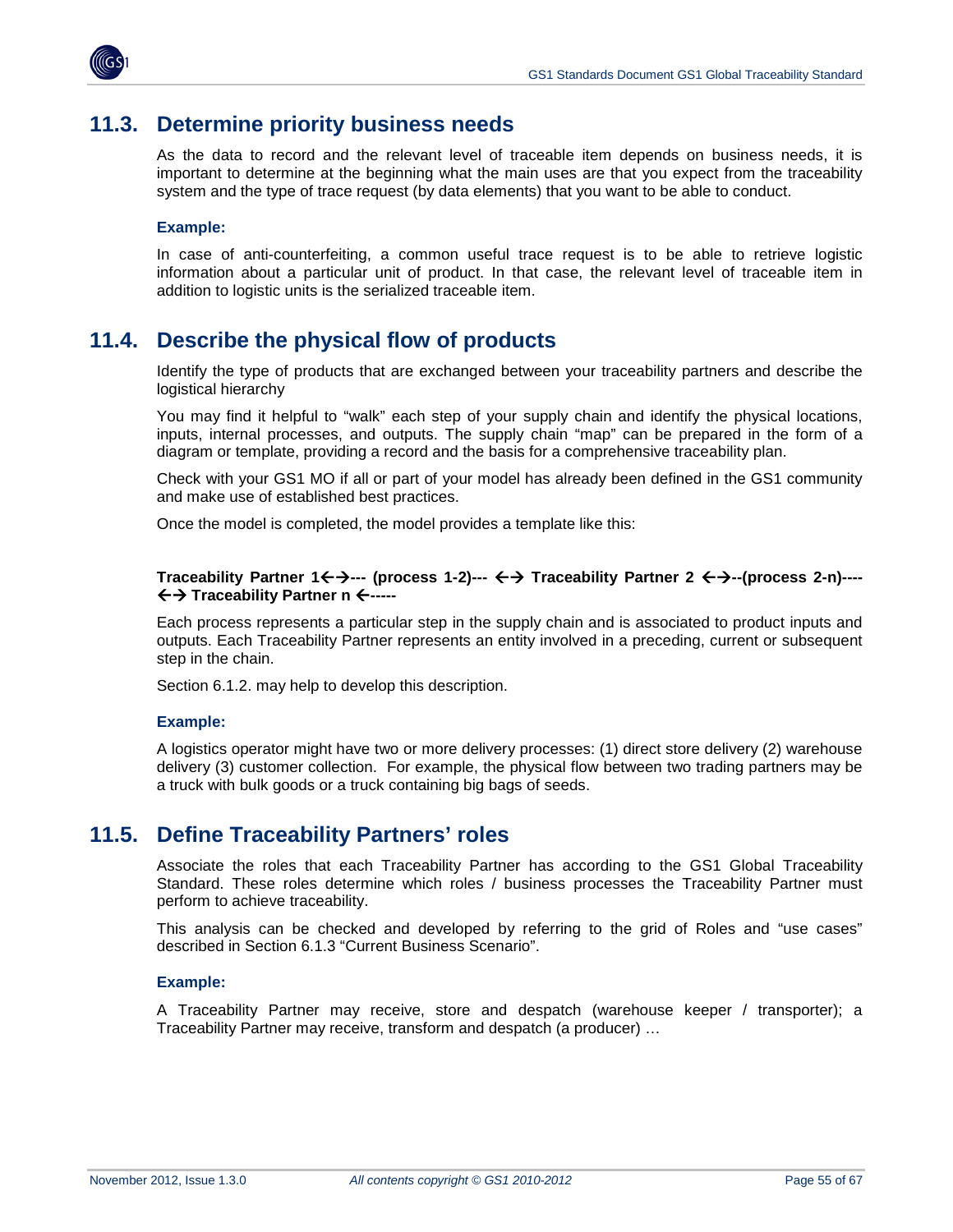

### <span id="page-55-0"></span>**11.6. Model the Process (for each Physical Process that is Relevant)**

#### <span id="page-55-1"></span>**11.6.1. Identify the level of the Traceable Item**

Determine the traceable item level(s) by using your description of the physical flow.

This will be dependent on the organisation/industry sector, Traceability Partner requirements and the level of risk/cost considered appropriate.

If relevant (organisation/industry specific) extension or "GS1 Implementation Guidelines for Implementing Traceability" exist they should be consulted.

A system of classifying risk as 'High', 'Medium', or 'Low' can be used to determine the level of detail required for traceability. Risks can, for example, be financial, affect organisation reputation, impact end user health, etc…Batch management is a best practice used in many businesses and they must define their own batch. In other industry sectors, e.g., pharmaceutical industries and perfumes, Serial Number identification of each individual consumer unit or other trade item is often used to support product authentication and anti-counterfeit strategies.

The traceable item should be defined based on two main variables that help to define the level of risk an organisation is prepared to accept when Traceable Item data is applied to a circumstance such as the need to identify and recall defective product :

- Level of accuracy
- Logistics hierarchy

That is, the traceable item will be that item that fulfils both: on one hand it achieves the level of accuracy that reflects the organisation's required risk profile and on the other, it represents the logistic unit / traceable item where traceability is to be applied.

To help in the decision-making, the traceable item hierarchy can be developed by referring to [Figure](#page-23-0)  [6-11](#page-23-0) and [Figure 6-12](#page-25-0) in Section [6.1.2.6,](#page-23-1) [Traceable Item Hierarchy"](#page-23-1). The BR 5 presents the corresponding identification standards.

Date information may be used to facilitate "First In First Out" warehouse management systems and to manage the sequence of sales / use by unit at the point of sale / consumption / use. Application Identifiers for appropriate date information are available in GS1-128 labelling. However, "Best Before Date", "Use By Date" or "Expiry Date" are useful data elements but are not normally used as a key identification for traceability purposes since they may not carry sufficient information as the Batch / Lot or Serial Number.

Example of traceable item: bulk goods, batch of crop, Logistic Unit, serialised carton of beef products, batch of bottles of milk.

#### <span id="page-55-2"></span>**11.6.2. Decide on the traceability information needed for each type of Traceability Partner.**

The GS1 Global Traceability Standard identifies a number of data attributes that should be created, collected, recorded, agreed and shared between Supply Chain Partners to ensure best practice in a traceability plan (GTIN, Batch / Lot Number, SSCC...)

You may need to create, collect, record, agree and share a wide range of other data elements that are appropriate for your organisation and Traceability Partners, according to legislation or specific supply chain requirements, and you need to identify these elements and plan how to ensure that appropriate arrangements can be established and maintained.

Implementation of data synchronisation processes enables the exchange of master data about party and item (product) efficiently and accurately. This can be supplemented with the necessary relationship dependent and event data as appropriate.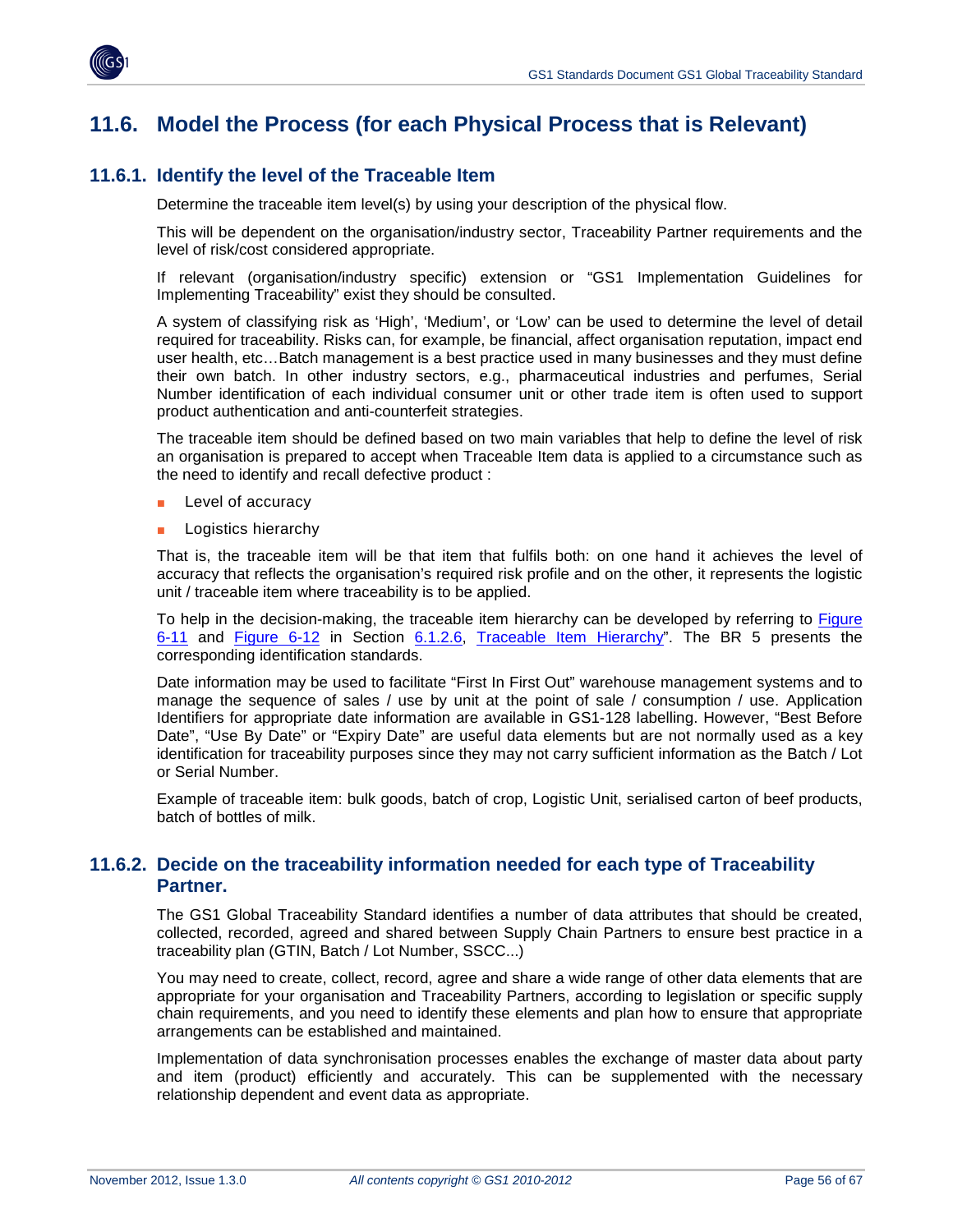

The minimum data requirements can be checked in BR 13. They are explained in Section 9 "Business Object Analysis".

#### <span id="page-56-0"></span>**11.6.3. Select the enabling technology to support traceability**

Some use case and traceability requirements are technology independent (e.g. assigning the identification to the traceable item, list of minimum data to record).

Yet you need to select an appropriate enabling technology to attain traceability and data exchange based on the model of your supply chain process.

| Use case (section 6.1.3) | Possible enabling technologies                                                                                               |
|--------------------------|------------------------------------------------------------------------------------------------------------------------------|
| Identification carrier   | Ink jet, label, tag, accompanying document<br>It can be human readable or machine readable (bar codes, RFID)                 |
| Collect and share data   | Label, Marking, EDI, Facsimile, Internet, Phone, Data Base, Physical<br>inspection, Accompanying document                    |
| Store data               | Notebook, data base (internal or from a service provider via Internet)                                                       |
| Manage a trace request   | Phone, e-mail, Facsimile,<br>GEPIR (www.gepir.org), GDSN, EPCIS and electronic catalogues<br>may be used for trace requests. |

For each enabling technology, there are corresponding standards.

The following enablers are examples of the most common "technological models", but there are many other alternatives:

| <b>Model</b>                                                                                                                                                      | <b>Technology</b> | <b>Comments</b>                                                                                                                                                                                                                      |
|-------------------------------------------------------------------------------------------------------------------------------------------------------------------|-------------------|--------------------------------------------------------------------------------------------------------------------------------------------------------------------------------------------------------------------------------------|
| Traceability information is sent with<br>the physical object                                                                                                      | Paper             | No automatic process.                                                                                                                                                                                                                |
|                                                                                                                                                                   | $GS1-128*$        | All traceability information is included in<br>the GS1-128 label (GTIN, Batch / Lot<br>Number, Best Before Date, )                                                                                                                   |
| Traceable item is identified by<br>batch/lot or serialised and<br>traceability information is sent with<br>the physical object or exchanged<br>by any other means | GS1-128+ EDI/XML  | GS1-128 logistic unit label only needs to<br>have an SSCC although for homogenous<br>pallets additional attributes may be<br>displayed in human readable and bar<br>code format. Additional information is<br>exchanged via EDI/XML. |
|                                                                                                                                                                   | <b>EPC</b>        | The EPC tag contains a unique<br>identification number. Traceability<br>information is obtained from the<br>associated system and databases (e.g.<br>EPCIS).                                                                         |
| Traceable item is identified by<br>batch/lot or serialised and<br>traceability information is made<br>available in a database                                     | GS1-128           | GS1-128 logistics unit label only needs<br>to have an SSCC. Information is sent to<br>a database shared between Supply<br>Chain Partners.                                                                                            |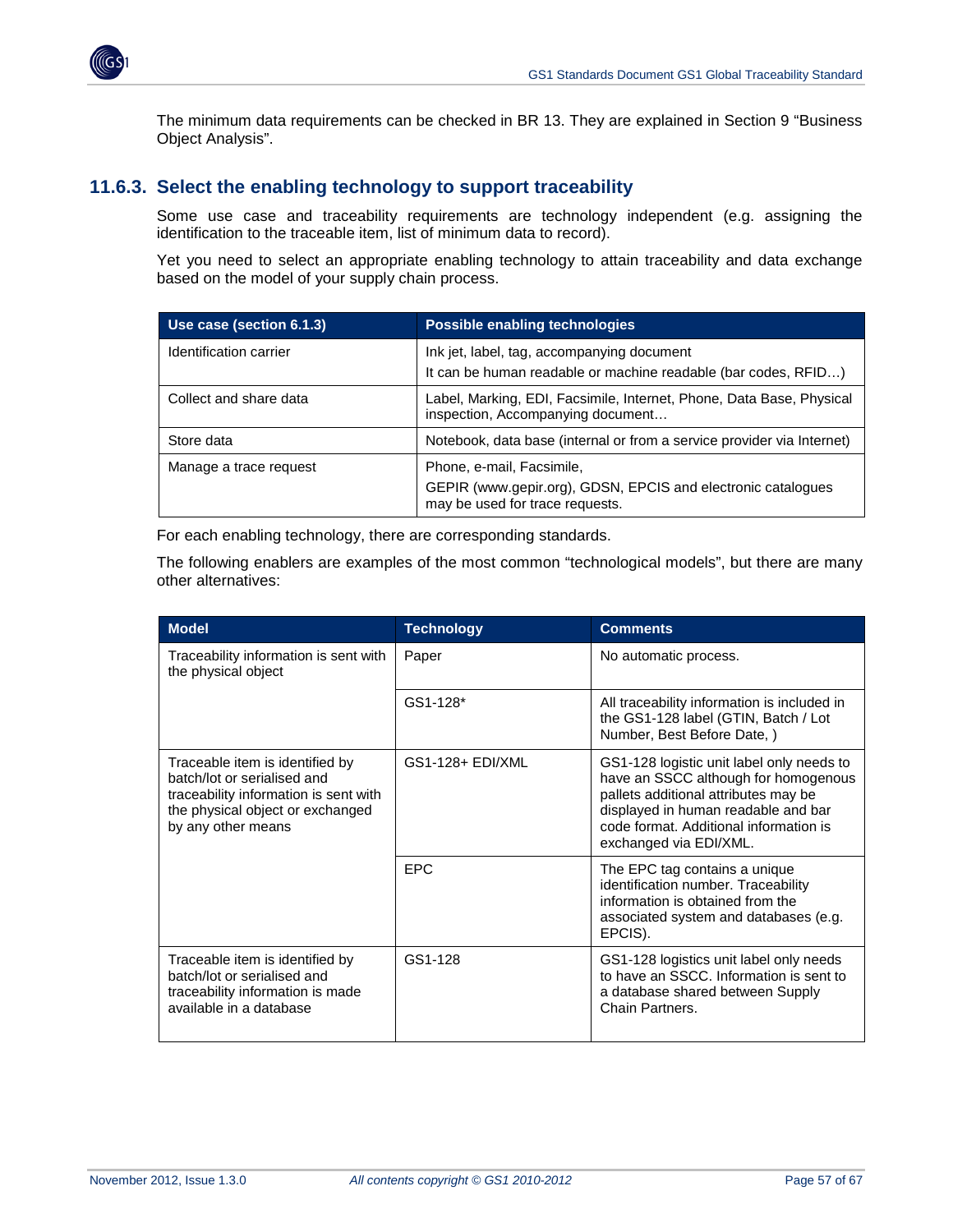

| Model <sup>1</sup> | Technology | <b>Comments</b>                                                                                                                                              |
|--------------------|------------|--------------------------------------------------------------------------------------------------------------------------------------------------------------|
|                    | EPC        | The EPC tag contains a unique<br>identification number. Traceability<br>information is obtained from the<br>associated system and databases (e.g.<br>EPCIS). |

**\*** Or other equivalent barcodes standards

Create the technical guide to exchange information between parties following the criteria and recommendations defined in the GS1 Global Traceability Standard.

#### **Example:**

GS1-128 -> define AI and label models

EDI/XML -> define Message Implementation Guidelines describing the data elements to be used, and so on…

#### <span id="page-57-0"></span>**11.6.4. Validate the process**

Validate your Implementation and Technical Guidelines with your GS1 MO to obtain verification of global standards compliance. This could be under a certification process for the use of GS1 standards for traceability.

### <span id="page-57-1"></span>**11.7. Internal process model (applicable to organisations)**

Define the internal process to attain traceability (stock management, production/transformation/manipulation process). GS1 standards (and all the related best practice) can also be used as a tool for the implementation of the internal traceability process.

### <span id="page-57-2"></span>**11.8. Traceability model coherence**

Once all parties and business processes have been defined, you should validate the whole model. In particular, attention must be paid to the capabilities of Parties to fulfil the goods receiving process requirements and the delivery process requirements (i.e. answer the question - will it be possible to link receiving and delivery traceability information). For instance it would not be logical for a logistics operator that performs picking operations to decide that his reception process is based on a manual procedure (e.g., no barcode labels on the pallet) but that the delivery process is based on bar-coding systems. All such inconsistencies should be eliminated to ensure success for the application of the GS1 Global Traceability Standard.

### <span id="page-57-3"></span>**11.9. Standards Maintenance**

When an organisation implements the GS1 standards, and a gap is recognized against their business needs, the organisation should contact their local GS1 MO and receive guidance on submitting a Change Request into the Global Standard Management Process (GSMP). The local GS1 MO can provide the latest standard development. To contact your local GS1 MO and get information about GS1 Standards, the following website can be used: www.gs1.org

## <span id="page-57-4"></span>**12. Test Scenario Summary**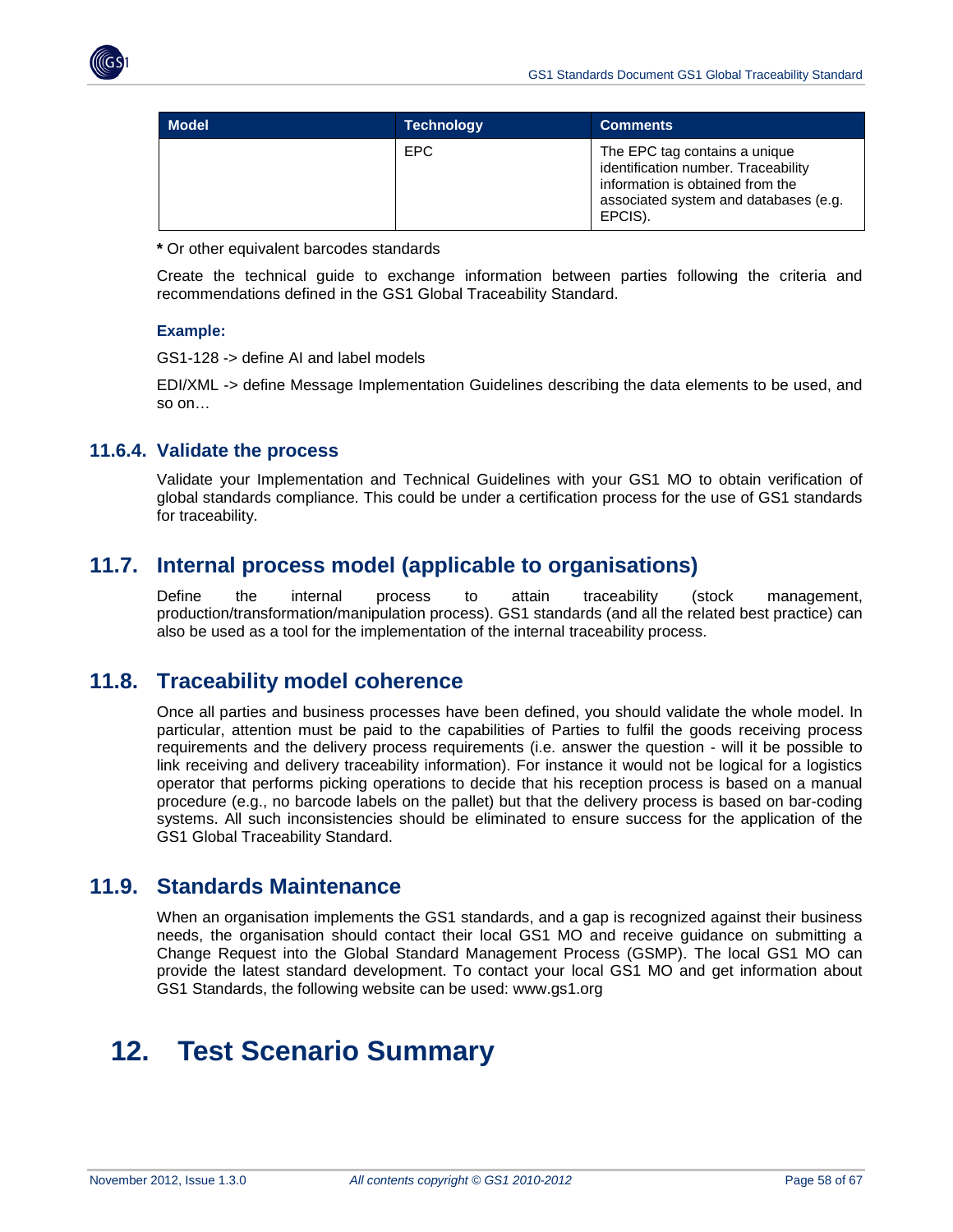

For Conformance and Certification, please refer to the GS1 Global Traceability Conformance (GTC). The GTC defines essential elements for the development of best practice Traceability

## <span id="page-58-0"></span>**13. Adherence to Architectural Principles**

| #                | <b>Architectural Principle</b>                                                                                                                                                                                                                                                                                                          | <b>Does</b><br><b>BRAD</b><br><b>Adhere?</b> | <b>Comment</b> |
|------------------|-----------------------------------------------------------------------------------------------------------------------------------------------------------------------------------------------------------------------------------------------------------------------------------------------------------------------------------------|----------------------------------------------|----------------|
| 1                | The requirements in the BRAD maintain the GS1 keys as<br>the primary, mandatory identifiers.                                                                                                                                                                                                                                            | Yes                                          |                |
| $\overline{2}$   | The requirements in the BRAD do not alter the formats of<br>primary identifiers and comply with data elements as<br>defined in the Global Data Dictionary.                                                                                                                                                                              | Yes                                          |                |
| 3                | The requirements stated in the BRAD are backwards<br>compatible according to the stated scope in the document.<br>The document scope explicitly states whether<br>requirements included in document are backwards<br>compatible.                                                                                                        | Yes                                          |                |
| $\overline{4}$   | All business requirements contained in the BRAD come<br>from trading partners or representatives with a genuine<br>intention to implement the standards when developed. All<br>requirements are driven by the business needs of the<br>trading partners.                                                                                | Yes                                          |                |
| 5                | The business requirements contained in the BRAD do not<br>violate consistency of the data architecture within each<br>layer and between each layer of the GS1 System. For<br>example, requirements do not alter a key used across<br>GS1 standards or alter a reusable object without applying<br>this change across related standards. | Yes                                          |                |
| 6                | The business requirements take into consideration the<br>potential impact of the standard, especially with respect to<br>implementation and maintenance. Any potential known<br>impact is documented in the BRAD.                                                                                                                       | Yes                                          |                |
| $\overline{7}$   | The business requirements take into consideration the<br>potential scalability of the standard. Any potential known<br>impact to scalability is documented in the BRAD.                                                                                                                                                                 | Yes                                          |                |
| 8                | The business requirements take into consideration data<br>and process interoperability. For example, any shared<br>objects between interoperable messages must remain<br>consistent. Any potential known impact to interoperability<br>is documented in the BRAD.                                                                       | Yes                                          |                |
| $\boldsymbol{9}$ | The business requirements in the BRAD do not threaten<br>the standardisation of the interfaces of the GS1 System.<br>Interfaces are not limited to references to technology but<br>also include such ideas as business interfaces and<br>process interfaces.                                                                            | Yes                                          |                |
| 10               | The business requirements in the BRAD do not create<br>duplications with existing GS1 components. If there are<br>potential duplications, these are documented within the<br>BRAD with a stated rationale for the duplication.                                                                                                          | Yes                                          |                |
| 11               | The business requirements in the BRAD do not impose<br>implicit or explicit restrictions of any technology.                                                                                                                                                                                                                             | Yes                                          |                |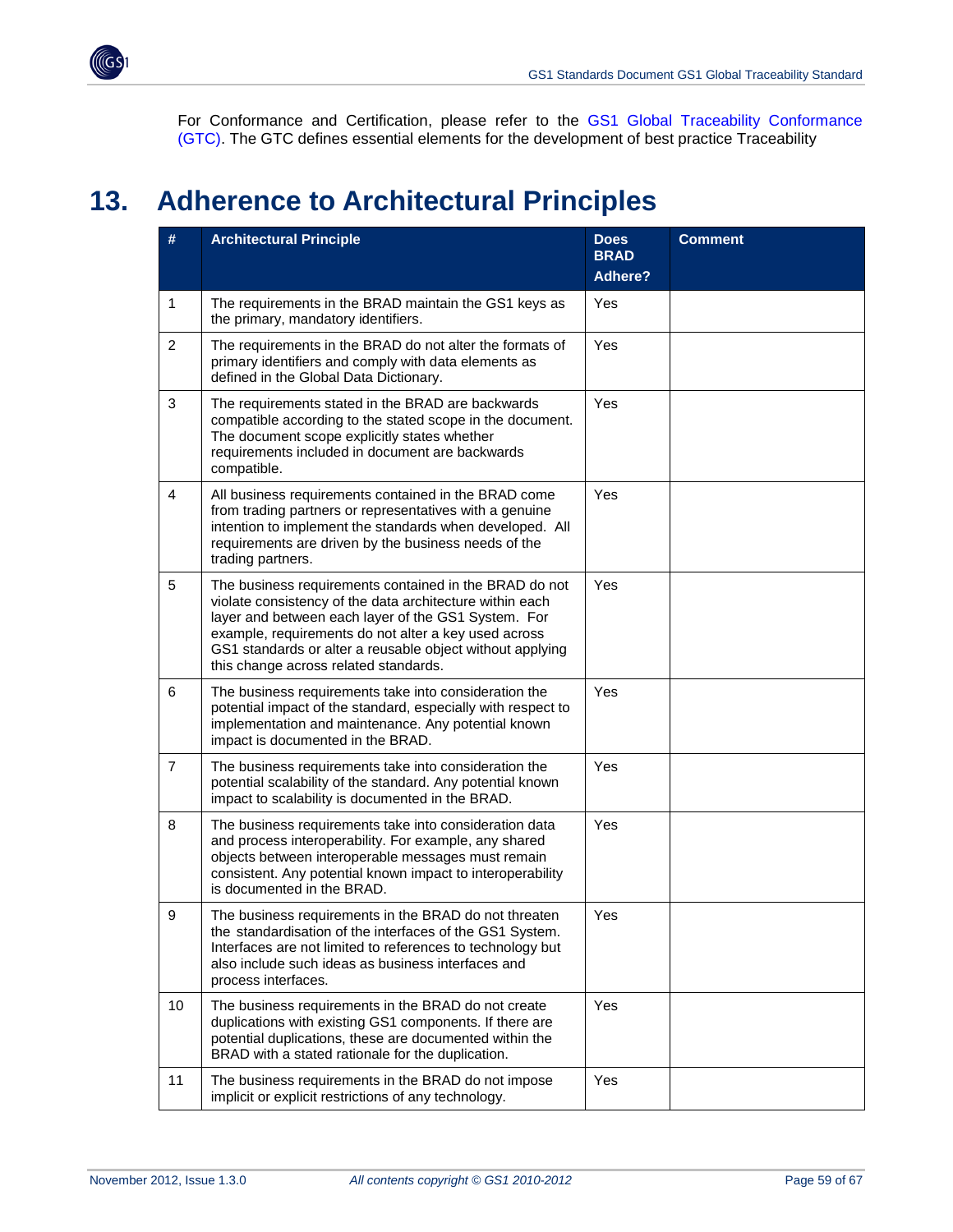

| #  | <b>Architectural Principle</b>                                                                                                                                                                                                                                                                                                                      | <b>Does</b><br><b>BRAD</b><br>Adhere? | <b>Comment</b> |
|----|-----------------------------------------------------------------------------------------------------------------------------------------------------------------------------------------------------------------------------------------------------------------------------------------------------------------------------------------------------|---------------------------------------|----------------|
| 12 | The business requirements in the BRAD take into account<br>a global perspective. All local (Industry or Geopolitical)<br>requirements have a suitable rationale to explain why they<br>cannot be handled globally. For example, a Boolean<br>indicator of a specific regulation as opposed to a generic<br>code list covering multiple regulations. | Yes                                   |                |

# <span id="page-59-0"></span>**14. Glossary of Business Terms**

| <b>Term</b>                 | <b>Description</b>                                                                                                                                                                                                                                                                                                                                                                                                      |
|-----------------------------|-------------------------------------------------------------------------------------------------------------------------------------------------------------------------------------------------------------------------------------------------------------------------------------------------------------------------------------------------------------------------------------------------------------------------|
| Actor                       | An actor is a role that a user plays with respect to a system.                                                                                                                                                                                                                                                                                                                                                          |
| Agreement(s)                | Arrangement(s) undertaken by and legally binding on parties.                                                                                                                                                                                                                                                                                                                                                            |
| Application Identifier (AI) | The field of two or more characters at the beginning of an Element String<br>that defines its format and meaning.                                                                                                                                                                                                                                                                                                       |
| Apply                       | Physically mark or attach                                                                                                                                                                                                                                                                                                                                                                                               |
| Assign                      | Designate or allocate.                                                                                                                                                                                                                                                                                                                                                                                                  |
| Asset                       | Can be an item that is procured/purchased and depreciated.<br>Examples could be "bulk container", "returnable container"<br>NOT:<br>a disposable item;<br>an item on consignment                                                                                                                                                                                                                                        |
| Batch / Lot                 | The batch or lot number associates a trade item with information the<br>manufacturer considers relevant for traceability of the item. The data may<br>refer to the trade item itself or to items contained in it.<br><b>GDD Implementation Notes</b><br>A typical batch/ lot code might include a plant location, production line, date<br>of production and shift. The format and structure will vary by organization. |
| <b>Brand Owner</b>          | The party that is responsible for allocating GS1 System identification keys.<br>The administrator of a GS1 Company Prefix.<br>And / or the party that is the ultimate authority for the trade item.<br>And / or the owner of the product specifications.<br>And / or responsible for placing a traceable item into commerce.                                                                                            |
| <b>Broker</b>               | A person or an entity whose activity involves the broker entering into a<br>contract with a person or entity whereby the broker receives a commission<br>for any business he brings to the person or company calculated as a<br>percentage of the transaction between that entity and a third party. However,<br>the broker normally does not actually take physical control of the goods                               |
| <b>Business Requirement</b> | Is a statement of need concerning the business area or business process<br>under study. It is something that the system must do or a quality that the<br>system must have. A requirement exists either because the type of product<br>demands certain functions or qualities, or the client wants the requirement to<br>be part of the delivered product.                                                               |
| Buyer                       | An entity that purchases the product from the Brand Owner or its agent.                                                                                                                                                                                                                                                                                                                                                 |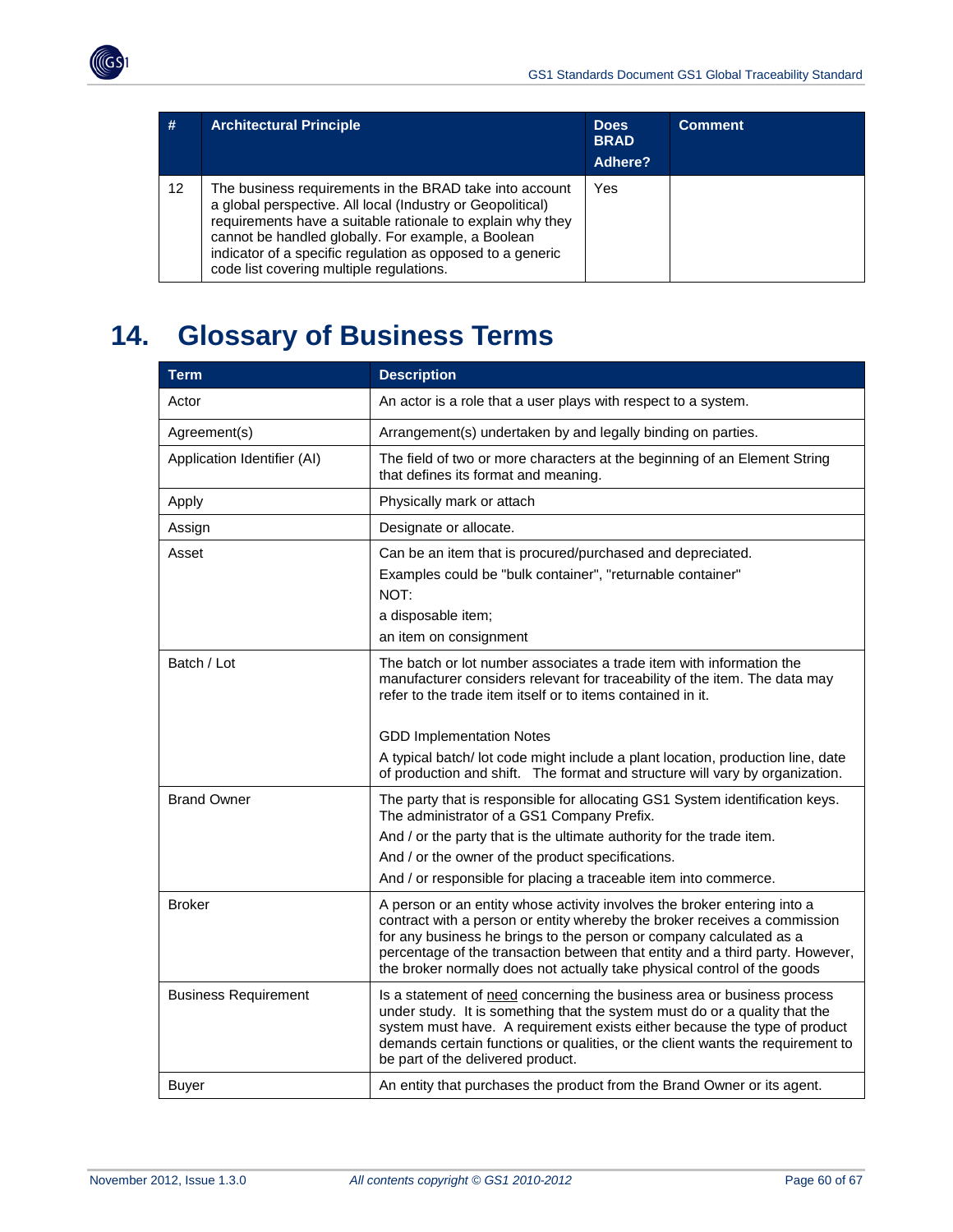

| <b>Term</b>                                                                                   | <b>Description</b>                                                                                                                                                                                                                                                                                                                                                                                                                                                                                                       |
|-----------------------------------------------------------------------------------------------|--------------------------------------------------------------------------------------------------------------------------------------------------------------------------------------------------------------------------------------------------------------------------------------------------------------------------------------------------------------------------------------------------------------------------------------------------------------------------------------------------------------------------|
| Collect                                                                                       | Gather required information by any means.                                                                                                                                                                                                                                                                                                                                                                                                                                                                                |
| Composing                                                                                     | Means that an item/product is composed of other items/products (See<br>6.1.2.6., & Figure 6.13), e.g. a cake is composed of sugar, eggs etc, reverse<br>process is not possible                                                                                                                                                                                                                                                                                                                                          |
| Compounder                                                                                    | A pharmacist, in a hospital or retail pharmacy, that creates/manufactures<br>pharmaceutical product from compounding other pharmaceutical ingredients.<br>Compounded product would be deemed a new product and require new<br>identification (See GTIN Allocation Rules in Healthcare)                                                                                                                                                                                                                                   |
| Consumer                                                                                      | The end user of a trade item or a service.                                                                                                                                                                                                                                                                                                                                                                                                                                                                               |
| Consumer Unit (GDD<br>Implementation)                                                         | The trade item intended for the end user.                                                                                                                                                                                                                                                                                                                                                                                                                                                                                |
| Contained in                                                                                  | Means that there is an upper level of packaging and that the lower level item<br>can be removed (See 6.1.2.6., & Figure 6.13), e.g. a carton contains 50 T-<br>shirts, reverse process is possible                                                                                                                                                                                                                                                                                                                       |
| Container                                                                                     | The material employed in the packaging of a product. Containers include<br>primary, secondary and transportation containers. Containers are referred to<br>as primary if they are intended to be in direct contact with the product.<br>Secondary and transportation containers are not intended to be in direct<br>contact with the product.                                                                                                                                                                            |
| Contract                                                                                      | Document/message evidencing an agreement between the seller and the<br>buyer for the supply of goods or services; its effects are equivalent to those<br>of an order followed by an acknowledgement of order.                                                                                                                                                                                                                                                                                                            |
| Counterfeit<br><b>Based on World Health</b><br>Organisation (WHO) Definition<br>November 2008 | A product is counterfeit when there is a false representation in relation to its<br>identity <sup>7</sup> history or source <sup>8</sup> . This applies to the product, its container or other<br>packaging or labelling information. Counterfeiting can apply to both branded<br>and generic products and counterfeit products may include products with<br>correct the <sup>9</sup> or with the wrong components, without active ingredients, with<br>incorrect amounts of active ingredients, or with fake packaging. |
|                                                                                               | Quality defects or [Good Manufacturing Practice/Good Distribution Practice]<br>non-compliance in legitimate, authorized products should not be confused<br>with counterfeiting.                                                                                                                                                                                                                                                                                                                                          |
|                                                                                               | 7 e.g. any misleading statement with respect to name, composition, strength,<br>or other elements                                                                                                                                                                                                                                                                                                                                                                                                                        |
|                                                                                               | 8 e.g. any misleading statement with respect to manufacturer, country of<br>manufacturing, country of origin, marketing authorisation holder                                                                                                                                                                                                                                                                                                                                                                             |
|                                                                                               | 9 this refers to ingredients or any other component of a product                                                                                                                                                                                                                                                                                                                                                                                                                                                         |
| Distribution                                                                                  | The division and movement of products from the premises of the<br>manufacturer of such products, or another central point, to the end user<br>thereof, or to an intermediate point by means of various transport methods,<br>via various storage establishments.                                                                                                                                                                                                                                                         |
| End of Life                                                                                   | Definition of "end of life" is dependent upon the industry and/or product. In<br>food retail it could be when the product is used in a recipe, consumed,<br>thrown away; in healthcare it could be when surgical gloves are used and<br>then disposed of or when insulin is injected or a single use instrument is<br>used once.                                                                                                                                                                                         |
| End to End                                                                                    | From finished goods to end of life of product, including products created<br>within a healthcare facility but excluding environmental disposal, e.g.<br>European Union (EU) Waste Electrical and Electronic Equipment (WEEE)<br>Directive 2002/96/EC and 2003/108/EC                                                                                                                                                                                                                                                     |
| <b>EPCIS</b>                                                                                  | Electronic Product Code (EPC) Information System (IS)                                                                                                                                                                                                                                                                                                                                                                                                                                                                    |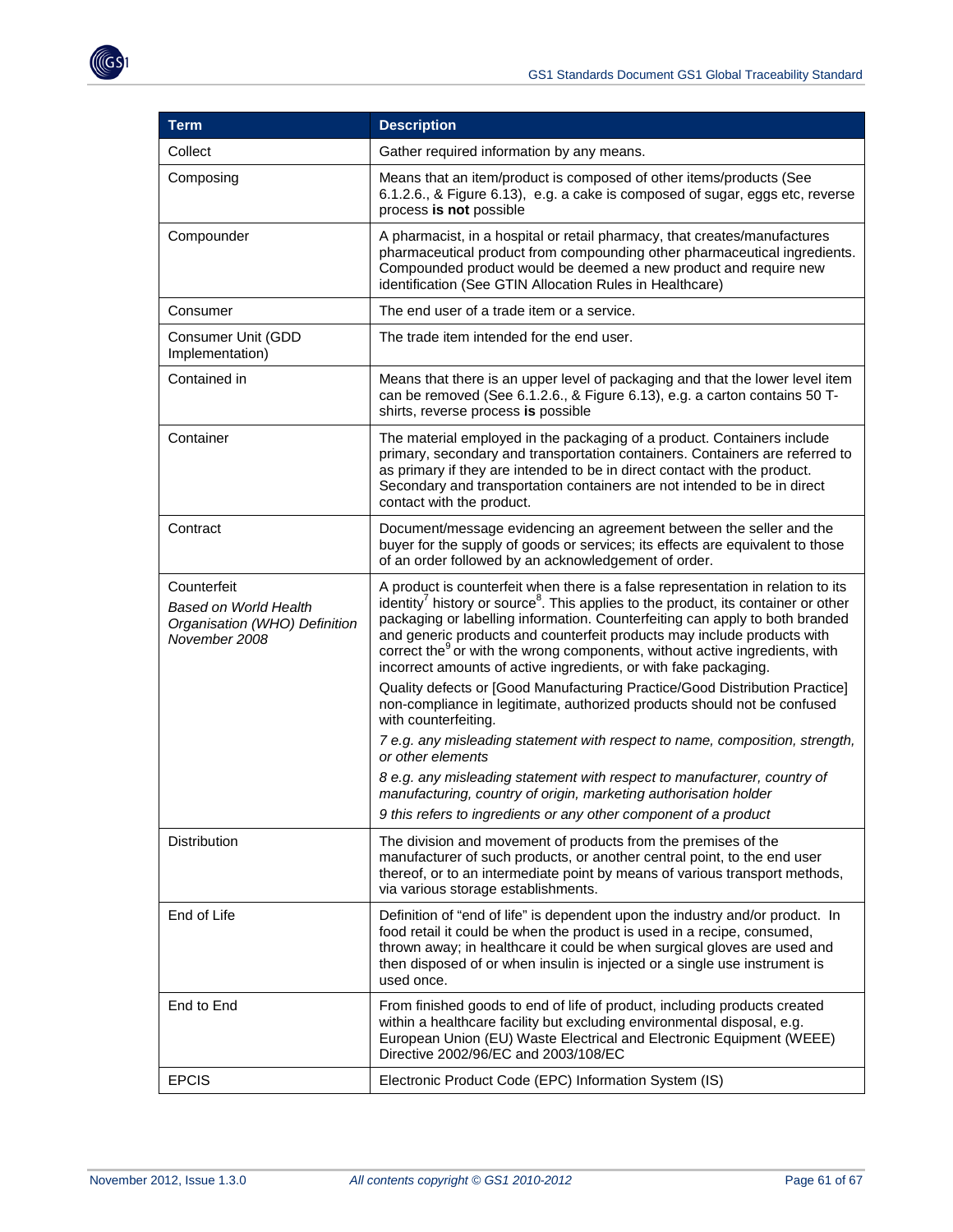

| <b>Term</b>                                            | <b>Description</b>                                                                                                                                                                                                                                                                                                                                                                                                                                                                                                                                                                                                                                                                |
|--------------------------------------------------------|-----------------------------------------------------------------------------------------------------------------------------------------------------------------------------------------------------------------------------------------------------------------------------------------------------------------------------------------------------------------------------------------------------------------------------------------------------------------------------------------------------------------------------------------------------------------------------------------------------------------------------------------------------------------------------------|
| Event                                                  | Is an occurrence of a process in a specific time or a period of time.                                                                                                                                                                                                                                                                                                                                                                                                                                                                                                                                                                                                             |
| Event data                                             | An event has four dimensions:<br>- What: what physical objects were involved (GTIN)<br>- When: when the event took place (timestamp)<br>- Where: where the event took place (Location identifier (GLN))<br>- Why: what business step was being carried out<br>See also "Transactional data"                                                                                                                                                                                                                                                                                                                                                                                       |
| Extended (as in Extended<br>Supply Chain)              | Extended indicates that whatever the readers view of what constitutes the<br>"supply chain" Traceability goes beyond that view.<br>Extended implies both upstream and downstream supply chain, e.g. from<br>source material (e.g. seed to grow wheat) through manufacture (making<br>bread) to consumption or use (e.g. eating the bread) to destruction (e.g.<br>composting stale bread).<br>Usually what constitutes the "supply chain" depends on the individual's<br>perspective, e.g. for a manufacturer, the supply chain may be raw materials<br>to delivery of finished goods or for a nurse, for pharmaceuticals, may be<br>from pharmacy to consumption by the patient. |
| Extension                                              | An extension is a standard defining additional requirements to a generic<br>standard required to meet specific business needs or practices. An industry<br>specific extension to the GS1 Global Traceability Standard could set up, for<br>example, additional data to record or leverage minimum requirements<br>concerning the use of bar-codes or RFID. It is different from "implementation<br>guidelines" the purpose of which is to explain in detail an existing standard in<br>a given context (e.g. country, type of product) and to help the user during the<br>implementation phase.                                                                                   |
| <b>External Traceability</b>                           | External traceability takes place when instances of a traceable item are<br>physically handed over from one traceability partner (traceable item source)<br>to another traceability partner (traceable item recipient).                                                                                                                                                                                                                                                                                                                                                                                                                                                           |
| <b>Forwarding Agent</b>                                | A person or entity engaged in providing, either directly or indirectly, any<br>service concerned with clearing and forwarding operations in any manner to<br>any other person and includes a consignment agent.                                                                                                                                                                                                                                                                                                                                                                                                                                                                   |
| Global Location Number (GLN)                           | The GS1 Identification Key used to identify physical locations or legal<br>entities. The key is comprised of a GS1 Company Prefix, Location<br>Reference, and Check Digit.                                                                                                                                                                                                                                                                                                                                                                                                                                                                                                        |
| Global Trade Item Number<br>(GTIN)                     | The GS1 Identification Key used to identify trade items. The key is<br>comprised of a GS1 or U.P.C. Company Prefix followed by an Item<br>Reference Number and a Check Digit.                                                                                                                                                                                                                                                                                                                                                                                                                                                                                                     |
| Global Returnable Asset<br><b>Identifier</b><br>(GRAI) | The GS1 Identification Key used to identify Returnable Assets. The key is<br>comprised of a GS1 Company Prefix, Asset Type, Check Digit, and optional<br>serial number.                                                                                                                                                                                                                                                                                                                                                                                                                                                                                                           |
| GS1 System                                             | The specifications, standards, and guidelines administered by GS1.                                                                                                                                                                                                                                                                                                                                                                                                                                                                                                                                                                                                                |
| Homogeneous Pallet                                     | Homogeneous Pallet is composed of identical products (identified with the<br>same item identification (GTIN)) originating from the same Batch / Lot.                                                                                                                                                                                                                                                                                                                                                                                                                                                                                                                              |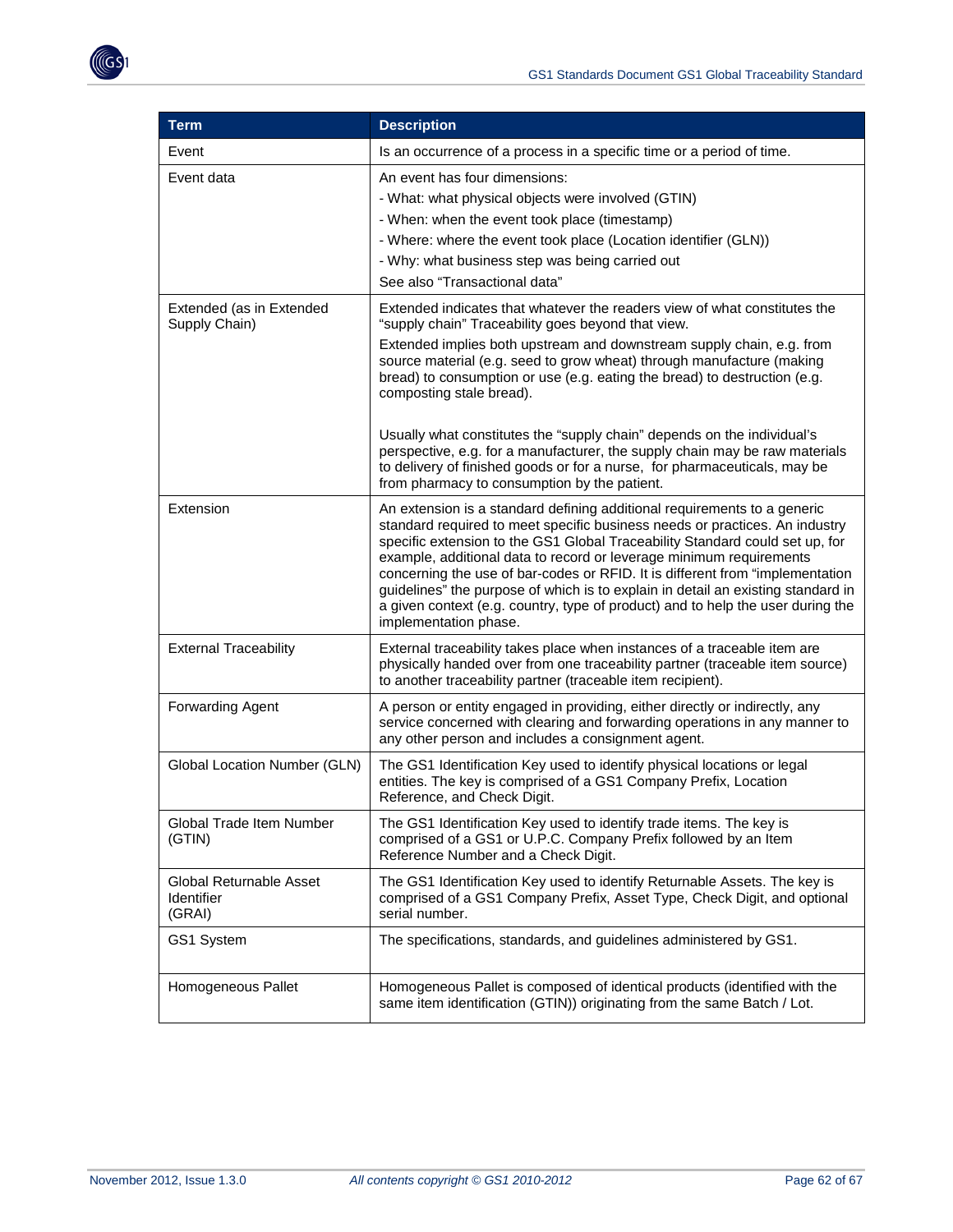

| <b>Term</b>                                                                       | <b>Description</b>                                                                                                                                                                                                                                                                                                                                                                                                                                                                                                     |
|-----------------------------------------------------------------------------------|------------------------------------------------------------------------------------------------------------------------------------------------------------------------------------------------------------------------------------------------------------------------------------------------------------------------------------------------------------------------------------------------------------------------------------------------------------------------------------------------------------------------|
| Intellectual Property (IP)                                                        | Copyright protects material, such as literature, art, music, sound recordings,<br>films and broadcasts<br>Designs protect the visual appearance or eye appeal of products.<br>Patents protect the technical and functional aspects of products and                                                                                                                                                                                                                                                                     |
|                                                                                   | processes.                                                                                                                                                                                                                                                                                                                                                                                                                                                                                                             |
|                                                                                   | Trade Marks protect signs that can distinguish the goods and services of one<br>trader from those of another.                                                                                                                                                                                                                                                                                                                                                                                                          |
|                                                                                   | Also covers trade secrets, plant varieties, geographical indications,<br>performers, rights and so on. Often, more than one type of IP may apply to<br>the same creation.                                                                                                                                                                                                                                                                                                                                              |
| Identification                                                                    | Refer to GLN and GTIN                                                                                                                                                                                                                                                                                                                                                                                                                                                                                                  |
| <b>Identification Carrier</b>                                                     | Mark / tag / label / accompanying document sometimes called "passport" or<br>"identity card" or "Pedigree" in some industry sectors                                                                                                                                                                                                                                                                                                                                                                                    |
| Intermediate Product                                                              | Partly processed product that must undergo further manufacturing steps<br>before it becomes a bulk finished product.                                                                                                                                                                                                                                                                                                                                                                                                   |
| <b>Internal Process</b>                                                           | A series of actions, changes or function(s) within an organisation or an<br>organisation that brings about a result.                                                                                                                                                                                                                                                                                                                                                                                                   |
| Internal Traceability                                                             | Internal traceability takes place when a traceability partner receives one or<br>several instances of traceable items as inputs that are subjected to internal<br>processes, before one or several instances of traceable items are output.                                                                                                                                                                                                                                                                            |
| Link                                                                              | Recording the information necessary to establish the relationship to other<br>relevant information.                                                                                                                                                                                                                                                                                                                                                                                                                    |
| Location                                                                          | A place where a traceable item is or could be located.<br>[ISO / CD 22519] A place of production, handling, storage and / or sale.                                                                                                                                                                                                                                                                                                                                                                                     |
| Logistic Unit                                                                     | An item of any composition established for transport and/or storage that<br>needs to be managed through the supply chain. It is identified with SSCC.                                                                                                                                                                                                                                                                                                                                                                  |
| Logistics Provider (including<br><b>Third Party Logistics Providers</b><br>(3PLs) | A logistics provider is a person or entity that provides logistics services for<br>part or all of the supply chain management functions for other entities<br>(manufacturers or suppliers). Third party logistics providers are typically<br>specialized in integrated warehousing and transportation services that can<br>be customized according to the demands and delivery requirements of their<br>customers. A logistics provider does not hold proprietary rights over the<br>product they store or distribute. |
| Master Data                                                                       | Master Data describes each item and party involved in supply chain<br>processes. Master Data is defined as data having the following<br>characteristics:                                                                                                                                                                                                                                                                                                                                                               |
|                                                                                   | Permanent or lasting nature<br>Relatively constant across time, not being subject to frequent change<br>Accessed / used by multiple business processes and system applications.<br>Can be either neutral or relationship dependent.                                                                                                                                                                                                                                                                                    |
| <b>Mixed Pallet</b>                                                               | Mixed Pallet is composed of one or more different products (identified with<br>different item identification (GTIN)).                                                                                                                                                                                                                                                                                                                                                                                                  |
| Party                                                                             | A Party (or) Location is any legal or physical entity involved at any point in<br>any supply chain and upon which there is a need to retrieve pre-defined<br>information. A Party is uniquely identified by a Global Location Number<br>$(GLN)$ .                                                                                                                                                                                                                                                                      |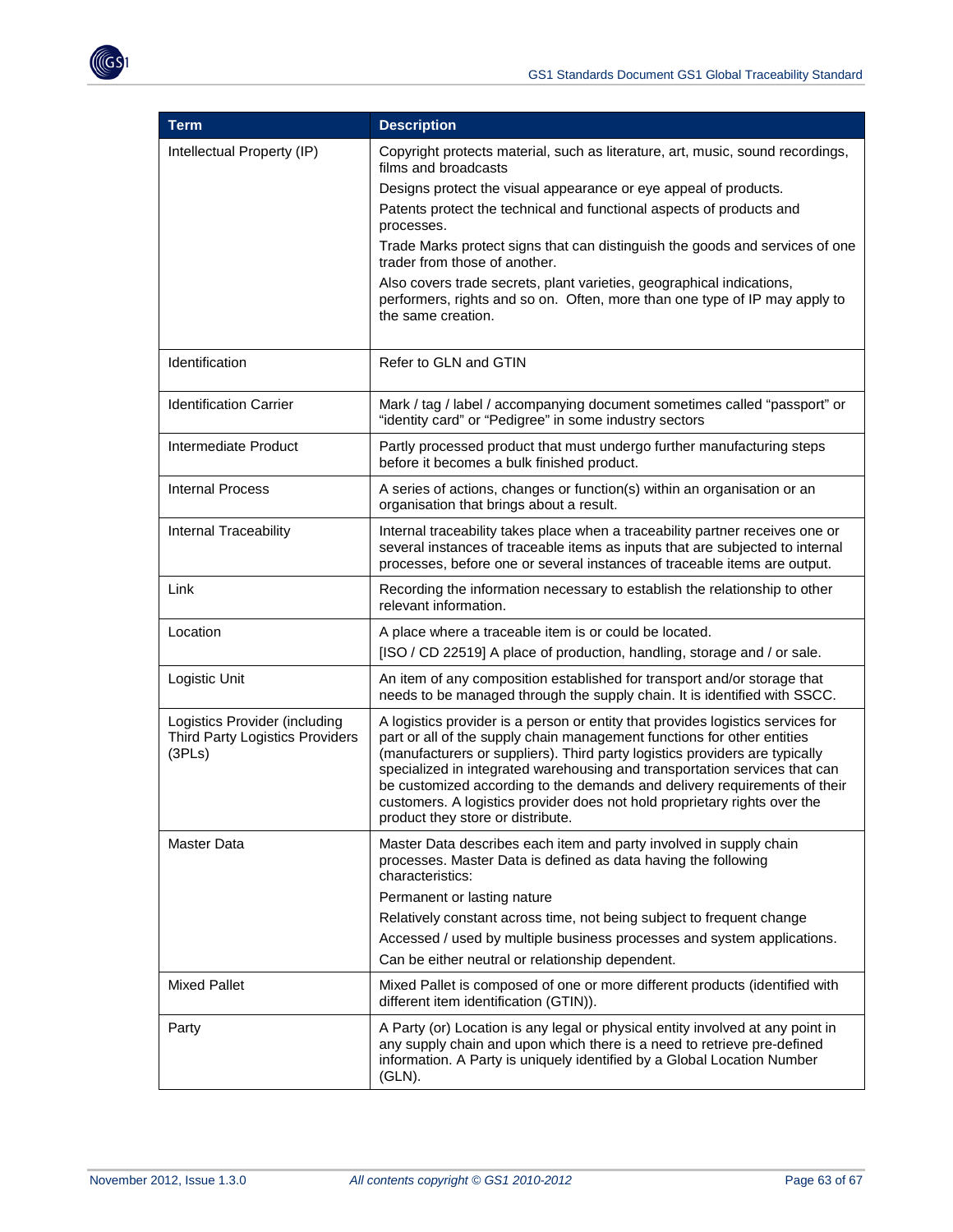

| <b>Term</b>                                    | <b>Description</b>                                                                                                                                                                                                                                                                                                                                                                                                                      |
|------------------------------------------------|-----------------------------------------------------------------------------------------------------------------------------------------------------------------------------------------------------------------------------------------------------------------------------------------------------------------------------------------------------------------------------------------------------------------------------------------|
| Pedigree                                       | A record that traces the ownership and transactions of a product as it moves<br>among various trading partners - from the manufacturer to e.g. the<br>pharmacy, hospital, or other entity.                                                                                                                                                                                                                                              |
| Process                                        | In a GS1 context this refers to a business process. This is a series of<br>actions, or functions that transform an input into an output to assist in<br>meeting an organisation's objectives. Inputs and outputs may be data,<br>physical entities or a mixture of both, examples being order to cash,<br>collaborative planning, warehouse management, TRACEABILITY and cross-<br>docking.                                             |
| <b>Product Recall</b>                          | The removal from distribution, sale, consumption or use of products which<br>may pose a health and safety risk to consumers<br>(GTS) Shall mean any measure aimed at achieving the return of a<br>dangerous product that has already been supplied or made available to<br>consumer / end users by the producer or distributor (EU Directive<br>2001/95/CE General Product Safety)                                                      |
| Provider                                       | As in Healthcare Provider: A GP, Pharmacist, Hospital                                                                                                                                                                                                                                                                                                                                                                                   |
| <b>Quality System</b>                          | An appropriate infrastructure, encompassing the organisational structure,<br>procedures, processes and resources, and systematic actions necessary to<br>ensure adequate confidence that a product (or service) will satisfy given<br>requirements for quality.                                                                                                                                                                         |
| Quarantine                                     | The status of products isolated physically or by other effective means while a<br>decision is awaited on their release, rejection or reprocessing.                                                                                                                                                                                                                                                                                      |
| Recall                                         | Shall mean any measure aimed at achieving the return of a dangerous<br>product that has already been supplied or made available to end users by<br>the producer or distributor (EU Directive 2001/95/CE General Product<br>Safety)                                                                                                                                                                                                      |
| Record                                         | Act of creating a permanent piece of information constituting an account of<br>something that has occurred.                                                                                                                                                                                                                                                                                                                             |
| Sampling                                       | Operations designed to obtain a representative portion of a product, based<br>on an appropriate statistical procedure, for a defined purpose, e.g.<br>acceptance of consignments or batch release.                                                                                                                                                                                                                                      |
| Seller                                         | The party selling the traceable item to a buyer.                                                                                                                                                                                                                                                                                                                                                                                        |
| Serial Shipping Container<br>Code (SSCC)       | The GS1 Identification Key used to identify logistics units. The key<br>comprises an Extension digit, GS1 Company Prefix, Serial Reference, and<br>Check Digit.                                                                                                                                                                                                                                                                         |
| Serialized Global Trade Item<br>Number (SGTIN) | SGTIN is a method of identifying items at the unit or retail level as well as at<br>the case and carton levels. It is composed of a GS1 assigned Company<br>Prefix & Item Reference (GTIN), combined with a Serial Number. Where<br>GS1 bar codes have traditionally been used, the SGTIN specification<br>combined with an EPC tag can give visibility beyond the Item Reference<br>right down to the exact serial number of the item. |
| Share                                          | Act of exchanging information about an entity or traceable item with another<br>Traceability Partner.                                                                                                                                                                                                                                                                                                                                   |
| Shipment                                       | An item or group of items delivered to one party's location at one moment in<br>time that have undergone the same despatch and receipt processes.                                                                                                                                                                                                                                                                                       |
| Shipper                                        | Party responsible for the shipment of goods.                                                                                                                                                                                                                                                                                                                                                                                            |
| Storage                                        | The storing of products up to the point of use or onward distribution                                                                                                                                                                                                                                                                                                                                                                   |
| Store Data                                     | Keeping information available by any method.                                                                                                                                                                                                                                                                                                                                                                                            |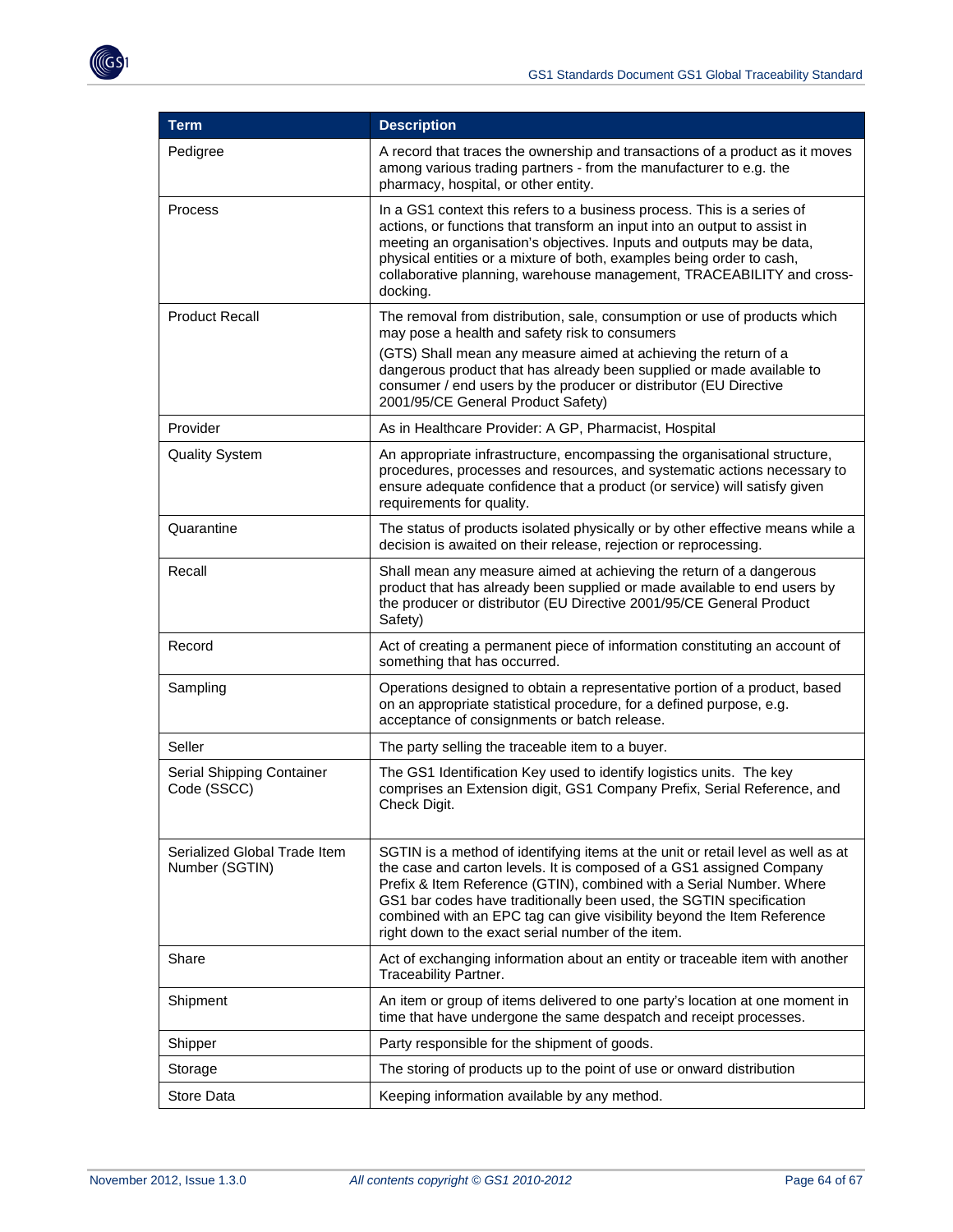| <b>Term</b>                        | <b>Description</b>                                                                                                                                                                                                                                                                                                                                                                                                                                                                                                                                                                                                                                                                                                                                                                      |  |
|------------------------------------|-----------------------------------------------------------------------------------------------------------------------------------------------------------------------------------------------------------------------------------------------------------------------------------------------------------------------------------------------------------------------------------------------------------------------------------------------------------------------------------------------------------------------------------------------------------------------------------------------------------------------------------------------------------------------------------------------------------------------------------------------------------------------------------------|--|
| Supplier                           | The party that produces, provides, or furnishes an item or service.                                                                                                                                                                                                                                                                                                                                                                                                                                                                                                                                                                                                                                                                                                                     |  |
| Traceability                       | [ISO 9001: 2000] Traceability is the ability to trace the history, application or<br>location of that which is under consideration.                                                                                                                                                                                                                                                                                                                                                                                                                                                                                                                                                                                                                                                     |  |
| <b>Traceability Data</b>           | Any information about the history, application or location of a traceable item.<br>This may be either master data or event data.                                                                                                                                                                                                                                                                                                                                                                                                                                                                                                                                                                                                                                                        |  |
| <b>Traceability Data Creator</b>   | The Traceability Partner that generates traceability information.                                                                                                                                                                                                                                                                                                                                                                                                                                                                                                                                                                                                                                                                                                                       |  |
| <b>Traceability Data Recipient</b> | The Traceability Partner authorized to view, use, and download agreed<br>traceability information.                                                                                                                                                                                                                                                                                                                                                                                                                                                                                                                                                                                                                                                                                      |  |
| <b>Traceability Data Source</b>    | The Traceability Partner that provides the agreed traceability information.                                                                                                                                                                                                                                                                                                                                                                                                                                                                                                                                                                                                                                                                                                             |  |
| <b>Traceability Partner</b>        | Any Trading or traceability Partner involved in the traceability process e.g.,<br>Traceable Item Creator, Traceable Item Source, Traceable Item Recipient,<br>Transporter, Brand Owner, Traceability Data Source, and Traceability Data<br>Recipient. NOTE: The term "partner" does not imply there is a direct<br>business relationship or partnership between parties involved in traceability                                                                                                                                                                                                                                                                                                                                                                                        |  |
| Traceable Item                     | A physical object that may or may not be a trade item, where there may be a<br>need to retrieve information about its history, application, or location. The<br>level at which the traceable item is defined is dependent on the industry and<br>degree of control required (for example within a product packaging or<br>logistical hierarchy). It could be tracked, traced, recalled or withdrawn. It<br>could exist in multiple locations at the same time (for example, if identified at<br>the trade item and batch level).<br>A traceable item may be related to another traceable item.<br>It is the choice of the Traceability Partner which identification level (e.g.<br>GTIN or Lot/Batch or serial level) to use for the traceable item.<br>See also definition for process |  |
| <b>Traceable Item Creator</b>      | The Traceability Partner that generates a traceable item, or makes a distinct<br>traceable item by transformation of one or more traceable items.                                                                                                                                                                                                                                                                                                                                                                                                                                                                                                                                                                                                                                       |  |
| Traceable Item Recipient           | The Traceability Partner that receives the traceable item.                                                                                                                                                                                                                                                                                                                                                                                                                                                                                                                                                                                                                                                                                                                              |  |
| <b>Traceable Item Source</b>       | The Traceability Partner that despatches or provides a traceable item.                                                                                                                                                                                                                                                                                                                                                                                                                                                                                                                                                                                                                                                                                                                  |  |
| <b>Trace Request</b>               | A formal inquiry about the history, application, or location of a traceable item.<br>A request can trigger subsequent trace requests up or down the supply<br>chain in order to fulfil the original request                                                                                                                                                                                                                                                                                                                                                                                                                                                                                                                                                                             |  |
| <b>Trace Request Initiator</b>     | The person who starts the trace request and requires a response from the<br>Traceable Data Source.                                                                                                                                                                                                                                                                                                                                                                                                                                                                                                                                                                                                                                                                                      |  |
| Tracing                            | Tracing is the capability to identify the origin and characteristics or history of<br>a particular traceable item upstream based on criteria determined at each<br>point of the supply chain by reference to records held about it.<br>Trace or Tracing backward or ascending traceability                                                                                                                                                                                                                                                                                                                                                                                                                                                                                              |  |
| Tracking                           | Tracking is the capability to locate or follow the path of a particular traceable<br>item downstream based on criteria determined at each point of the supply<br>chain by reference to records held about it.<br>Track forward or descending traceability                                                                                                                                                                                                                                                                                                                                                                                                                                                                                                                               |  |
| Trade Item                         | Any item (product or service) upon which there is a need to retrieve pre-<br>defined information and that may be priced, or ordered, or invoiced at any<br>point in any supply chain.                                                                                                                                                                                                                                                                                                                                                                                                                                                                                                                                                                                                   |  |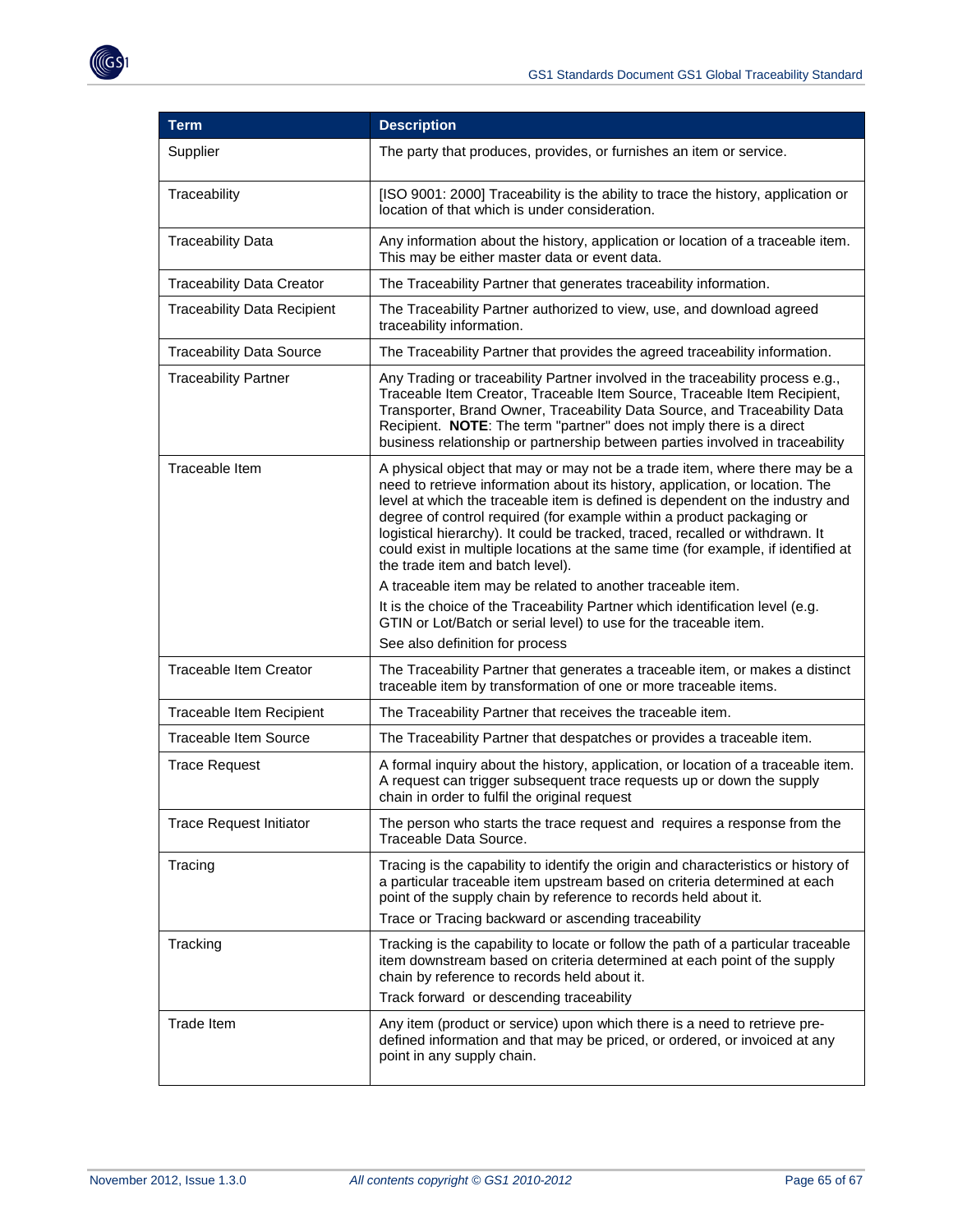

| <b>Term</b>                        | <b>Description</b>                                                                                                                                                                                                                                                                                                                                                                                  |  |  |
|------------------------------------|-----------------------------------------------------------------------------------------------------------------------------------------------------------------------------------------------------------------------------------------------------------------------------------------------------------------------------------------------------------------------------------------------------|--|--|
| <b>Trading Partner</b>             | Any Supply Chain Partner that has a direct impact on the flow of goods<br>through the supply chain. Examples include Third Party Logistics Provider,<br>Manufacturer, Retailer, and Grower.                                                                                                                                                                                                         |  |  |
| <b>Transactional Data</b>          | Information necessary for the business process being executed. For<br>example, item codes and ordered quantities are transactional as these are<br>mandatory fields within a purchase order: and, may vary by purchase order.                                                                                                                                                                       |  |  |
| Transformation                     | A change to the nature of a traceable item that changes the identity and/or<br>the characteristics of the traceable item. The act of changing the item such<br>as combining ingredients to make a finished product or case picking to<br>create a new pallet. Transformation can be production, aggregation,<br>grouping, splitting, mixing, compounding, packing and repacking traceable<br>items. |  |  |
| Transit                            | The period during which products are in the process of being carried,<br>conveyed, or transported across, over or through a passage or route to<br>reach the destination.                                                                                                                                                                                                                           |  |  |
| Transporter                        | The Traceability Partner that receives, carries, and delivers one or more<br>traceable items from one point to another without transforming the traceable<br>item(s). Typically only has possession, custody, or control of a traceable<br>item, but may have ownership.                                                                                                                            |  |  |
| Wholesaler                         | Any person or organisation that is engaged in wholesale distribution of<br>products, including but not limited to, manufacturers, re-packers, own-label<br>distributors, private-label distributors, brokers, warehouses - including those<br>for manufacturers and distributors who conduct wholesale distribution.                                                                                |  |  |
| World Health Organisation<br>(WHO) | WHO is the directing and coordinating authority for health within the United<br>Nations system. It is responsible for providing leadership on global health<br>matters, shaping the health research agenda, setting norms and standards,<br>articulating evidence-based policy options, providing technical support to<br>countries and monitoring and assessing health trends.                     |  |  |
| Withdrawal                         | The removal of unsuitable products from distribution; does not need to be<br>communicated to the consumer.                                                                                                                                                                                                                                                                                          |  |  |
|                                    | Shall mean any measure aimed at preventing the distribution, display and<br>offer of a product dangerous to the end user (EU Directive 2001/95/CE<br>General Product Safety)                                                                                                                                                                                                                        |  |  |

# <span id="page-65-0"></span>**15. Summary of Changes**

| <b>Change</b>                                                       | <b>BRAD Version</b> | <b>Associated CR Number</b> |
|---------------------------------------------------------------------|---------------------|-----------------------------|
| <b>GTS Approved Version</b>                                         | 1.0                 | CR 05-000309                |
| Updated version based on                                            | 1.1                 | CR 08-000130                |
| Reviewed by Traceability in Healthcare Work Team<br>٠               |                     |                             |
| Completion of Traceability Work Group Public<br>$\bullet$<br>Review |                     |                             |
| Posted for eBallot<br>٠                                             |                     |                             |